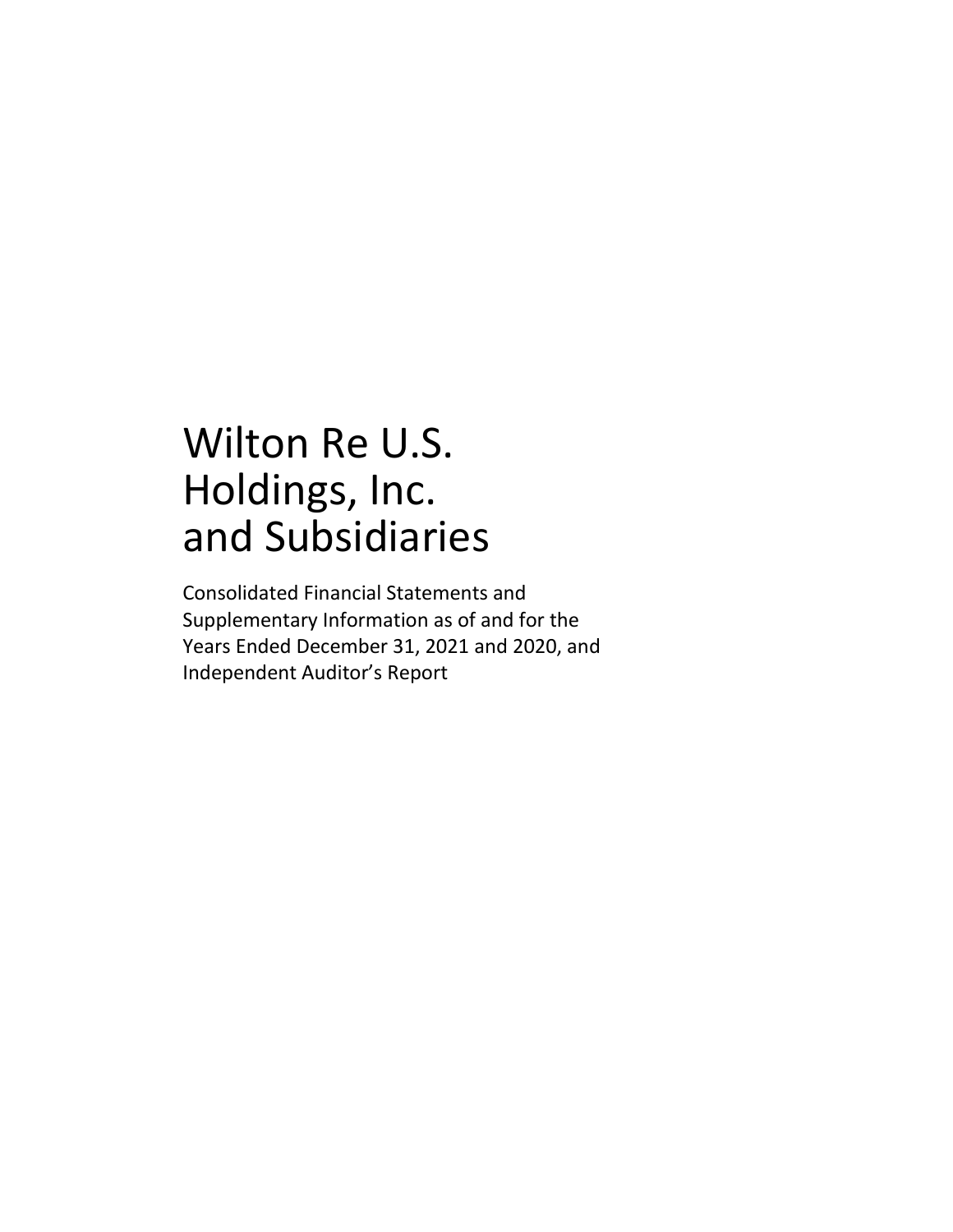#### **TABLE OF CONTENTS**

|                                                                                                | Page      |
|------------------------------------------------------------------------------------------------|-----------|
| <b>INDEPENDENT AUDITOR'S REPORT</b>                                                            | $1 - 2$   |
| CONSOLIDATED FINANCIAL STATEMENTS AS OF AND<br>FOR THE YEARS ENDED DECEMBER 31, 2021 AND 2020: |           |
| <b>Balance Sheets</b>                                                                          | $3 - 4$   |
| Statements of Comprehensive Income (Loss)                                                      | 5         |
| Statements of Changes in Shareholder's Equity                                                  | 6         |
| <b>Statements of Cash Flows</b>                                                                | $7 - 8$   |
| Notes to Consolidated Financial Statements                                                     | $9 - 47$  |
| SUPPLEMENTARY INFORMATION:                                                                     | 48        |
|                                                                                                |           |
| Independent Auditor's Report on Supplementary Information                                      | 49        |
| <b>Consolidating Balance Sheets</b>                                                            | $50 - 53$ |
| Consolidating Statements of Comprehensive Income (Loss)                                        | $54 - 55$ |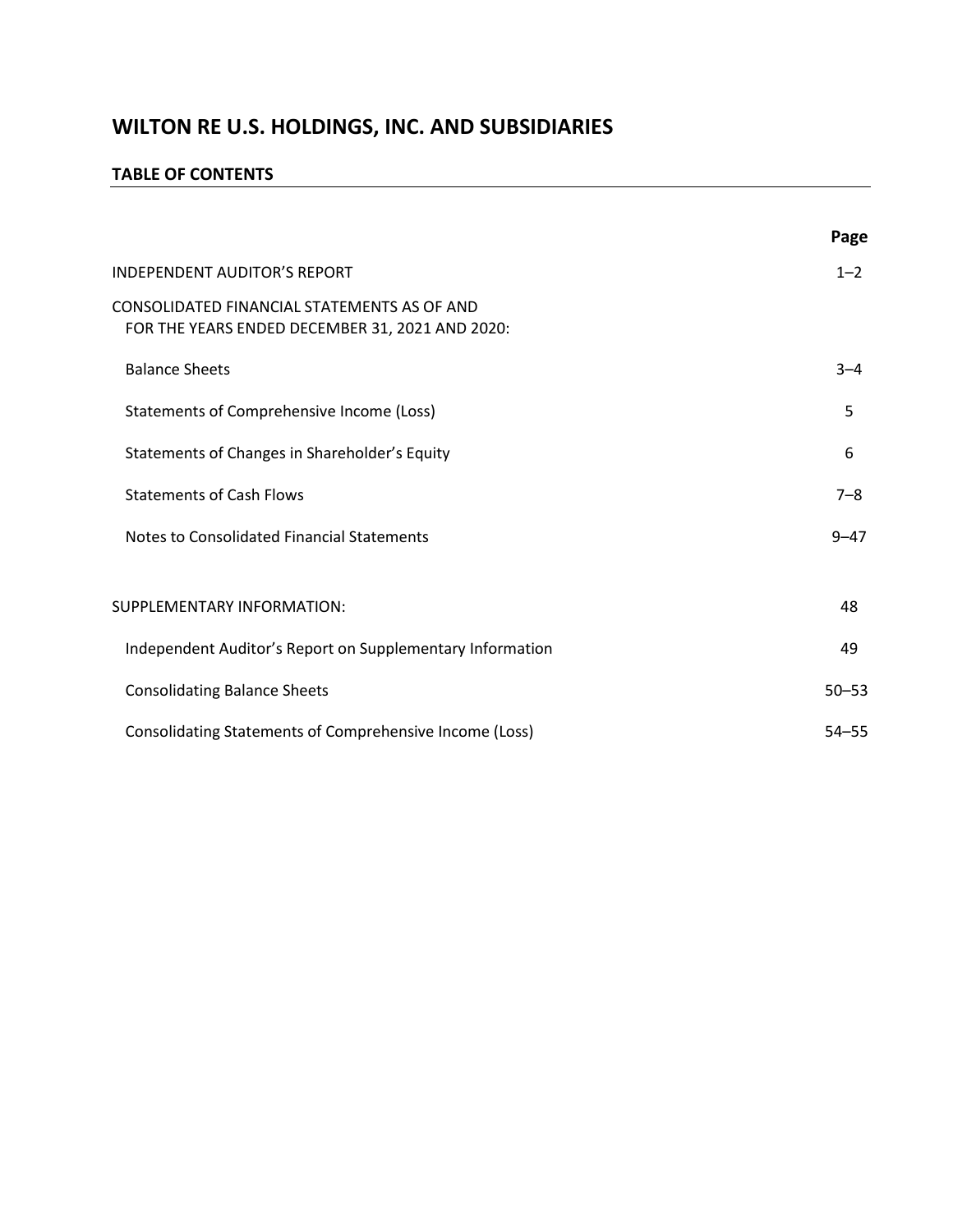# **Deloitte.**

**Deloitte & Touche LLP** 30 Rockefeller Plaza New York, New York 10112-0015 USA

Tel: + 1 212 492 4000 <www.deloitte.com>

#### **INDEPENDENT AUDITOR'S REPORT**

The Board of Directors of Wilton Re U.S. Holdings, Inc.:

#### **Opinion**

We have audited the consolidated financial statements of Wilton Re U.S. Holdings, Inc. and subsidiaries (the "Company"), which comprise the consolidated balance sheets as of December 31, 2021 and 2020, and the related consolidated statements of comprehensive income (loss), changes in shareholder's equity, and cash flows for the years then ended, and the related notes to the consolidated financial statements (collectively referred to as the "financial statements").

In our opinion, the accompanying financial statements present fairly, in all material respects, the financial position of the Company as of December 31, 2021 and 2020, and the results of its operations and its cash flows for the years then ended in accordance with accounting principles generally accepted in the United States of America.

#### **Basis for Opinion**

We conducted our audits in accordance with auditing standards generally accepted in the United States of America (GAAS). Our responsibilities under those standards are further described in the Auditor's Responsibilities for the Audit of the Financial Statements section of our report. We are required to be independent of the Company and to meet our other ethical responsibilities, in accordance with the relevant ethical requirements relating to our audits. We believe that the audit evidence we have obtained is sufficient and appropriate to provide a basis for our audit opinion.

#### **Responsibilities of Management for the Financial Statements**

Management is responsible for the preparation and fair presentation of the financial statements in accordance with accounting principles generally accepted in the United States of America, and for the design, implementation, and maintenance of internal control relevant to the preparation and fair presentation of the financial statements that are free from material misstatement, whether due to fraud or error.

In preparing the financial statements, management is required to evaluate whether there are conditions or events, considered in the aggregate, that raise substantial doubt about the Company's ability to continue as a going concern for one year after the date that the financial statements are available to be issued.

#### **Auditor's Responsibilities for the Audit of the Financial Statements**

Our objectives are to obtain reasonable assurance about whether the financial statements as a whole are free from material misstatement, whether due to fraud or error, and to issue an auditor's report that includes our opinion. Reasonable assurance is a high level of assurance but is not absolute assurance and therefore is not a guarantee that an audit conducted in accordance with GAAS will always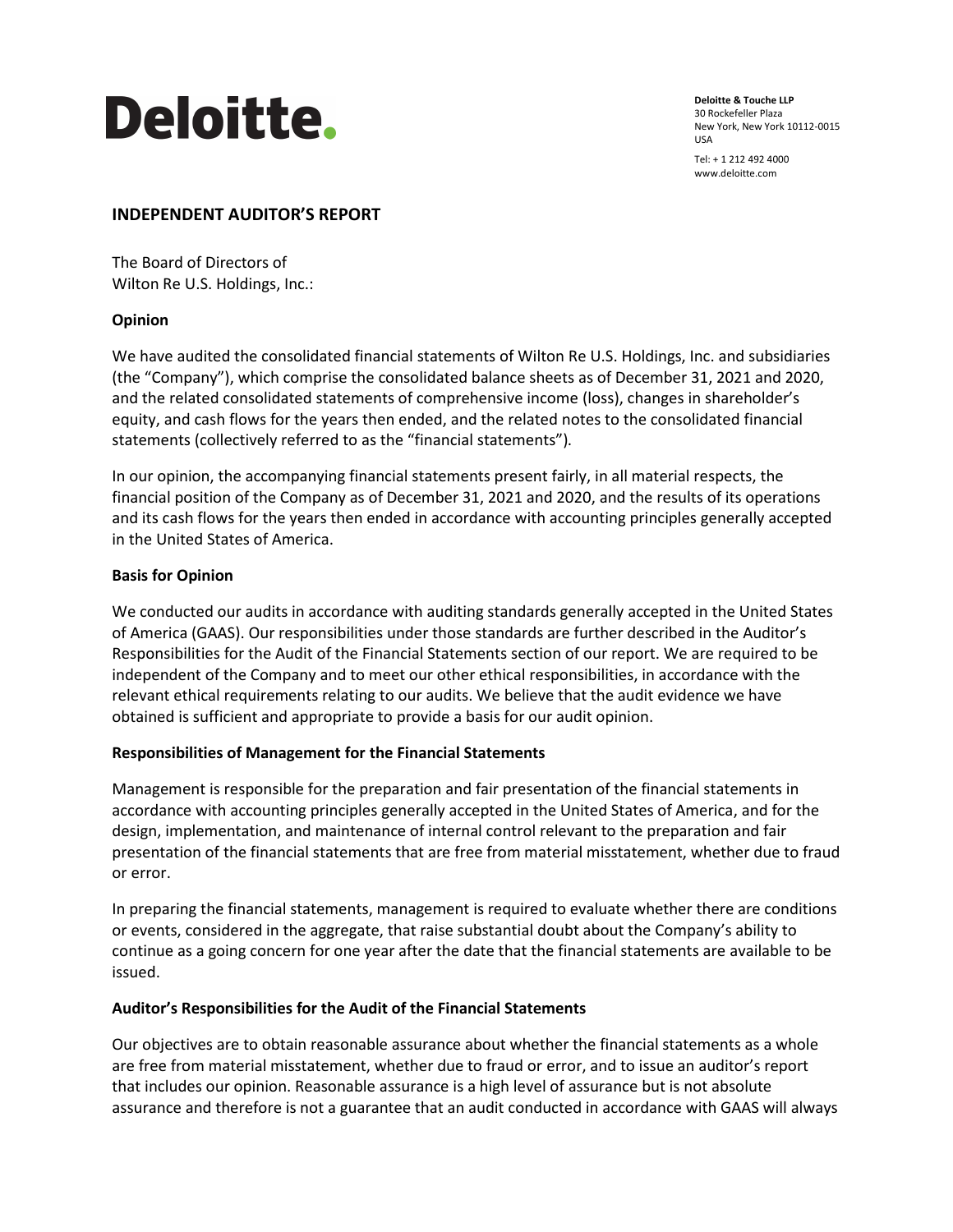detect a material misstatement when it exists. The risk of not detecting a material misstatement resulting from fraud is higher than for one resulting from error, as fraud may involve collusion, forgery, intentional omissions, misrepresentations, or the override of internal control. Misstatements are considered material if there is a substantial likelihood that, individually or in the aggregate, they would influence the judgment made by a reasonable user based on the financial statements.

In performing an audit in accordance with GAAS, we:

- · Exercise professional judgment and maintain professional skepticism throughout the audit.
- · Identify and assess the risks of material misstatement of the financial statements, whether due to fraud or error, and design and perform audit procedures responsive to those risks. Such procedures include examining, on a test basis, evidence regarding the amounts and disclosures in the financial statements.
- · Obtain an understanding of internal control relevant to the audit in order to design audit procedures that are appropriate in the circumstances, but not for the purpose of expressing an opinion on the effectiveness of the Company's internal control. Accordingly, no such opinion is expressed.
- · Evaluate the appropriateness of accounting policies used and the reasonableness of significant accounting estimates made by management, as well as evaluate the overall presentation of the financial statements.
- · Conclude whether, in our judgment, there are conditions or events, considered in the aggregate, that raise substantial doubt about the Company's ability to continue as a going concern for a reasonable period of time.

We are required to communicate with those charged with governance regarding, among other matters, the planned scope and timing of the audit, significant audit findings, and certain internal control-related matters that we identified during the audit.

Deloitte & Touche UP

March 31, 2022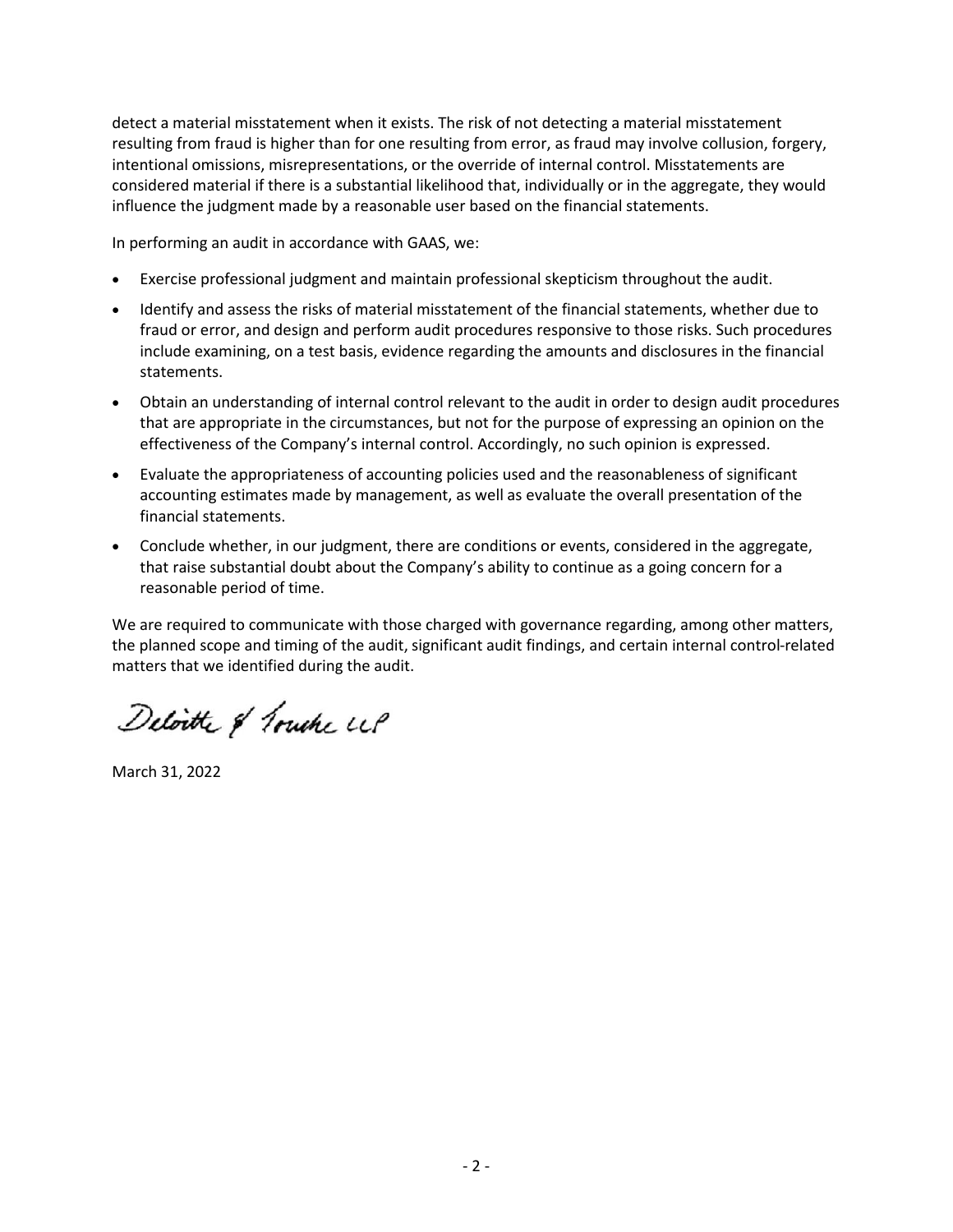#### **CONSOLIDATED BALANCE SHEETS AS OF DECEMBER 31, 2021 AND 2020 (Amounts in thousands of US dollars, except share amounts)**

|                                                       | 2021         | 2020         |
|-------------------------------------------------------|--------------|--------------|
| Assets                                                |              |              |
| Investments:                                          |              |              |
| Fixed maturity and equity securities                  |              |              |
| (includes \$30,223,966 and \$26,288,355 at fair value |              |              |
| at December 31, 2021 and 2020, respectively)          | \$30,847,759 | \$26,969,178 |
| Commercial mortgage loans at fair value               | 1,703,644    | 1,361,056    |
| Policy loans                                          | 349,920      | 332,011      |
| Funds withheld at interest                            |              |              |
| (includes \$5,187,115 and \$5,075,672 at fair value   |              |              |
| at December 31, 2021 and 2020, respectively)          | 5,324,718    | 5,225,711    |
| Other invested assets                                 |              |              |
| (includes \$1,356,432 and \$1,005,804 at fair value   |              |              |
| at December 31, 2021 and 2020, respectively)          | 2,711,562    | 1,639,073    |
| Short term investments                                | 3,395        | 876          |
| <b>Total investments</b>                              | 40,940,998   | 35,527,905   |
| Cash and cash equivalents                             | 701,203      | 543,099      |
| Accrued investment income                             | 255,323      | 215,896      |
| Premiums receivable                                   | 79,137       | 79,929       |
| Reinsurance recoverable                               | 21,987,213   | 21,628,359   |
| Other reinsurance receivables                         | 172,042      | 70,489       |
| Net deferred acquisition costs                        | 495,365      | 446,325      |
| Value of in-force business acquired                   | 194,833      | 240,159      |
| Net deferred income taxes                             | 285,337      | 73,201       |
| Other assets                                          | 361,631      | 313,330      |
| Separate account assets                               | 342,369      | 29,404       |
| <b>Total assets</b>                                   | \$65,815,451 | \$59,168,096 |

(Continued)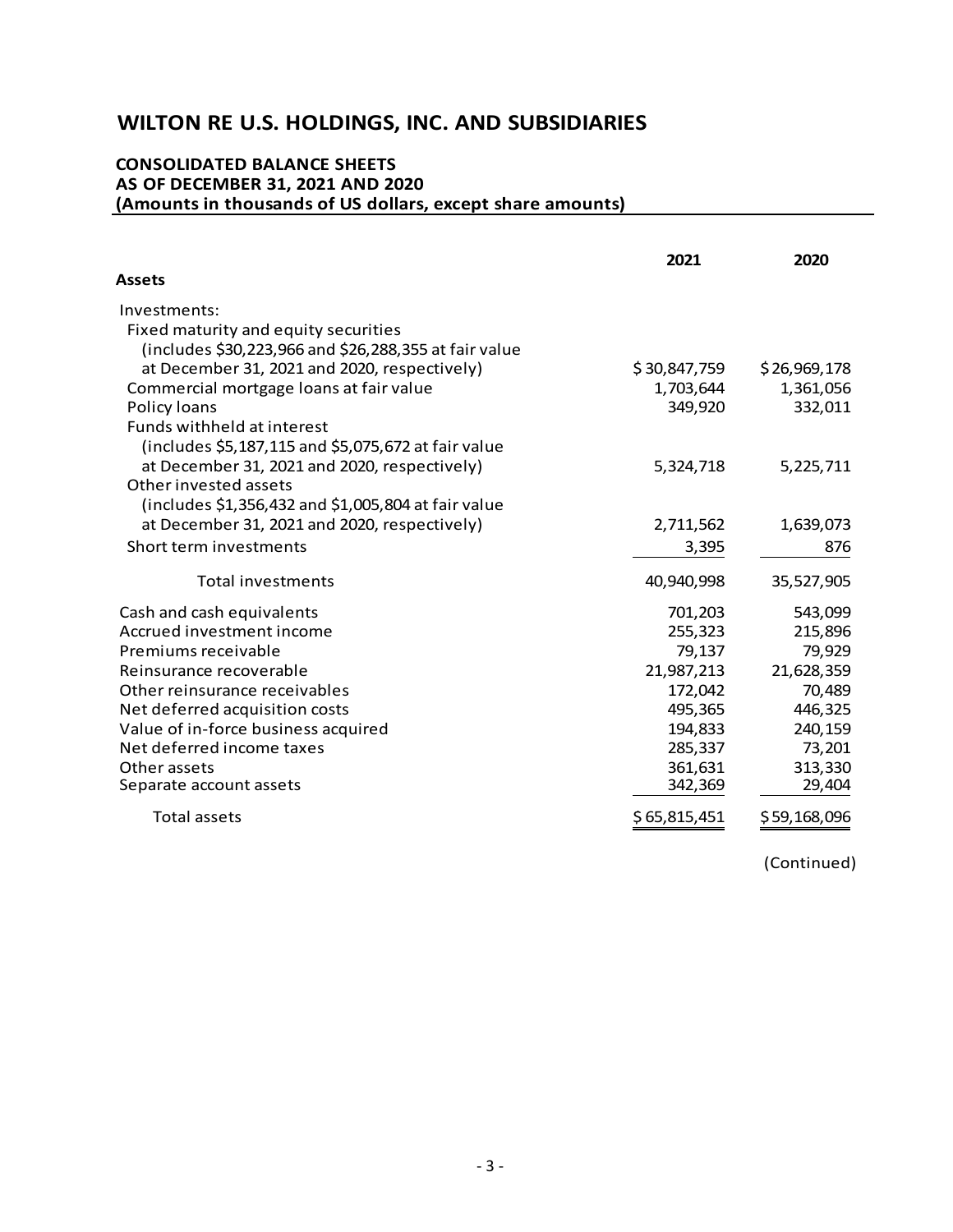#### **CONSOLIDATED BALANCE SHEETS AS OF DECEMBER 31, 2021 AND 2020 (Amounts in thousands of US dollars, except share amounts)**

| Liabilities and shareholder's equity                                                                                                            | 2021         | 2020         |
|-------------------------------------------------------------------------------------------------------------------------------------------------|--------------|--------------|
|                                                                                                                                                 |              |              |
| Liabilities:                                                                                                                                    |              |              |
| Reserves for future policy benefits                                                                                                             | \$20,120,286 | \$16,212,081 |
| Interest sensitive contract liabilities                                                                                                         | 19,268,135   | 16,714,275   |
| Other reinsurance liabilities                                                                                                                   | 101,262      | 263,106      |
| Funds held under reinsurance treaties                                                                                                           | 22,392,959   | 22,619,024   |
| Long-term debt                                                                                                                                  | 500,000      | 250,000      |
| Other debt                                                                                                                                      | 623,793      | 680,823      |
| <b>Other liabilities</b>                                                                                                                        | 551,857      | 634,384      |
| Separate account liabilities                                                                                                                    | 342,369      | 29,404       |
| <b>Total liabilities</b>                                                                                                                        | 63,900,661   | 57,403,097   |
| Shareholder's equity:<br>Class A common shares-\$0.01 par value; 500 shares authorized,<br>issued and outstanding at December 31, 2021 and 2020 |              |              |
| Class B common shares-\$0.01 par value 500 shares authorized,                                                                                   |              |              |
| issued and outstanding at December 31, 2021 and 2020                                                                                            |              |              |
| Additional paid-in capital                                                                                                                      | 134,807      | 134,807      |
| Retained earnings                                                                                                                               | 1,779,983    | 1,630,192    |
| Total shareholder's equity                                                                                                                      | 1,914,790    | 1,764,999    |
| Total liabilities and shareholder's equity                                                                                                      | \$65,815,451 | \$59,168,096 |
| The accompanying notes are an integral part of these                                                                                            |              |              |

consolidated financial statements. (Concluded)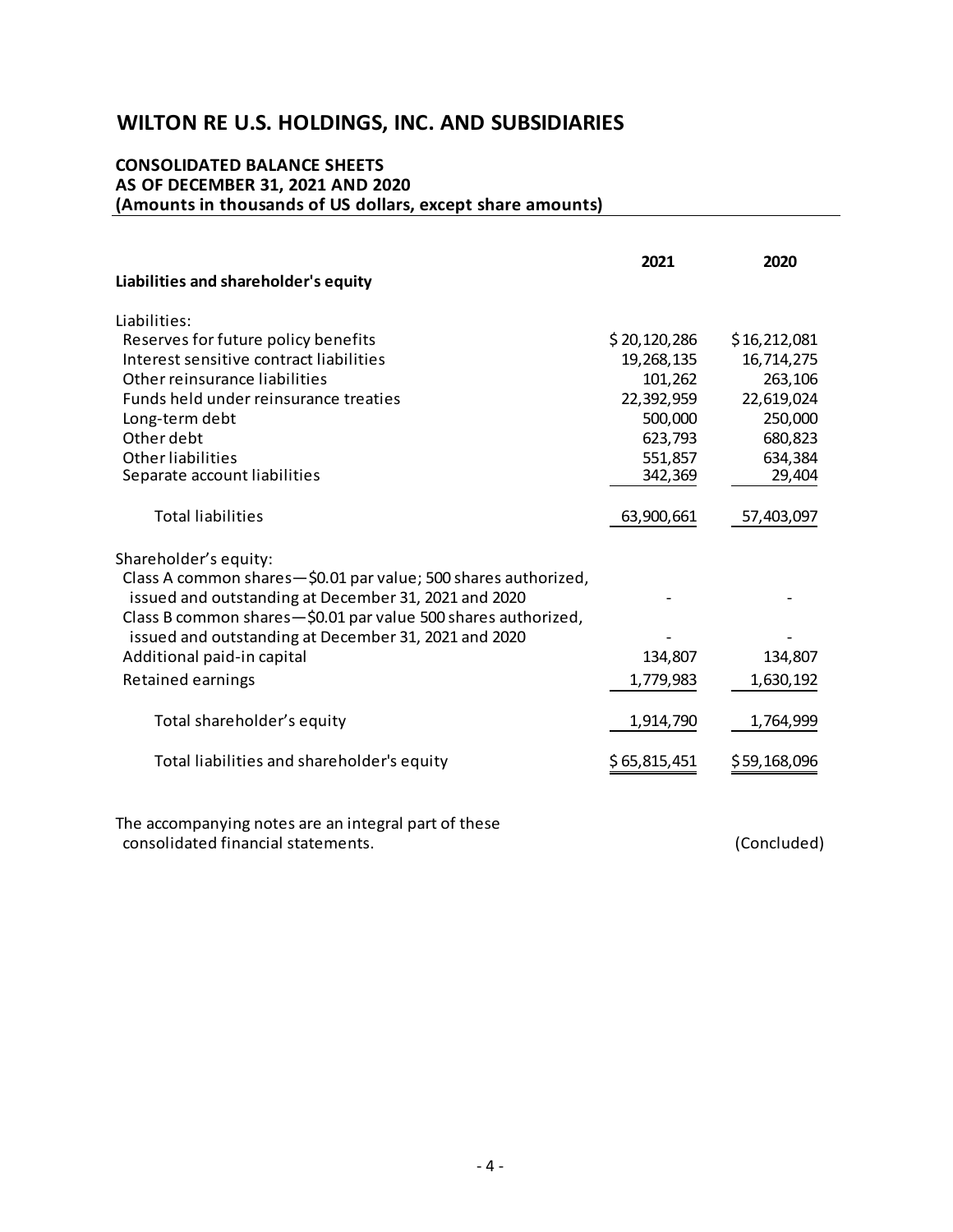#### **CONSOLIDATED STATEMENTS OF COMPREHENSIVE INCOME (LOSS) FOR THE YEARS ENDED DECEMBER 31, 2021 AND 2020 (Amounts in thousands of US dollars)**

|                                                              | 2021          | 2020          |
|--------------------------------------------------------------|---------------|---------------|
| <b>Revenues</b>                                              |               |               |
| Net premiums                                                 | \$<br>240,558 | \$<br>320,063 |
| Policy fees and charges                                      | 479,163       | 497,365       |
| Inuring third-party reinsurance commissions                  | 24,614        | 24,068        |
| Investment earnings-net                                      | 761,012       | 660,949       |
| Net change in unrealized gains (losses) on investments       |               |               |
| classified as trading and other                              | (614, 638)    | 1,763,216     |
| Change in value of derivatives and embedded derivatives-net  | 562,814       | (1, 298, 051) |
| <b>Total revenues</b>                                        | 1,453,523     | 1,967,610     |
| <b>Benefits and expenses</b>                                 |               |               |
| Claims and policy benefits-net of reinsurance ceded          | 767,939       | 906,833       |
| Interest credited to interest sensitive contract liabilities | 262,585       | 231,516       |
| Acquisition costs and other insurance expenses               | 36,184        | 69,467        |
| <b>Operating expenses</b>                                    | 177,299       | 248,209       |
| Interest expense                                             | 19,409        | 17,264        |
| Total benefits and expenses                                  | 1,263,416     | 1,473,289     |
| Net income (loss) and comprehensive income (loss)            |               |               |
| before income taxes and net earnings of                      |               |               |
| equity method investee                                       | 190,107       | 494,321       |
| Income tax expense (benefit)                                 | 34,749        | 51,963        |
| Net income (loss) and comprehensive income (loss)            |               |               |
| before net earnings of equity method investee                | 155,358       | 442,358       |
| Share of net earnings (loss) of equity method investee       | (5, 567)      | 19,295        |
| Net income (loss) and comprehensive income (loss)            | \$<br>149,791 | \$<br>461,653 |

The accompanying notes are an integral part of these consolidated financial statements.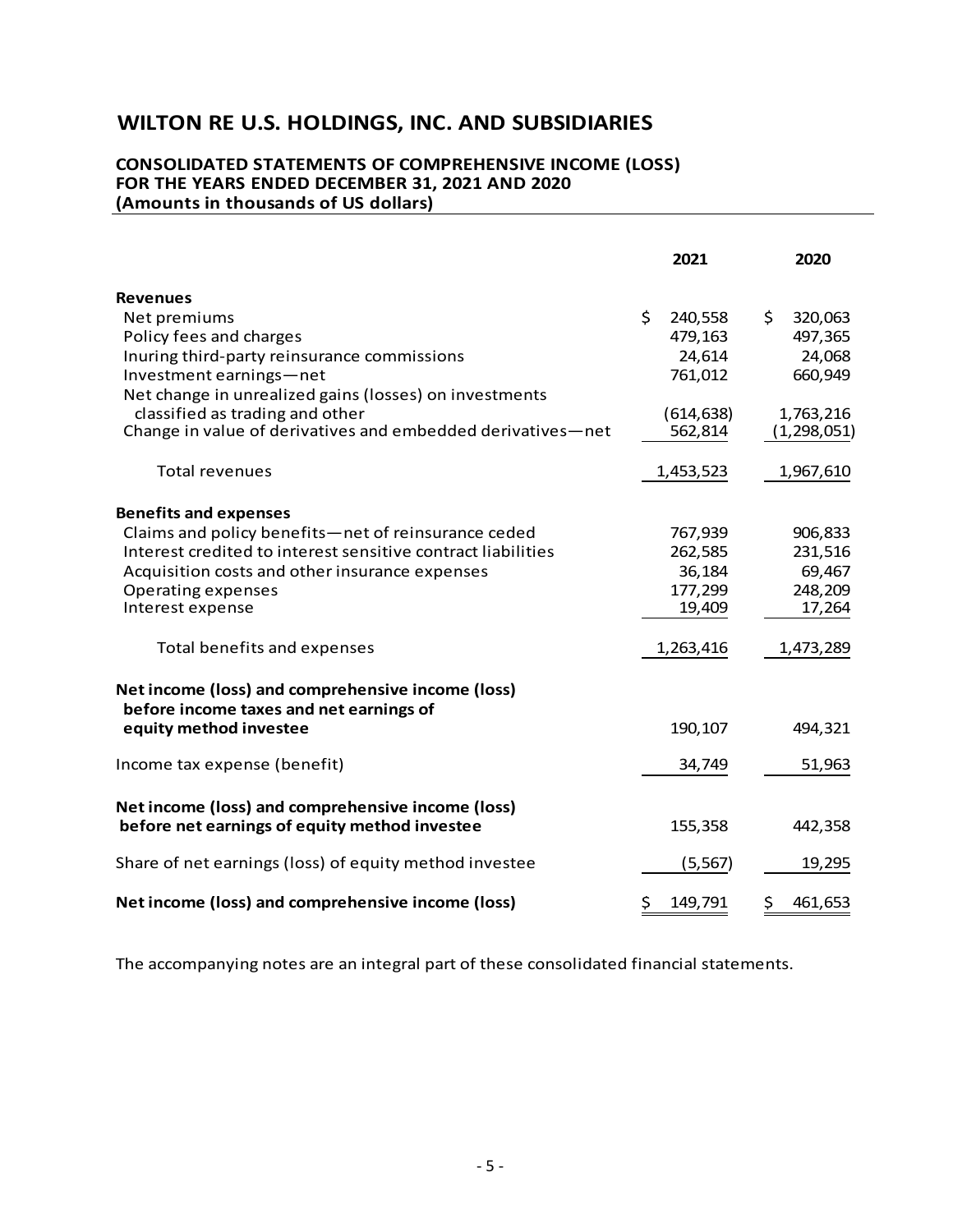#### **CONSOLIDATED STATEMENTS OF CHANGES IN SHAREHOLDER'S EQUITY FOR THE YEARS ENDED DECEMBER 31, 2021 AND 2020 (Amounts in thousands of US dollars)**

|                                                                                                                                            | 2021                 | 2020                              |
|--------------------------------------------------------------------------------------------------------------------------------------------|----------------------|-----------------------------------|
| <b>Common shares (class A)</b><br>Balance at beginning and end of year                                                                     |                      | Ş.                                |
| <b>Common shares (class B)</b><br>Balance at beginning and end of year                                                                     |                      |                                   |
| Additional paid-in capital<br>Balance at beginning and end of year                                                                         | 134,807              | 134,807                           |
| <b>Retained earnings:</b><br>Balance at beginning of year<br>Dividends to shareholder<br>Net income (loss) and comprehensive income (loss) | 1,630,192<br>149,791 | 1,343,539<br>(175,000)<br>461,653 |
| Balance at end of year                                                                                                                     | 1,779,983            | 1,630,192                         |
| Total shareholder's equity                                                                                                                 | \$1,914,790          | \$1,764,999                       |

The accompanying notes are an integral part of these consolidated financial statements.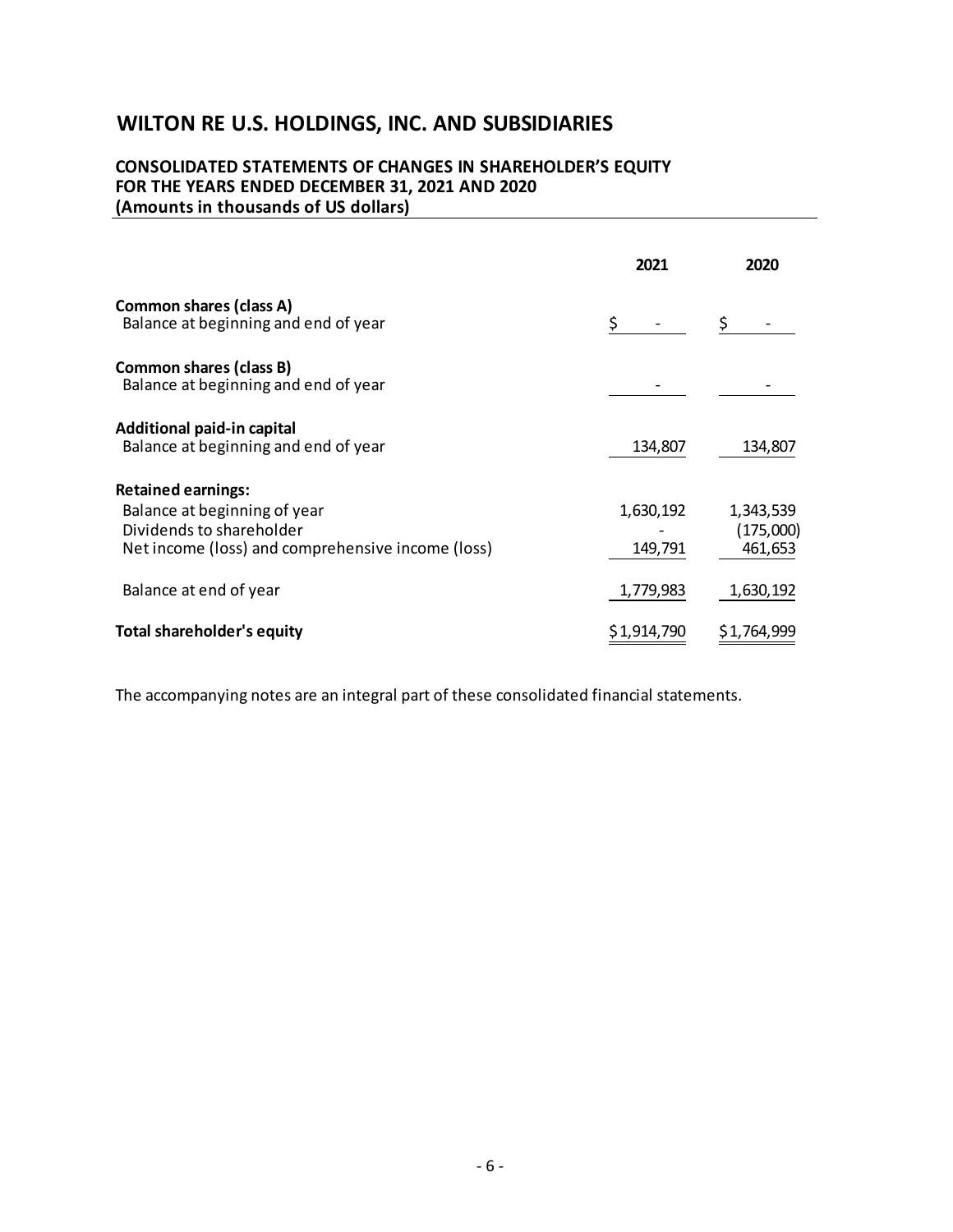#### **CONSOLIDATED STATEMENTS OF CASH FLOWS FOR THE YEARS ENDED DECEMBER 31, 2021 AND 2020 (Amounts in thousands of US dollars)**

|                                                                  | 2021          | 2020          |
|------------------------------------------------------------------|---------------|---------------|
| <b>Cash flows from operating activities</b>                      |               |               |
| Net income (loss) and comprehensive income (loss)                | \$<br>149,791 | \$<br>461,653 |
| Adjustments to reconcile net income (loss) and comprehensive     |               |               |
| income (loss) to net cash from (used in) operating activities:   |               |               |
| Amortization of net investment premium, discounts and other      | (2,643)       | 15,321        |
| Investment related realized (gains) losses-net                   | (232, 483)    | (159, 821)    |
| Investment related unrealized (gains) losses-net                 | 819,879       | (1,765,054)   |
| Earnings of equity method investments                            | (191, 722)    | (44, 969)     |
| Mark-to-market on embedded derivative                            | (584, 525)    | 1,297,652     |
| Amortization and other adjustments to deferred                   |               |               |
| acquisition costs                                                | 4,231         | 2,721         |
| Amortization and other adjustments to value of                   |               |               |
| business acquired                                                | 47,287        | 25,455        |
| Interest credited to interest sensitive contracts                | 482,400       | 446,297       |
| Other reserve changes of interest sensitive contract liabilities | (268,089)     | (133, 370)    |
| Cash and cash equivalents from closed block reinsurance          | 204,533       | 610,527       |
| Cash and cash equivalents from reinsurance ceded to affiliates   |               | (50,000)      |
| Change in assets and liabilities:                                |               |               |
| Fixed maturity and equity securities                             | 1,285,162     | 368,285       |
| Accrued investment income                                        | 8,324         | 5,429         |
| Deferred income taxes                                            | 30,596        | 114,203       |
| Premiums receivable                                              | 2,589         | (3,602)       |
| Reinsurance recoverable                                          | 94,709        | (140, 745)    |
| Other reinsurance receivables                                    | (98, 564)     | 12,126        |
| Funds withheld at interest                                       | (101, 233)    | (76, 549)     |
| Deferred acquisition costs                                       | (53, 271)     | (34, 471)     |
| Value of in-force business acquired                              | (18, 448)     | 19,996        |
| Other assets                                                     | (42, 931)     | (133,001)     |
| Reserves for future policy benefits                              | (486, 935)    | (263, 842)    |
| Funds held under reinsurance treaties                            | 97,886        | (25, 457)     |
| Other reinsurance liabilities                                    | (164, 918)    | 90,444        |
| Other liabilities                                                | (487,328)     | (8,406)       |
| Net cash flows from (used in) operating activities               | 494,297       | 630,822       |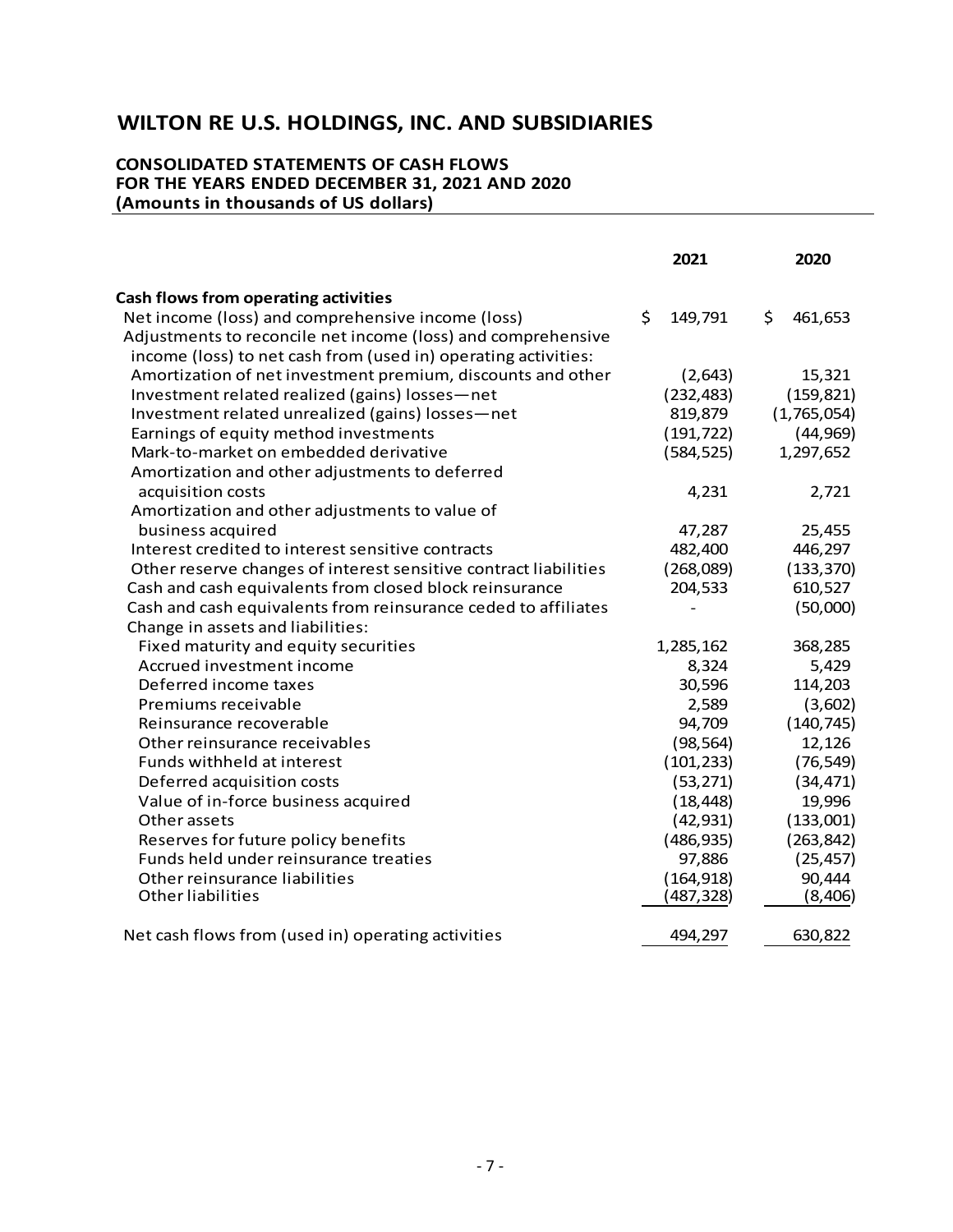#### **CONSOLIDATED STATEMENTS OF CASH FLOWS FOR THE YEARS ENDED DECEMBER 31, 2021 AND 2020 (Amounts in thousands of US dollars)**

|                                                                                                            | 2021          | 2020         |
|------------------------------------------------------------------------------------------------------------|---------------|--------------|
| <b>Cash flows from investing activities</b>                                                                |               |              |
| Sales, maturities and repayments of:                                                                       |               |              |
| Commercial mortgage loans                                                                                  | \$<br>158,809 | \$111,795    |
| Limited partnership interests                                                                              | 179,918       | 80,630       |
| Equity method investment in affiliate                                                                      | 13,009        | 22,156       |
| Other invested assets                                                                                      | 138,790       | 46,512       |
| Purchases of:                                                                                              |               |              |
| Commercial mortgage loans                                                                                  | (28, 368)     | (44,500)     |
| Limited partnership interests                                                                              | (401, 208)    | (305, 394)   |
| Other invested assets                                                                                      | (549, 516)    | (152,053)    |
| Change in policy loans                                                                                     | 17,611        | 12,057       |
| Change in short-term investments                                                                           | 715           | 792          |
|                                                                                                            |               |              |
| Net cash flows from (used in) investing activities                                                         | (470, 240)    | (228,005)    |
| <b>Cash flows from financing activities</b>                                                                |               |              |
| Proceeds from long-term debt                                                                               | 250,000       |              |
| Dividend to shareholder                                                                                    |               | (175,000)    |
| Deposits into interest sensitive contracts                                                                 | 566,617       | 121,711      |
| Redemption and benefit payments on interest sensitive contracts                                            | (682, 570)    | (276, 539)   |
| Net cash flows from (used in) financing activities                                                         | 134,047       | (329, 828)   |
| Increase (decrease) in cash and cash equivalents                                                           | 158,104       | 72,989       |
| Cash and cash equivalents-Beginning of the year                                                            | 543,099       | 470,110      |
| Cash and cash equivalents - End of the year                                                                | \$<br>701,203 | \$543,099    |
| Supplemental disclosure of cash flow information:<br>Cash received (paid) during the year for-income taxes | \$<br>8,659   | \$<br>22,825 |
|                                                                                                            |               |              |
| The accompanying notes are an integral part of these<br>consolidated financial statements.                 |               | (Concluded)  |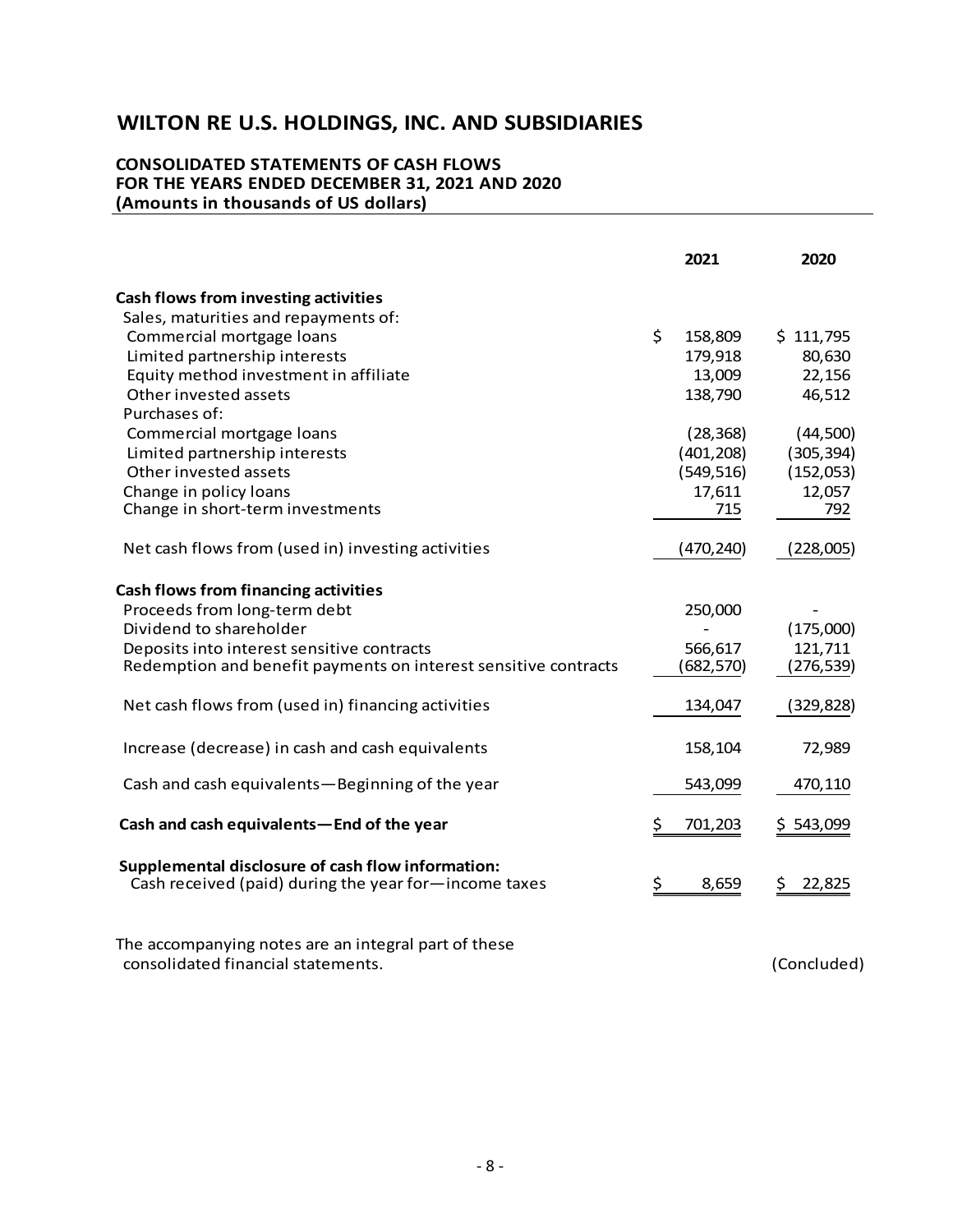#### **NOTES TO CONSOLIDATED FINANCIAL STATEMENTS AS OF AND FOR THE YEARS ENDED DECEMBER 31, 2021 AND 2020 (Amounts in thousands of US dollars, except share amounts)**

#### **1. ORGANIZATION**

Wilton Re U.S. Holdings, Inc. (Wilton Re US Holdings or the Company) is incorporated in Delaware. Wilton Re US Holdings conducts its operations principally through its subsidiary, Wilton Reassurance Company (WRAC), a Minnesota domiciled life insurer. Wilton Re US Holdings is a wholly owned subsidiary of Wilton Re U.S. Holdings Trust, established under the laws of Nova Scotia, Canada, which itself is a wholly owned subsidiary of Wilton Re Ltd. (WRL), a Nova Scotia company. WRL is the ultimate parent in the holding company structure. In addition to WRAC, subsidiaries of the Company include the following:

- · Wilton Re Finance LLC (WRFL), a wholly owned subsidiary of Wilton Re US Holdings.
- · Wilton Re Services, Inc. (Wilton Re Services or WRSI), a wholly owned subsidiary of Wilton Re US Holdings, incorporated in Delaware.
- · Wilton Reassurance Life Company of New York (WRNY), a wholly owned New York domiciled life insurance subsidiary of WRAC.
- · Texas Life Insurance Company (TLIC), a wholly owned Texas domiciled life insurance subsidiary of WRAC.
- · Wilcac Life Insurance Company (WCAC), a wholly owned Illinois domiciled life insurance subsidiary of WRAC. Effective December 31, 2020, Wilco Life Insurance Company (WLCO), previously a wholly owned Indiana domiciled life insurance subsidiary of WRAC, was merged with and into WCAC.
- · Redding Reassurance Company 3 LLC (RRE3), a wholly owned Missouri special purpose financial captive insurance subsidiary of WRAC.

In April 2018, the Company acquired a 4.1% interest in, and became a 25% voting shareholder of, Wilton Reinsurance Bermuda Limited (WREB), an affiliate incorporated under the laws of Bermuda as a longterm insurer.

#### **2. SUMMARY OF SIGNIFICANT ACCOUNTING POLICIES**

#### **Consolidation and Basis of Presentation**

The accompanying consolidated financial statements have been prepared in accordance with accounting principles generally accepted in the United States of America (US GAAP) and include the accounts of Wilton Re US Holdings and its subsidiaries. All significant intercompany balances and transactions have been eliminated in consolidation.

#### **Use of Estimates**

The preparation of financial statements in conformity with U.S. GAAP requires management to make estimates and assumptions that affect the reported amounts of assets and liabilities and disclosure of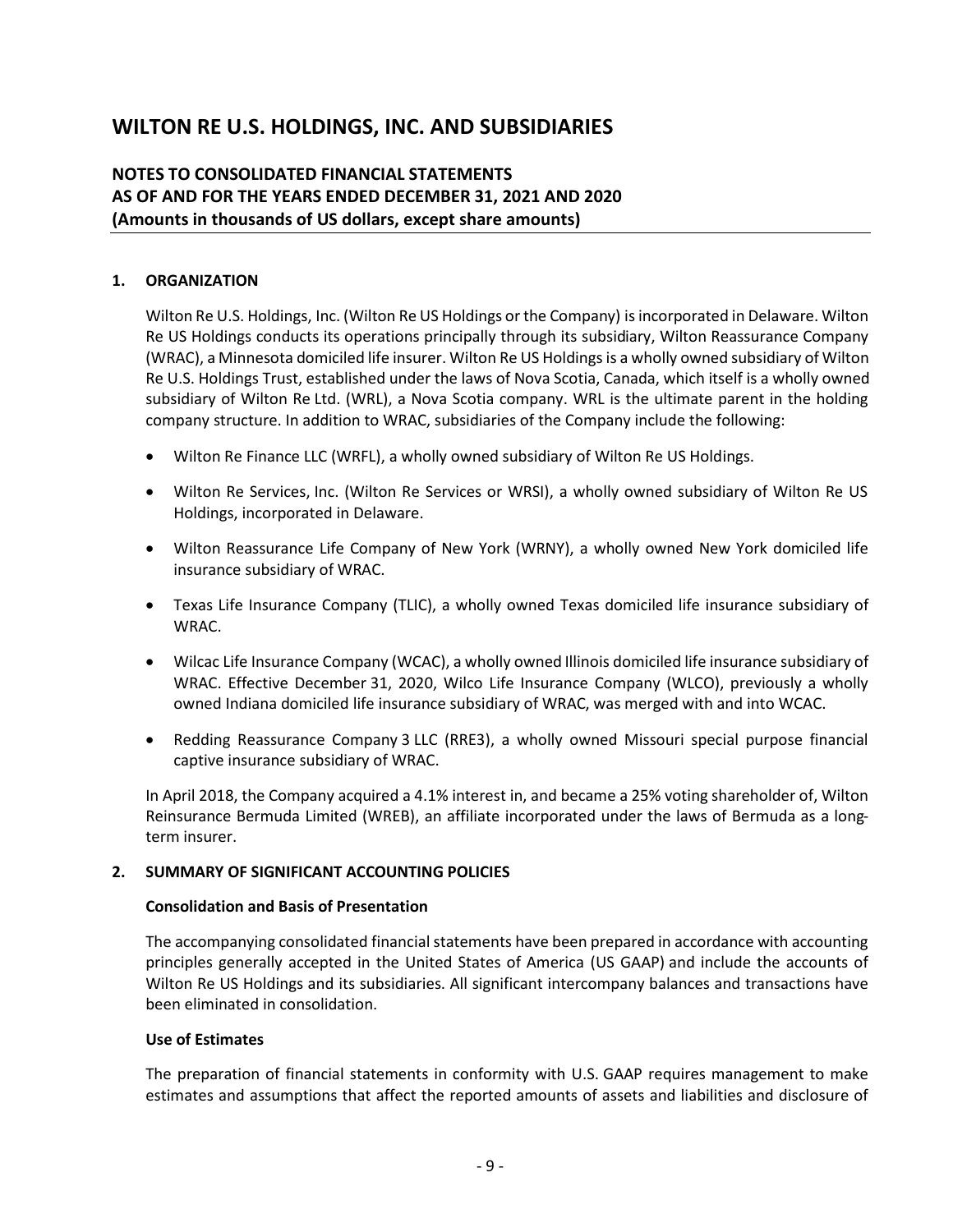contingent assets and liabilities at the date of the consolidated financial statements and the reported amounts of revenues and expenses during the reporting period. The most significant estimates include those used in determining deferred acquisition costs, value of in-force business acquired, premiums receivable, reserves for future policy benefits, other policy claims and benefits, and the valuation of investments. While the amounts included in the consolidated financial statements reflect management's best estimates and assumptions, the actual results could be materially different from the amounts reported in the consolidated financial statements.

#### **Investments and Investment Earnings**

#### *Fixed Maturity and Equity Securities*

Fixed maturity and equity securities include publicly-traded fixed maturity securities, preferred stocks, common stocks, credit tenant loans, and private placements which are classified as trading and are recorded at fair value with the change in fair value reported as net change in unrealized gains (losses) on investments classified as trading and other in the consolidated statements of comprehensive income (loss). The fair value of publicly-traded securities is based on quoted market prices or obtained from independent third-party dealers in the absence of quoted market prices. The fair value of private placements and credit tenant loans is obtained from third-party dealers or is modeled.

Investment transactions are recorded on a trade date basis. The Company's investment earnings are recognized when earned and consists primarily of interest and the accretion of discount or amortization of premium on fixed maturity securities. Investment earnings are presented net of investment management and custody expenses on the consolidated statements of comprehensive income (loss). Gains and losses realized on the sale of investments are determined on the first in-first out method.

#### *Commercial Mortgage Loans*

The Company elects the Fair Value Option (FVO) for commercial mortgage loans. The change in fair value is reported as net change in unrealized gains (losses) on investments classified as trading and other in the consolidated statements of comprehensive income (loss). The fair value is determined using a net present value calculation of future cash flows using credit and liquidity spreads added to an interpolated Treasury yield to determine the discount rate. Credit and liquidity spreads are derived from data provided by third parties considered market-makers in commercial mortgage loans.

Interest income is accrued on the outstanding principal amount of the loan based on its contractual interest rate. Amortization of premiums and discounts are recorded using the constant-yield method. The Company accrues interest on loans until it is probable the Company will not receive interest or the loan is 90 days past due. Interest income, amortization of premiums, accretion of discounts and prepayment fees are reported in investment earnings—net in the consolidated statements of comprehensive income (loss).

A mortgage loan is considered to be impaired when, based on the current information and events, the Company does not have a reasonable expectation that it will be able to collect all amounts due according to the contractual terms of the mortgage agreement. Although all available and applicable factors are considered in the Company's analysis, loan-to-value, debt service coverage ratios and delinquency status are critical factors in determining impairment.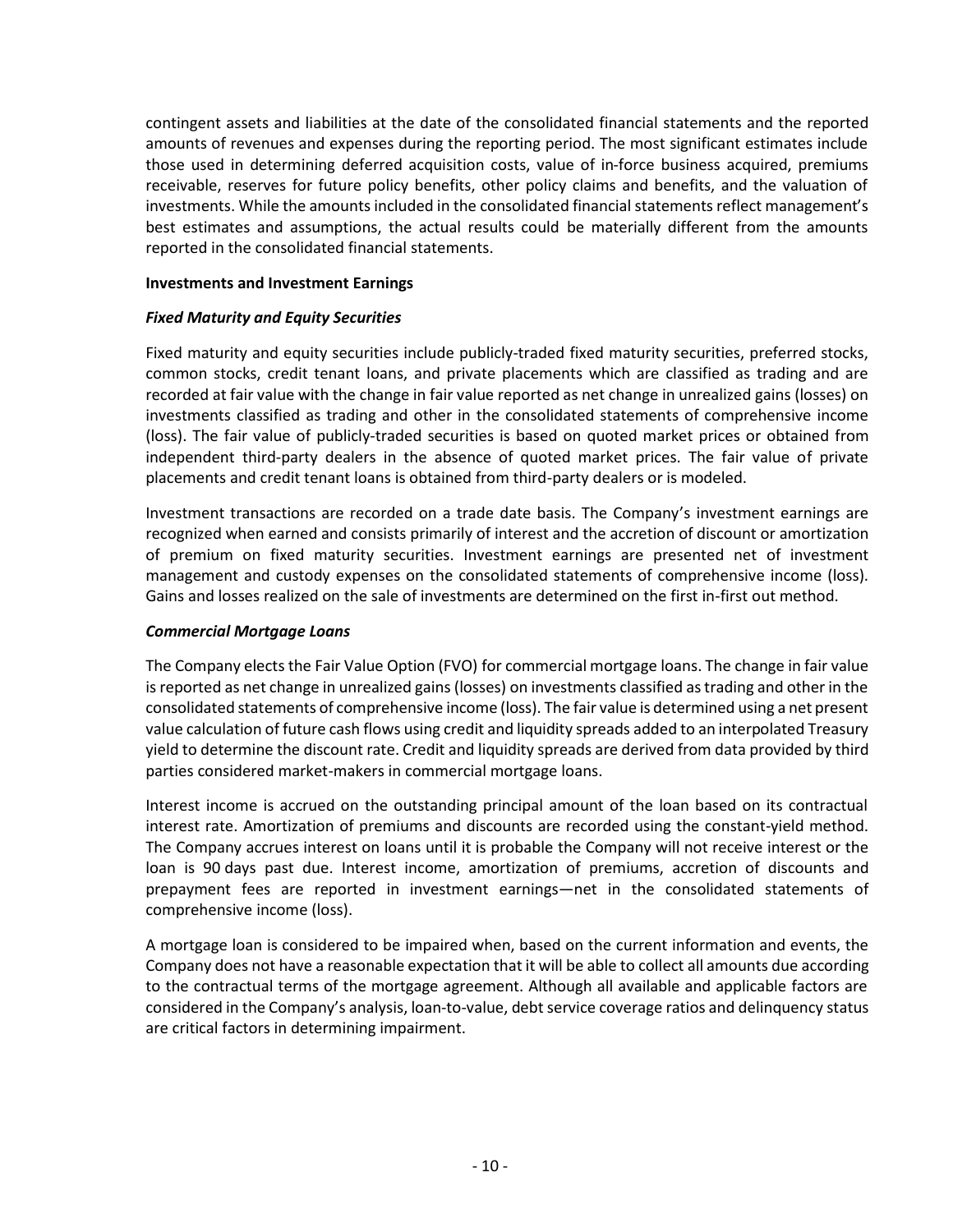#### *Policy Loans*

Policy loans are reported at the unpaid principal balance. Interest income on such loans is recorded as earned using the contractually agreed upon interest rates.

#### *Funds Withheld at Interest and Funds Held under Reinsurance Treaties*

Funds withheld at interest, an asset, and funds held under reinsurance treaties, a liability, represent amounts contractually withheld by the ceding company in accordance with reinsurance agreements (funds withheld). For agreements written on a modified coinsurance basis and agreements written on a coinsurance funds withheld basis, assets generally equal to the statutory reserves, net of reinsurance, are withheld and legally owned by the ceding company. Investment income on funds withheld includes the interest income earned on these assets and the portion due the assuming company is defined by the treaty terms.

The Company accounts for the embedded derivatives in modified coinsurance and funds withheld contracts as total return swaps. Accordingly, the value of the derivative is equal to the unrealized gain or loss on the assets underlying the funds withheld portfolio associated with each agreement. The Company's funds withheld are recorded at fair value with the changes in the fair value of the embedded derivative reflected in the change in value of derivatives and embedded derivatives, net, in the statements of comprehensive income (loss). At December 31, 2021 and 2020, the fair value of these embedded derivatives, and the changes in fair value for the yearsthen ended, included:

|                                                | 2021              |                                | 2020              |                                |  |
|------------------------------------------------|-------------------|--------------------------------|-------------------|--------------------------------|--|
|                                                | <b>Fair Value</b> | Change in<br><b>Fair Value</b> | <b>Fair Value</b> | Change in<br><b>Fair Value</b> |  |
| Funds withheld at interest<br>Funds held under | 113.464<br>S.     | (45, 224)<br>S.                | 158.688           | S.<br>66.937                   |  |
| reinsurance treaties                           | (1,891,621)       | 629,749                        | (2,521,370)       | (1,364,589)                    |  |
|                                                |                   | 584,525                        |                   | \$(1, 297, 653)                |  |

#### *Derivative Financial Instruments*

The Company hedges certain portions of its exposure to product-related equity market risk by entering into derivative transactions involving the purchase and sale of options. These derivative instruments are recognized within funds withheld at interest and other invested assets in the accompanying consolidated balance sheets at fair value.

The Company hedges the reinvestment risk from declining interest rates for assets supporting certain products. To hedge this risk, the Company entered into a 30-year cancellable interest rate swap and a 10-year forward starting 30-year cancellable interest rate swap in 2021, in both of which, the Company receives fixed and pays floating. The program totals \$750,000 in notional, split evenly between the two swaps. These derivative instruments are recognized within other liabilities in the accompanying consolidated balance sheets at fair value. As of December 31, 2021, the Company had posted cash collateral of \$22,850 related to the swaps. The change in fair value is recognized in the change in value of derivatives and embedded derivatives, net, in the statements of comprehensive income (loss). At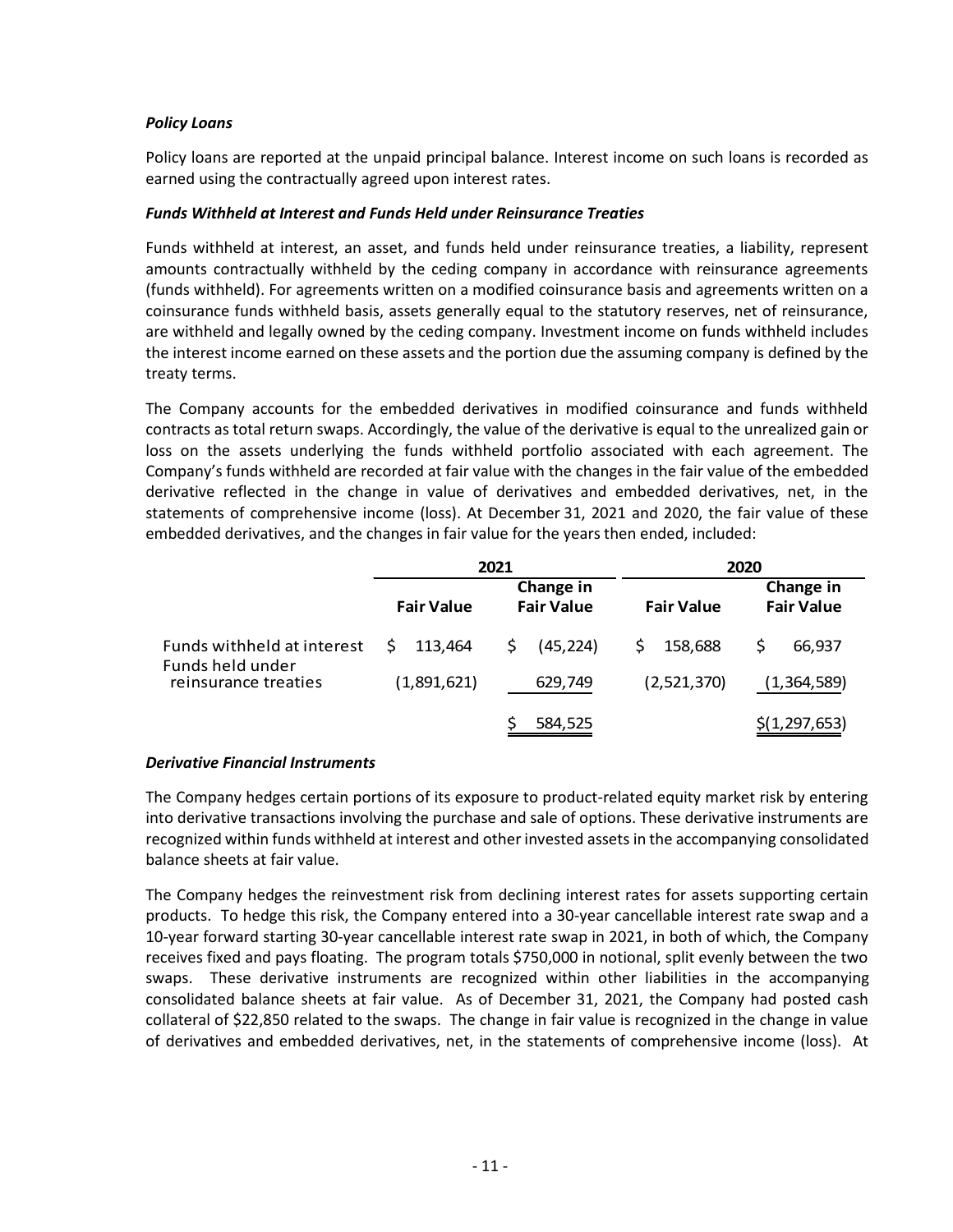|                                                                          |                                | 2021                           |                                               | 2020                           |
|--------------------------------------------------------------------------|--------------------------------|--------------------------------|-----------------------------------------------|--------------------------------|
|                                                                          | <b>Fair Value</b>              | Change in<br><b>Fair Value</b> | <b>Fair Value</b>                             | Change in<br><b>Fair Value</b> |
| Funds withheld at interest<br>Other invested assets<br>Other liabilities | \$21,452<br>9,465<br>(24, 759) | (332)<br>142<br>(21, 521)      | \$21,590<br>4,533<br>$\overline{\phantom{0}}$ | \$ (2,004)<br>1,605            |
|                                                                          |                                | \$(21,711)                     |                                               | (399)                          |

December 31, 2021 and 2020, the fair value of these derivatives, and the changes in fair value for the years then ended, included:

#### *Short Term Investments*

Short term investments represent investments with maturities at acquisition of greater than three months but less than twelve months and are carried at amortized cost.

#### *Other Invested Assets*

In addition to the derivatives discussed above, other invested assets include investments in limited partnerships and limited liability corporations (limited partnerships), surplus debentures, collateral loans, and the equity method investment in an affiliate.

*Limited Partnerships*—Limited partnerships are accounted for using the equity method if the Company has more than a minor ownership interest, more than a minor influence over the investees' operations or if the limited partnership maintains separate capital accounts for their investors. The most recently available financial information provided by the general partner or manager of each of the investments is used, which is one to three months prior to the end of our reporting period. Changes in the value of limited partnerships are included in net unrealized gains (losses) on investments classified as trading and other in the consolidated statements of comprehensive income (loss). Income distributions from limited partnerships are included in investment earnings – net in the consolidated statements of comprehensive income (loss).

*Surplus Debentures*—Surplus debentures are similar to corporate securities but are subordinated obligations of insurance companies and may be subject to restrictions by the insurance commissioners and are carried at fair value.

*Collateral Loans*—Collateral loans are first lien, unconditional obligations for the payment of money and are secured by the pledge of assets. The loans are carried at fair value.

*Residual or Equity Tranche LLC investments*—These investments are generally a subordinated class that receives residual cash flows after all other tranches and obligations of the LLC have been fully paid. The LLCs typically invest in various asset-backed securities or collateralized loans and are carried at fair value.

*Equity Method Investment in Affiliate*—With the ability to exercise significant influence over WREB, this investment is accounted for under the equity method. At December 31, 2021 and 2020, the carrying value of the investment included within other invested assets on the consolidated balance sheets was \$55,283 and \$73,859, respectively. Income from the investment is presented in share of net earnings of equity method investee in the consolidated statements of comprehensive income (loss).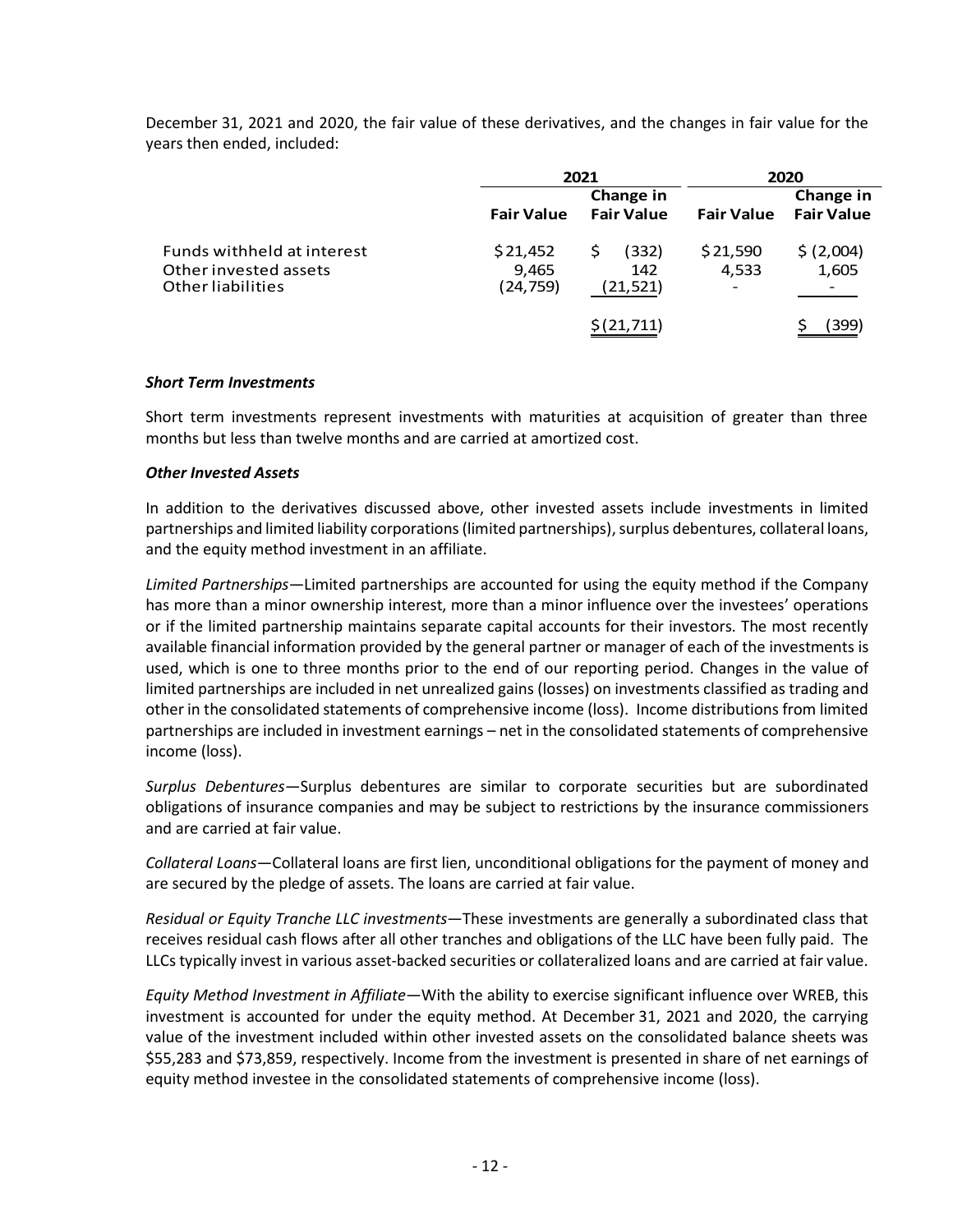#### *Cash and Cash Equivalents*

The Company considers all investments purchased with a maturity at acquisition of three months or less to be cash equivalents.

#### **Premiums Receivable**

Premiums receivable are recognized when due from the policyholder or other party and adjusted for lapsed policies. Under the legal right of offset provision in the reinsurance treaties, the Company can withhold payments for allowances and claims for unpaid premiums. Based on a review of these factors and historical experience, the Company does not believe a provision for doubtful accounts was necessary as of December 31, 2021 or 2020.

#### **Reinsurance Recoverable**

Reinsurance recoverables include an estimate of the amount of policy and claim reserves that are ceded under the terms of reinsurance agreements, including claims incurred but not reported (IBNR). Reinsurers and the respective amounts recoverable are regularly evaluated and a provision for uncollectible reinsurance is recorded if needed. No allowances for uncollectible reinsurance were recorded as of December 31, 2021 or 2020.

#### **Other Reinsurance Receivables and Liabilities**

Other reinsurance receivables and liabilities primarily include reinsurance settlements not yet paid, but which generally settle quarterly. At December 31, 2021 and 2020, other reinsurance receivables includes reinsurance settlements due of \$167,811 and \$67,568 and other reinsurance liabilities includes payables of \$57,638 and \$219,220, respectively. Of those amounts, \$164,183 and \$47,550 are due from affiliates and \$51,767 and \$152,378 are due to affiliates, respectively.

#### **Deferred Acquisition Costs (DAC)**

The costs that are directly related to the successful acquisition of new and renewal life insurance and reinsurance business have been deferred to the extent that such costs are deemed recoverable from future premiums or gross profits.

The Company performs periodic tests to determine that DAC remains recoverable, and if financial performance deteriorates to the point where a premium deficiency exists, a charge to current operations would be recorded. DAC was fully recoverable during 2021 or 2020. Deferred costs related to traditional life insurance contracts, all of which relate to long duration contracts, are amortized generally over the premium-paying period, in proportion to the ratio of individual period premium revenues to total anticipated premium revenues over the amortization period. Such anticipated premium revenues are estimated using the same assumptions used for computing liabilities for future policy benefits. DAC related to interest sensitive insurance products, such as universal life and annuities, are recognized as expense over the term of the policies in proportion to estimated gross profits (EGPs), arising principally from surrender charges, investment margins including unrealized gains (losses) on investments classified as trading and mortality and expense margins, over the amortization period. EGPs are updated periodically with actual gross profits, and the assumptions underlying future EGPs are evaluated for reasonableness. Adjustments to EGPs require that amortization rates be revised retroactively to the date of the contract issuance ("unlocking").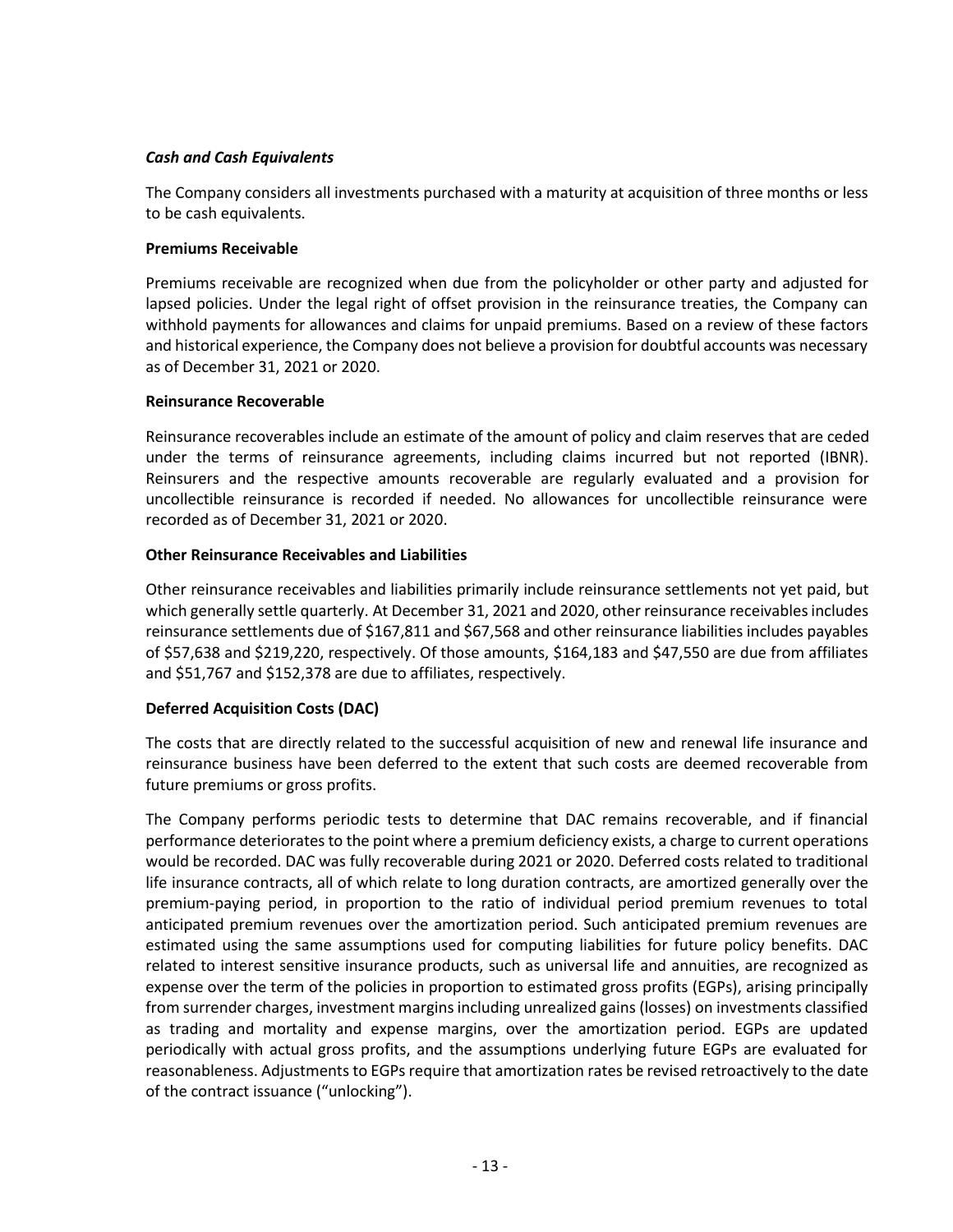#### **Income Taxes**

The income tax provision is calculated under the asset and liability method. Deferred tax assets and liabilities result from temporary differences between the carrying amounts of assets and liabilities recorded in the consolidated financial statements and their respective tax bases. The effect on deferred tax assets and liabilities of a change in tax rates would be recognized in the consolidated statements of comprehensive income (loss) in the period in which the tax rate change is enacted. A valuation allowance for a portion or all of deferred tax assets is recorded as a reduction to deferred tax assets when it is more likely than not that such portion or all of such deferred tax assets will not be realized.

The Company assesses all significant tax positions to determine if a liability for an uncertain tax position is necessary and, if so, the impact on the current or deferred income tax balances. Also, if indicated, the Company recognizes interest or penalties related to income taxes as a component of the income tax provision.

#### **Separate Accounts**

Separate account assets and liabilities represent policyholder funds related to investment and annuity products for which the policyholder assumes substantially all the risk and reward. The assets are segregated into accounts with specific underlying investment objectives and are legally segregated from the Company. All assets of the separate account business are carried at fair value with an equal amount recorded for separate account liabilities. Fee income accruing to the Company related to separate accounts is included within policy fees and charges in the accompanying consolidated statements of comprehensive income (loss). A number of separate account pension deposit contracts guarantee principal and an annual minimum rate of interest. If aggregate contract value in the separate account exceeds the fair value of the related assets, an additional policyholders' funds liability is established. Certain of these contracts are subject to a fair value adjustment if terminated by the policyholder.

The Company considers all separate account assets assumed on a modified coinsurance basis to be components of funds withheld with the liabilities included as components of reserves for future policy benefits and interest sensitive contract liabilities.

The Company considers all separate account assets ceded on a modified coinsurance basis to be components of funds held under reinsurance treaties with the ceded liabilities included as components of reinsurance recoverable.

#### **Reserves for Future Policy Benefits**

The Company's liabilities for direct and payout annuity (with life contingencies) policies and reinsurance of traditional life insurance, accident and health (including long-term care) and payout annuities (including structured settlements) with life contingencies are recognized as reserves for future policy benefits. All of the Company's material reinsurance contracts are long duration contracts. The Company monitors actual experience and revises assumptions and related reserve estimates as permitted. The reserve is estimated using the net level premium method utilizing assumptions for mortality, morbidity, persistency, interest and expenses established when the contract is underwritten. These assumptions are based on anticipated experience with a margin for adverse deviation. For reinsurance assumed, such estimates are based primarily on historical experience provided by ceding companies with the exception of investment returns and expenses.

If the reserves for future policy benefits plus the present value of expected future gross premiums are insufficient to provide for expected future benefits and expense, deferred policy acquisition costs are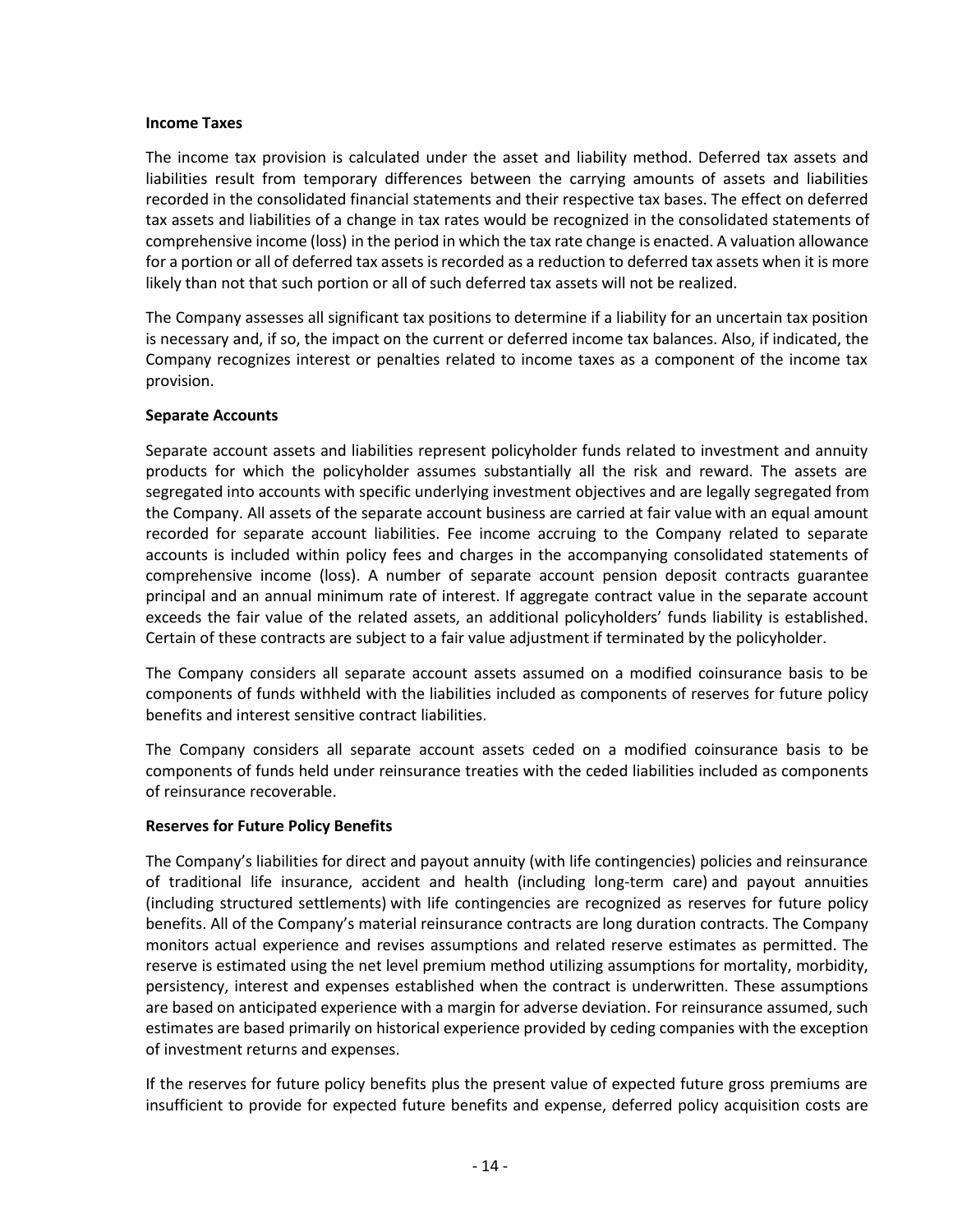expensed or a premium deficiency reserve is established by a charge to claims and policy benefits. Benefit liabilities for traditional life contingent payout annuities and structured settlements are recorded at the present value of expected future benefit payments. Where required, the Company also establishes an unearned profit reserve and amortizes it over expected benefit payments. Additionally, the Company performs a premium deficiency test of non-interest sensitive contract reserves to reflect the effect of unrealized gains or losses on fixed maturity securities, with related changes recognized within reserves for future policy benefits in the accompanying consolidated statements of comprehensive income (loss). While the treatment of investments classified as "held to maturity" and "available for sale" in the determination of premium deficiency testing is explicitly addressed in existing US GAAP guidance, the treatment of changes in market rates and related temporary unrealized gains and losses on securities classified as "trading" is not explicitly addressed. Accordingly, the Company has adopted an accounting policy that essentially assumes all the securities classified as trading had been sold at the measurement date at their stated aggregate fair value and the proceeds backing the liabilities are reinvested at current market yields. This treatment can result in a premium deficiency reserve that would be considered locked in which in turn the Company will need to amortize over the remaining life of the underlying business. As of December 31, 2021 and 2020, the Company determined that a premium deficiency reserve was not required.

The average discount rates used to compute the Company's reserves for future policy benefits are as follows:

|                                               | 2021            | 2020            |
|-----------------------------------------------|-----------------|-----------------|
| Traditional life insurance                    |                 | $3.88\%$ 4.39 % |
| Payout annuities with life contingencies      | 2.17%           | 2.24            |
| Accident and health, including long-term care | $3.50\%$ $3.50$ |                 |

#### **Interest Sensitive Contract Liabilities**

Liabilities for interest sensitive insurance products such as universal life and deferred annuities are established based on account values before applicable surrender charges. Liabilities for payout annuities without life contingencies are recorded at the present value of future benefits. Certain universal life products contain features that link interest credited to an equity index. These features create embedded derivatives that are not clearly and closely related to the host insurance contract. The embedded derivatives carried at fair value with changes in the fair value are recognized within interest credited to interest sensitive contract liabilities in the accompanying consolidated statements of comprehensive income (loss). At December 31, 2021, the fair value of these embedded derivatives were \$18,257, a decrease of \$1,054 from December 31, 2020. At December 31, 2020, the fair value of these derivatives were \$19,311, a decrease of \$589 from December 31, 2019.

In situations where mortality profits are followed by mortality losses (PFBL), a liability is established, in addition to the account value, to recognize the portion of policy assessments that relate to benefits to be provided in the future. The calculation of these liabilities is based on management's best estimates and assumptions regarding expected mortality, lapse, persistency, expenses and investment experience, which are reviewed and unlocked at least annually if necessary. Additional liabilities are established for universal life products related to unearned policy charges. As of December 31, 2021 and 2020, the Company has passed PFBL testing with no projected losses for all years, and therefore, has not recorded an additional liability related to benefits provided in the future.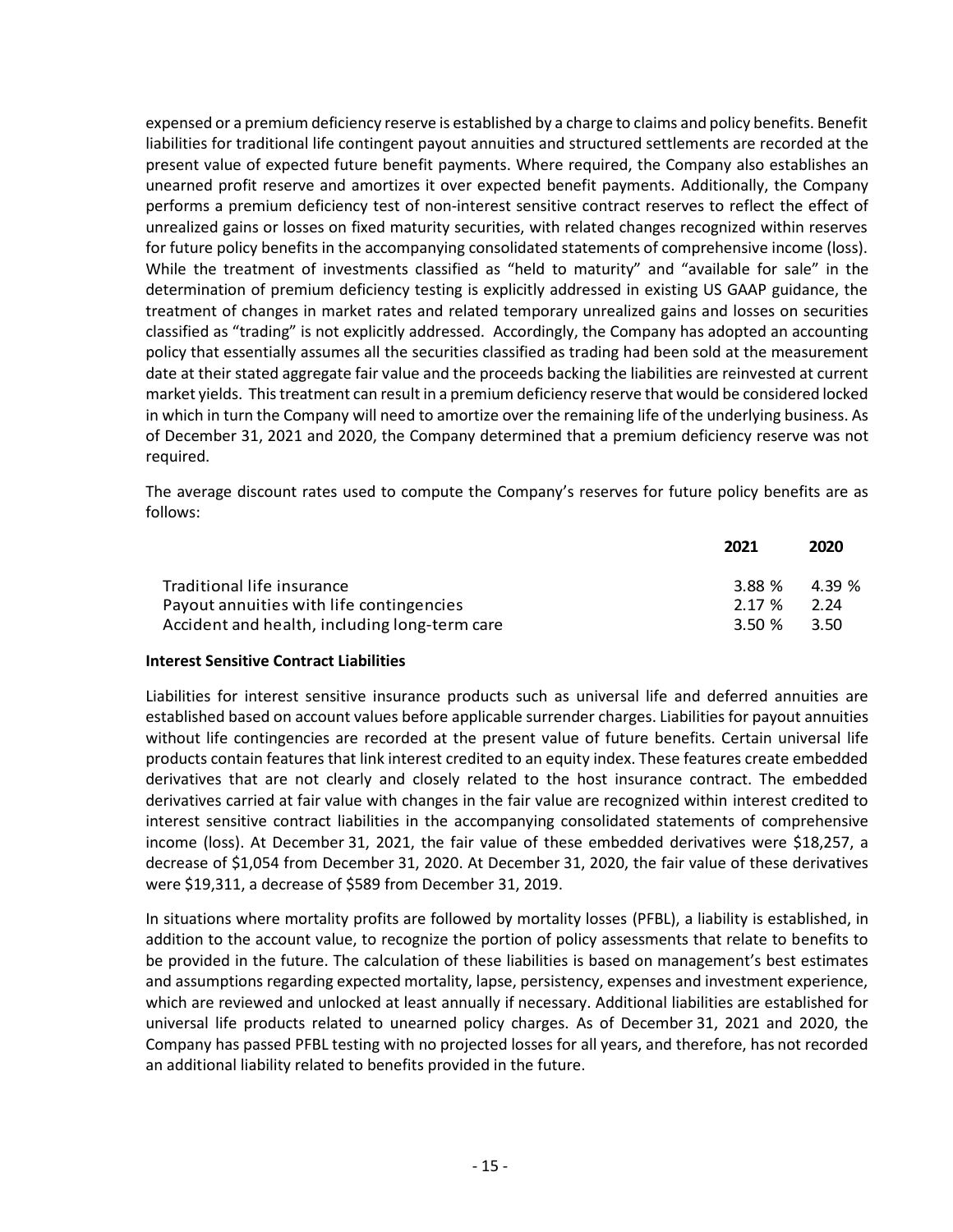#### **Claim Reserves**

For both non-interest sensitive and interest sensitive life insurance, liabilities are established for estimated death benefits that have been incurred, but not yet reported. These liabilities are based on periodic analysis of the actual reporting lag between when a claim occurs and when it is reported to the Company, including a provision for adverse deviation.

Long-term care claim reserves are established for continuing benefit payments are calculated using assumptions of anticipated mortality and claim continuance rates that are based on established industry tables adjusted for the ceding company's historical experience. Long-term care claims reserves are discounted at 3.50% for 2021 and 2020.

#### **Recognition of Revenue and Expenses**

Assumed reinsurance and policy premiums related to traditional life products and long-duration accident and health contracts are recognized as revenue when due from the ceding companies and policyholders and are reported net of the cost of reinsurance ceded. Benefits and expenses are reported net of amounts related to reinsurance ceded and are associated with earned premiums so that profits are recognized over the life of the related contracts.

For each of its reinsurance contracts, the Company must determine whether the contract provides indemnification against loss or liability relating to insurance risk. The Company reviews all contractual features, particularly those that may limit the amount of insurance risk to which the Company is subject or features that delay the timely reimbursement of claims. If the Company determines that a contract does not expose it to a reasonable possibility of a significant loss from insurance risk, the Company records the contract under the deposit method of accounting with the net amount payable/receivable reflected in other reinsurance assets or liabilities on the consolidated balance sheets. Fees earned on these contracts are reflected as policy fees and charges, as opposed to premiums, on the consolidated statements of comprehensive income (loss).

For annuity and interest-sensitive life contracts, premiums collected are not reported as revenues, but as deposits to interest sensitive contract liabilities. The Company recognizes revenues for these products over time in the form of investment income, policy charges for the cost of insurance, policy administration fees, and surrender fees that have been assessed against policy account balances during the period. Policy benefits and claims that are charged to expense include claims incurred in the period in excess of related policy account balances and interest credited to policy account balances. The weighted average interest-crediting rates for interest-sensitive products was 4.37% and 4.42% during 2021 and 2020, respectively.

#### **Closed Block Reinsurance**

Acquisitions by the Company of blocks of business in run off (i.e. where only existing policies will be renewed and new policies will not be sold), as either a reinsurance transaction or a stock purchase, are accounted for as reinsurance transactions. Results of operations only include the revenues and expenses from the effective date of acquisition of these blocks of business. The initial transfer of assets and liabilities is recorded in the consolidated balance sheets at the date of acquisition at fair value, except for the reserves for future policy benefits and value of in-force business acquired (VOBA), which are recorded at management's best estimate. Future policy benefit reserves are established based on the present value of benefits and maintenance expense minus the present value of valuation (or net) premiums.

VOBA represents the present value of future profits from the acquired contracts using the discount rate implicit in the pricing of such transactions. In establishing the VOBA, the Company considers costs which vary with and are primarily related to the acquisition to be part of the purchase price. Such costs include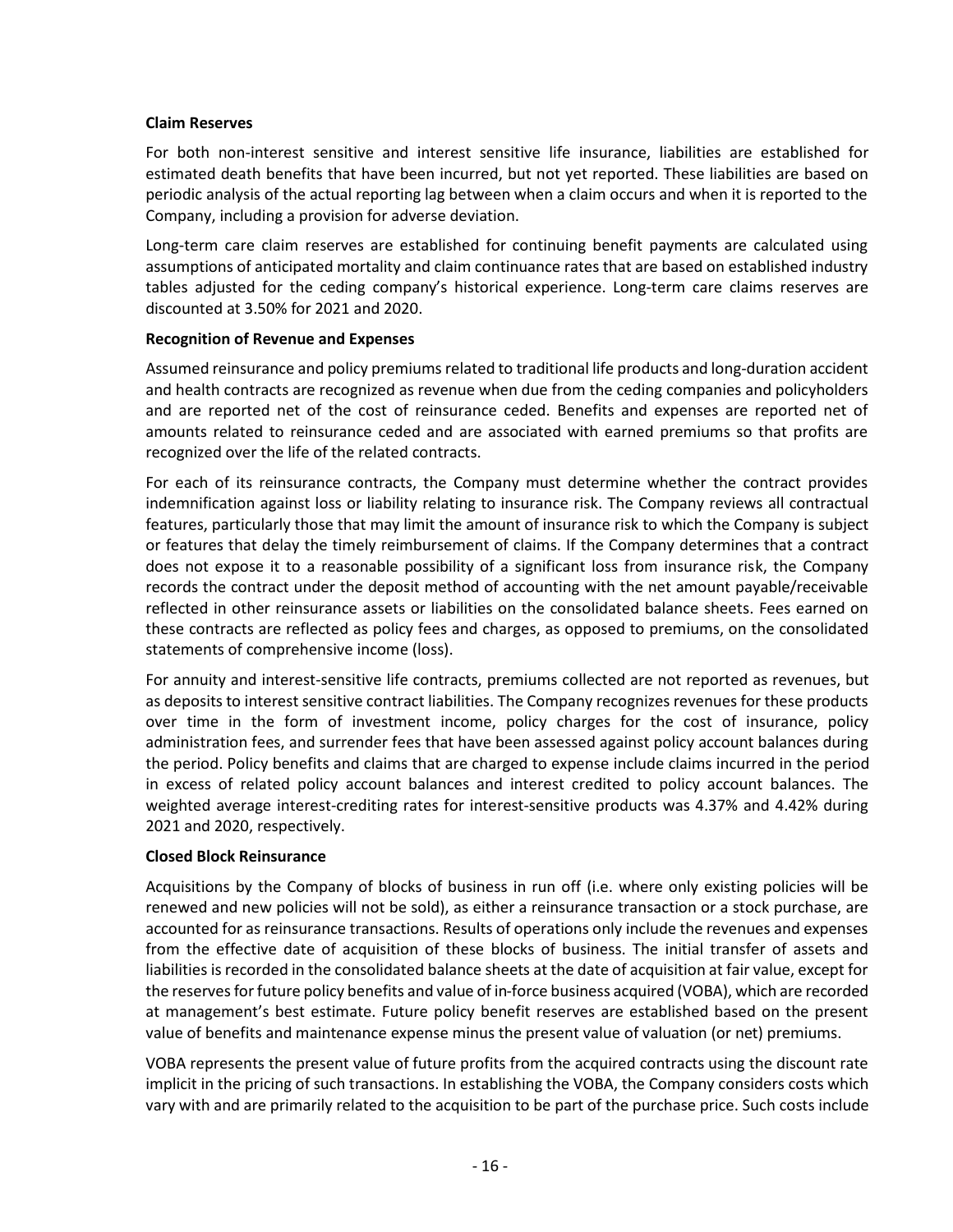initial ceding allowances, advisory and legal fees, investment banking fees, and contractually obligated involuntary severance. Other costs incurred that are not contractually required, such as transition and conversion costs, financing costs, and severance are expensed as period costs. The Company amortizes VOBA in proportion to premiums for traditional life products and in proportion to EGPs for interest sensitive life and annuity contracts. The EGP's and related amortization of VOBA for interest sensitive life and annuity products are updated (unlocked) periodically to reflect revised assumptions for lapses, mortality and investment earnings including unrealized gains (losses) on investments classified as trading. The Company performs periodic tests to determine that VOBA associated with both traditional life products and interest sensitive life and annuity products remains recoverable, and when financial performance deteriorates to the point where VOBA is not recoverable, a cumulative charge to current operations would be recorded.

The net liability recorded (reserves for future policy benefits net of DAC and VOBA) represents management's best estimate of future cash flows, with provisions for adverse deviation as appropriate. Such estimates are subject to refinement within one year of acquisition.

#### **New Accounting Pronouncements**

Changes to the accounting principles are established by the Financial Accounting Standards Board (FASB) in the form of accounting standards updates (ASUs) to the FASB Accounting Standards Codification. Accounting standard updates not listed below were assessed and determined to be either not applicable or are expected to have minimal impact on the Company's consolidated financial statements.

#### *ASUs Adopted During the Year Ended December 31, 2021*

There were no ASUs adopted during the year ended December 31, 2021.

#### *ASUs Issued But Not Adopted as of December 31, 2021*

*ASU 2016-13—Financial Instruments—Credit Losses (Topic 326)***—**In June 2016, the FASB issued an accounting standard update which amends guidance on reporting credit losses for assets held at amortized cost basis and available for sale debt securities. For assets held at amortized cost basis, the update eliminates the probable initial recognition threshold in current GAAP and, instead, requires an entity to reflect its current estimate of all expected credit losses. The allowance for credit losses is a valuation account that is deducted from the amortized cost basis of the financial assets to present the net amount expected to be collected. For available for sale debt securities, credit losses should be measured in a manner similar to current GAAP; however, the update will require that credit losses to be presented as an allowance rather than as a write-down. The guidance is effective for fiscal years beginning after December 15, 2022, with early adoption permitted. The Company is currently evaluating the impact of this amendment on its consolidated financial statements.

*ASU 2018-12—Financial Services—Insurance (Topic 944): Targeted Improvements to the Accounting for Long-Duration Contracts*—In August 2018, the FASB issued an accounting standard update with the objective of making targeted improvements to the existing recognition, measurement, presentation, and disclosure requirements for long-duration contracts issued by an insurance entity. The standard prescribes significant and comprehensive changes to recognition, measurement, presentation and disclosure as summarized below:

· Requires the review and if necessary, update of future policy benefit assumptions at least annually for traditional and limited pay long-duration contracts, with the recognition and separate presentation of any resulting re-measurement gain or loss (except for discount rate changes as noted below) in the income statement.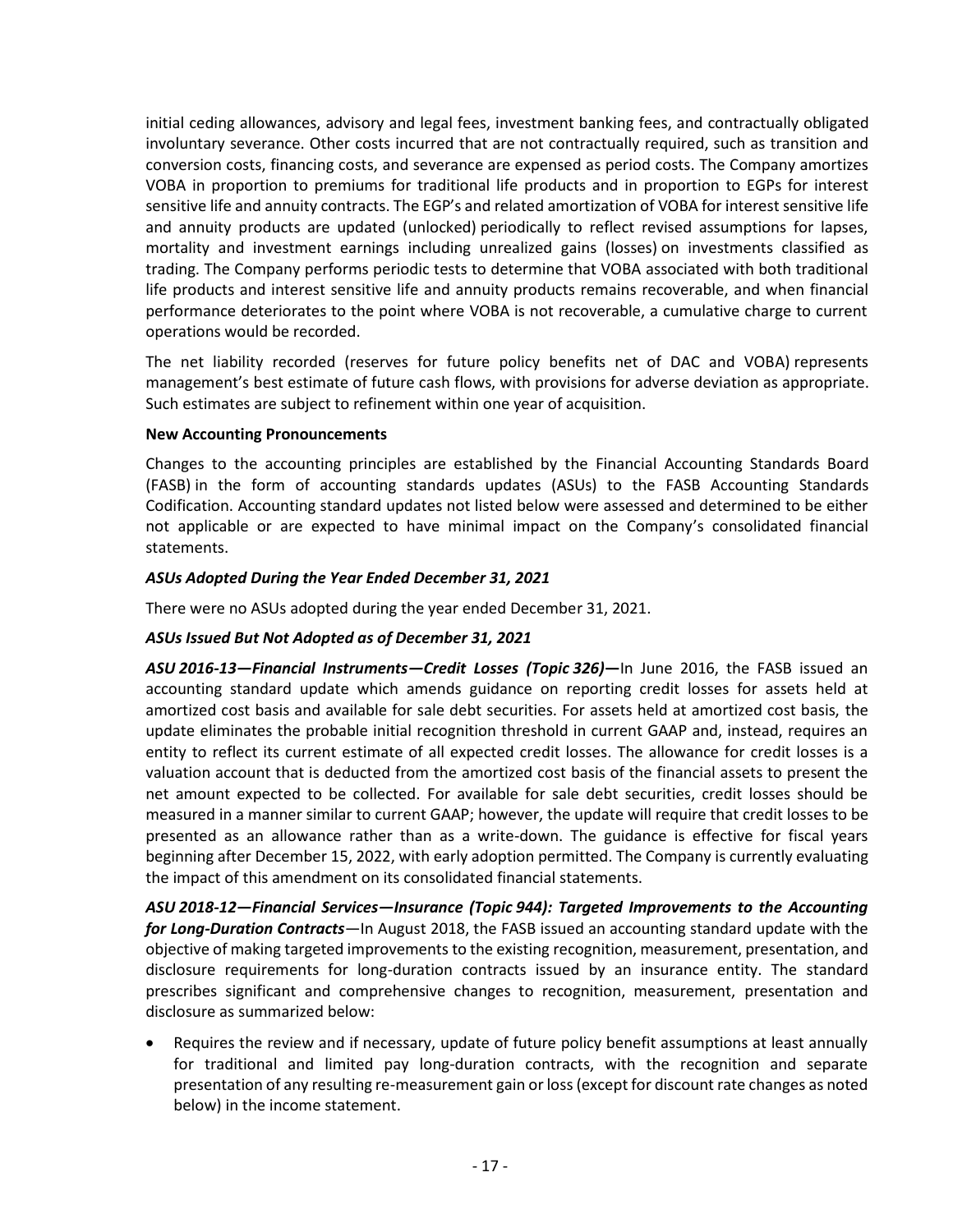- · Requires the discount rate assumption to be updated at the end of each reporting period using an upper medium grade (low-credit risk) fixed income instrument yield that maximizes the use of observable market inputs and recognizes the impact of changes to discount rates in other comprehensive income.
- Simplifies the amortization of DAC to a constant level basis over the expected term of the related contracts with adjustments for unexpected terminations, but no longer requires an impairment test.
- Requires the measurement of all market risk benefits associated with deposit (or account balance) contracts at fair value through the income statement with the exception of instrumentspecific credit risk changes, which will be recognized in other comprehensive income.
- · Increased disclosures of disaggregated roll-forwards of policy benefits, account balances, market risk benefits, separate account liabilities and information about significant inputs, judgments and methods used in measurement and changes thereto and impact of those changes.

In November 2020, the FASB granted a one-year date delay for the adoption of ASU 2018-12. The Company plans to adopt 2018-12 on its effective date of January 1, 2025. The Company is evaluating the method of adoption and impact of the standard on our reported consolidated financial statements and required disclosures. The adoption of this standard is expected to have a significant impact on the consolidated financial statements and required disclosures, as well as systems, processes and controls.

*ASU 2019-01—Leases (Topic 842): Codification Improvements*—In January 2019, the FASB issued an accounting standard update based on the principle that entities should recognize assets and liabilities arising from leases, does not significantly change the lessees' recognition, measurement and presentation of expenses and cash flows from the previous accounting standard. Leases are classified as finance or operating. The new standard's primary change is the requirement for entities to recognize a lease liability for payments and a right of use asset representing the right to use the leased asset during the term of operating lease arrangements. Lessees are permitted to make an accounting policy election to not recognize the asset and liability for leases with a term of twelve months or less. Lessors' accounting is largely unchanged from the previous accounting standard. In addition, the new standard expands the disclosure requirements of lease arrangements. In June 2020, the FASB granted a one-year date delay for the adoption of 2019-01, which is now effective for fiscal years beginning after December 15, 2021, with early adoption permitted. The Company is currently evaluating the impact of this amendment on its consolidated financial statements.

*ASU 2019-12—Income Taxes (Topic 740): Simplifying the Accounting for Income Taxes*—In December 2019, the FASB amended the guidance on simplifying the accounting for income taxes. The amendment eliminates the need for an organization to analyze whether the following apply in a given period (1) exception to the incremental approach for intraperiod tax allocation (2) exceptions to accounting for basis differences when there are ownership changes in foreign investments and (3) exceptions in interim period income tax accounting for year-to-date losses that exceed anticipated losses. The accounting standards update is also designed to improve financial statement preparers' application of income taxrelated guidance and simplify GAAP for (1) franchise taxes that are partially based on income, (2) transactions with a government that result in a step-up in the tax basis of goodwill, (3) separate financial statements of legal entities that are not subject to tax, and (4) enacted changes in tax laws in interim periods. The guidance is effective for fiscal years beginning after December 15, 2021, and interim periods within fiscal years beginning after December 15, 2022. Early adoption of the amendments is permitted. The Company is currently evaluating the impact of this amendment on its consolidated financial statements.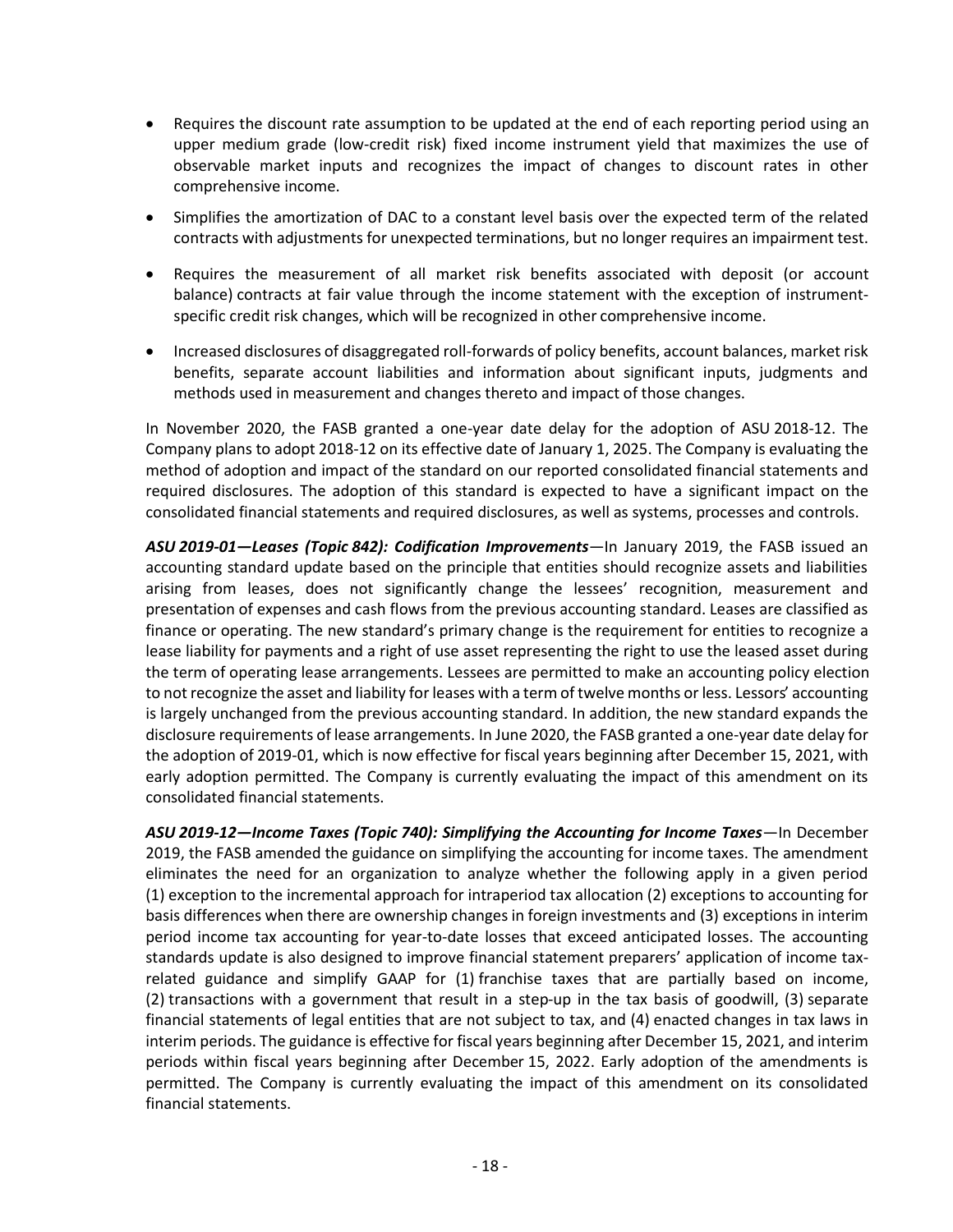*ASU 2020-01—Investments—Equity Securities (Topic 321), Investments—Equity Method and Joint Ventures (Topic 323), and Derivatives and Hedging (Topic 815)—Clarifying the Interactions between Topic 321, Topic 323, and Topic 815 (a consensus of the Emerging Issues Task Force)*—In January 2020, the FASB issued an accounting standard update which clarifies that a company should consider observable transactions that require a company to either apply or discontinue the equity method of accounting under Topic 323, Investments—Equity Method and Joint Ventures, for the purposes of applying the measurement alternative in accordance with Topic 321 immediately before applying or upon discontinuing the equity method. The guidance is effective for fiscal years beginning after December 15, 2021, with early adoption permitted. The Company is currently evaluating the impact of this amendment on its consolidated financial statements.

#### **3. CLOSED BLOCK REINSURANCE**

#### **2021 Transactions**

1. Effective September 30, 2021, WRAC acquired a block of business in run off through a stock purchase transaction with Allstate Life Insurance Company (ALIC), Allstate Insurance Company (AIC), Allstate Financial Insurance Holdings Corporation (AFIHC), and Allstate Insurance Holdings, LLC (AIH) to acquire the Allstate Life Insurance Company of New York (ALICNY), a wholly owned subsidiary of ALIC domiciled in New York, and Intramerica Life Insurance Company (Intramerica), a wholly owned subsidiary of AFIHC domiciled in New York. After receiving all regulatory approvals, effective November 1, 2021, ALICNY and Intramerica merged with and into WRNY, with WRNY being the surviving company to the merger.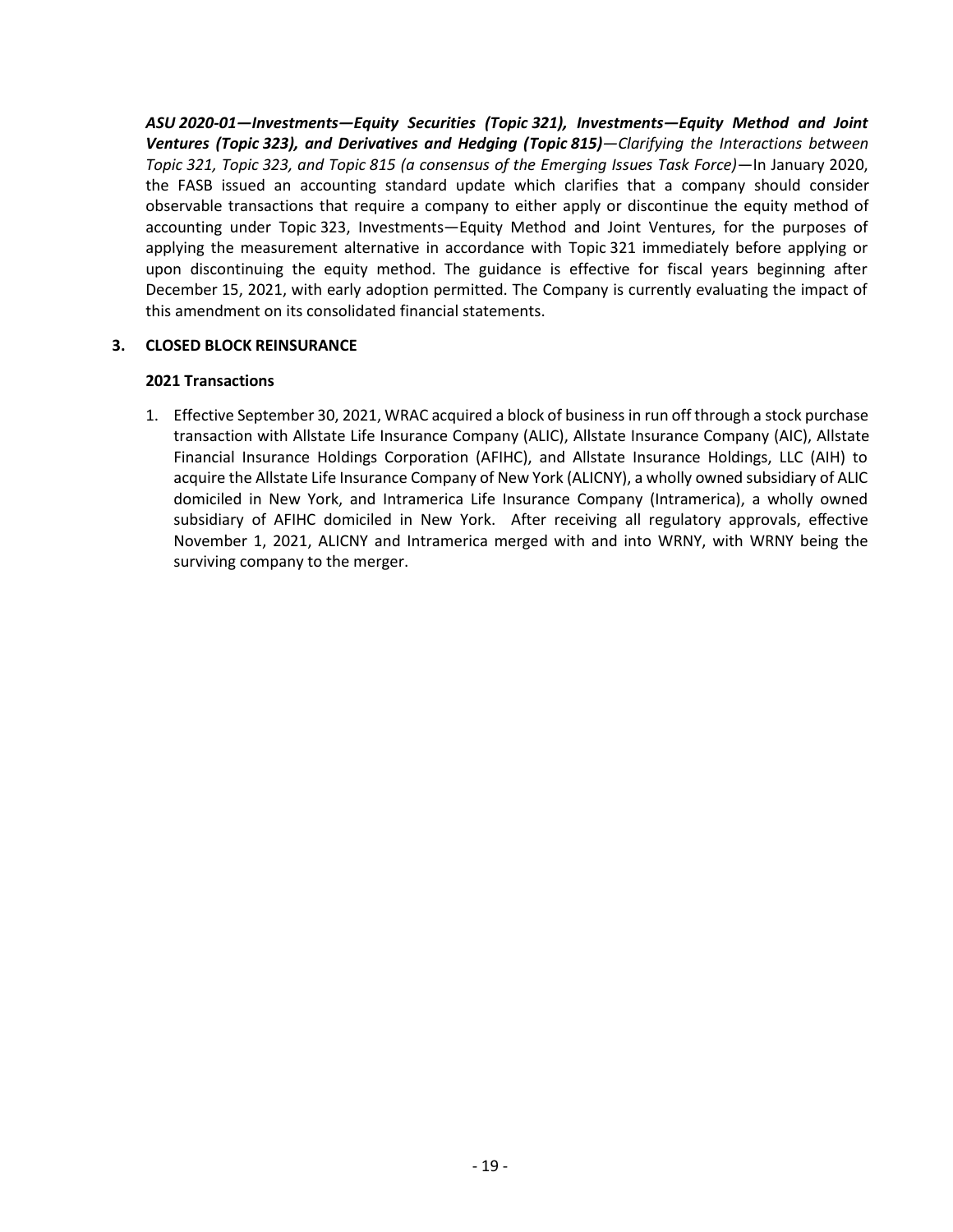The initial balance sheet effect of the transaction was as follows:

| ×<br>۰.<br>×<br>۰.<br>۰,<br>×<br>۰.<br>I |
|------------------------------------------|
|------------------------------------------|

| Fixed maturity and equity securities<br>Short-term investments<br>Commercial mortgage loans<br>Policy Loans<br>Other invested assets                                                                            | \$ | 5,893,533<br>4,004<br>491,665<br>35,520<br>180,913                            |
|-----------------------------------------------------------------------------------------------------------------------------------------------------------------------------------------------------------------|----|-------------------------------------------------------------------------------|
| <b>Total investments</b>                                                                                                                                                                                        |    | 6,605,635                                                                     |
| Cash and cash equivalents<br>Accrued investment income<br>Premiums receivable<br>Reinsurance recoverable<br>Other reinsurance receivables<br>Net deferred tax assets<br>Other assets<br>Separate account assets |    | 204,533<br>47,751<br>1,797<br>453,564<br>2,990<br>242,732<br>5,371<br>308,213 |
| <b>Total assets</b>                                                                                                                                                                                             | Ş  | 7,872,586                                                                     |
| <b>Liabilities</b>                                                                                                                                                                                              |    |                                                                               |
| Reserves for future policy benefits<br>Interest sensitive contract liabilities<br>Other reinsurance liabilities<br>Funds held under reinsurance treaties<br><b>Other Liabilities</b><br>Separate account assets | \$ | 4,395,140<br>2,455,501<br>3,076<br>262,800<br>447,856<br>308,213              |
| <b>Total liabilities</b>                                                                                                                                                                                        | \$ | 7,872,586                                                                     |

#### **2020 Transactions**

- 1. Effective July 1, 2020, WRAC completed an assumption reinsurance transaction whereby it reinsured a closed block of company owned life insurance.
- 2. Effective December 31, 2020, WRAC reinsured a closed block of XXX term policies on a coinsurance basis. Concurrently, WRAC retroceded the block to WREB, with the retrocession on a 100% coinsurance funds withheld basis.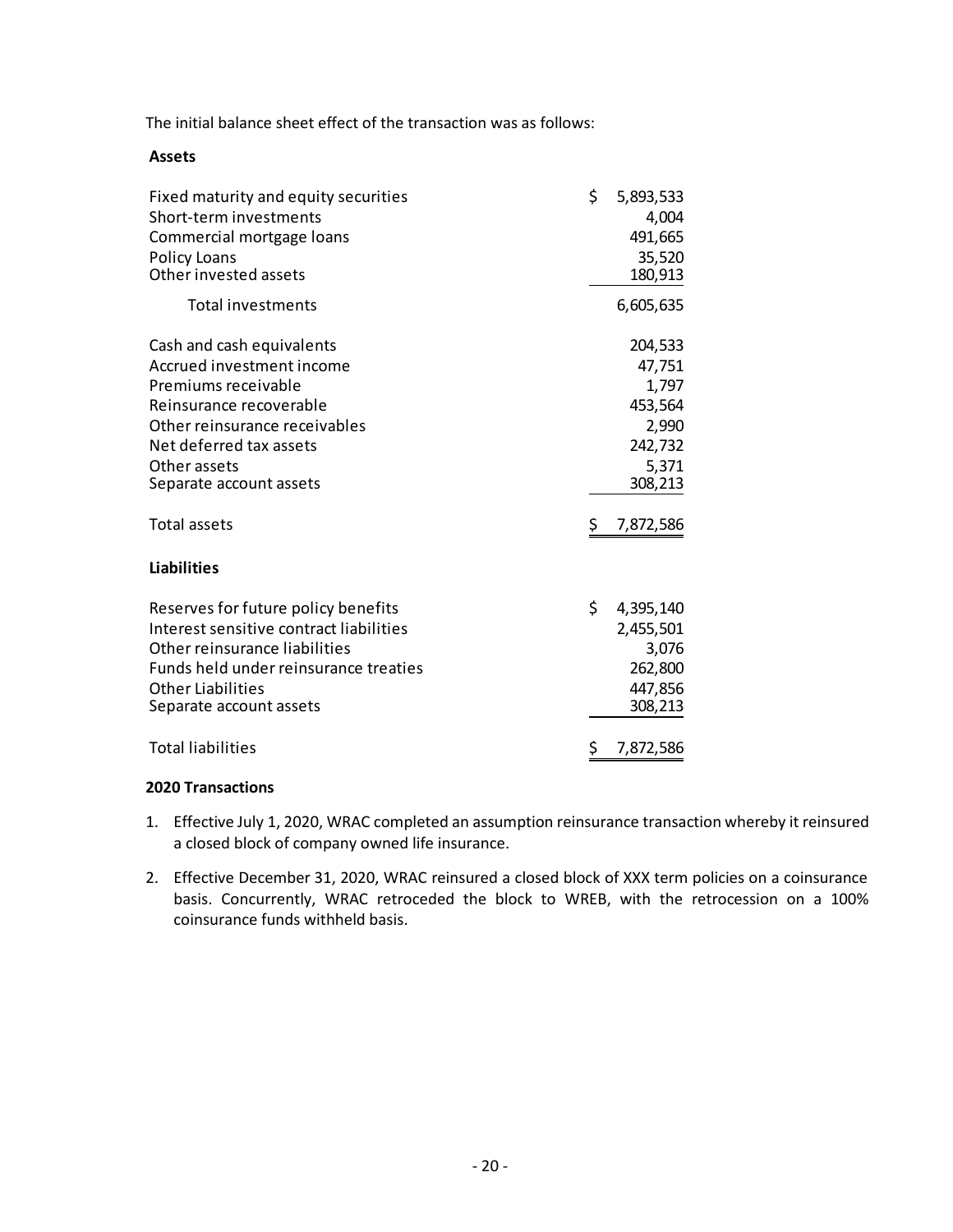The initial balance sheet effect of these transactions was as follows:

| <b>Assets</b>                                                                                                                                                                 | <b>Assumed</b>                               | <b>Ceded</b>                     | <b>Net</b>                                           |
|-------------------------------------------------------------------------------------------------------------------------------------------------------------------------------|----------------------------------------------|----------------------------------|------------------------------------------------------|
| Policy loans                                                                                                                                                                  | \$<br>2,188                                  | Ş.                               | 2,188<br>\$.                                         |
| Total investments                                                                                                                                                             | 2,188                                        |                                  | 2,188                                                |
| Cash and cash equivalents<br>Accrued investment income<br>Premiums receivable<br>Reinsurance recoverable<br>Net deferred tax assets                                           | 606,327<br>56<br>2,039<br>(42,633)           | 4,200<br>197,081<br>57,103       | 610,527<br>56<br>2,039<br>197,081<br>14,470          |
| Total assets                                                                                                                                                                  | \$567,977                                    | \$258,384                        | \$826,361                                            |
| <b>Liabilities</b>                                                                                                                                                            |                                              |                                  |                                                      |
| Reserves for future policy benefits<br>Interest sensitive contract liabilities<br>Other reinsurance liabilities<br>Funds held under reinsurance treaties<br>Other liabilities | \$213,881<br>404,306<br>(7, 849)<br>(42,361) | \$<br>1,993<br>199,288<br>57,103 | \$213,881<br>404,306<br>(5,856)<br>199,288<br>14,742 |
| <b>Total liabilities</b>                                                                                                                                                      | \$567,977                                    | \$258,384                        | \$826,361                                            |

During 2021, and pursuant to the reinsurance contract of the closed block of XXX term policies, the initial transaction was finalized, resulting in a final net settlement payment of cash to WRAC of \$21,432. Concurrently, WRAC ceded the additional settlement to WREB through the funds withheld.

For the closed block reinsurance transactions described above, the non-cash assets and liabilities assumed and ceded have been excluded from the statement of cash flows for the years ended December 31, 2021 and 2020. The net cash received of \$204,533 for the year ended December 31, 2021, and net cash paid of \$610,527 for the year ended December 31, 2020, is included in cash flows from operating activities within the statement of cash flows.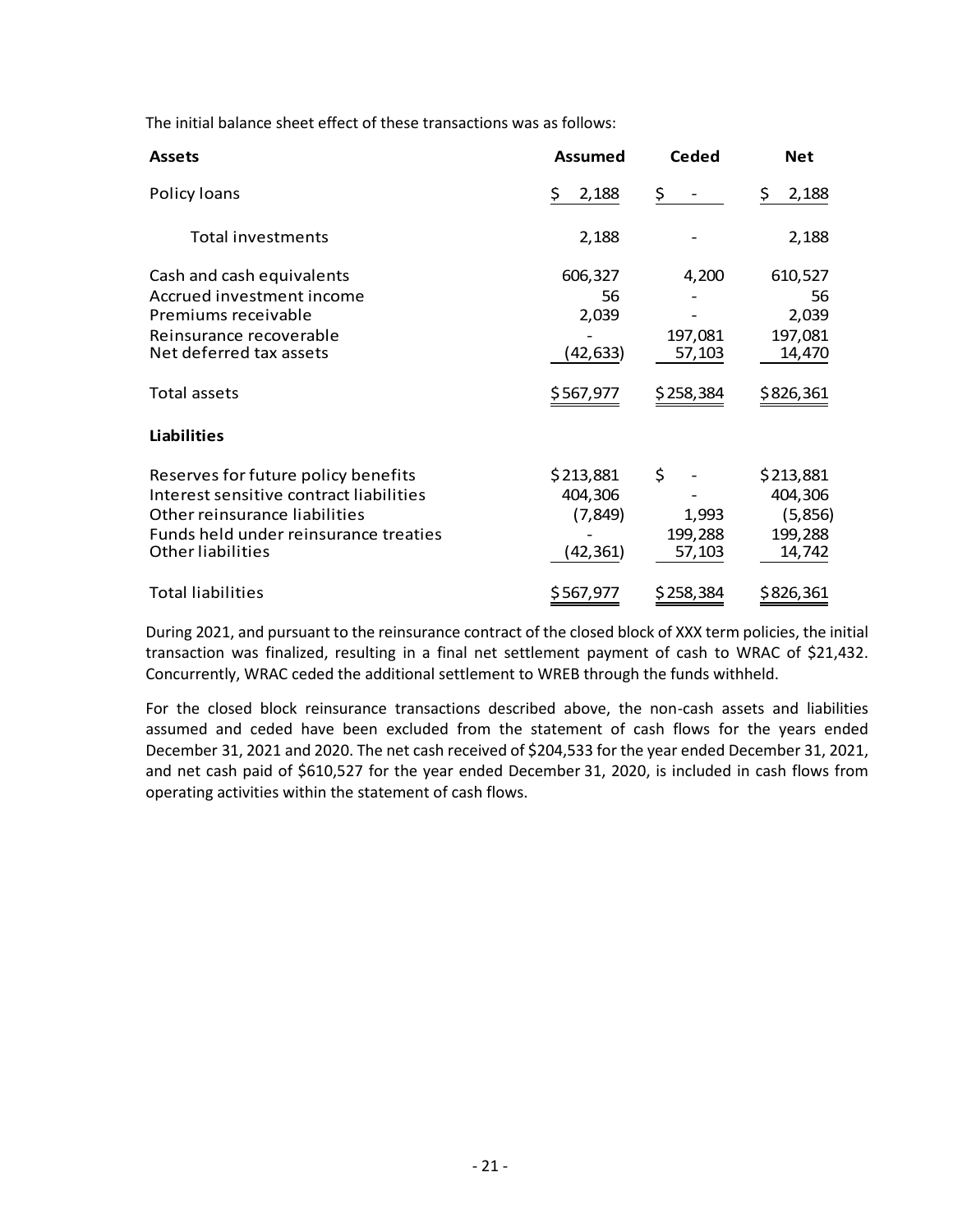#### **4. INVESTMENTS**

#### **Fixed Maturity and Equity Securities**

The amortized cost, fair value and related gross unrealized gain and loss of fixed maturity and common and preferred stock investments, all of which are classified as trading, except for the issuer obligation non-affiliates which is held-to-maturity, as of December 31, are as follows:

|                                            | 2021            |                   |                   |                 |  |  |
|--------------------------------------------|-----------------|-------------------|-------------------|-----------------|--|--|
|                                            | Amortized       | <b>Unrealized</b> | <b>Unrealized</b> | Fair            |  |  |
|                                            | Cost            | Gain              | Loss              | Value           |  |  |
| U.S. government and agencies               | Ś.<br>3,221,283 | Ś.<br>485,561     | Ŝ.<br>(7,809)     | 3,699,035<br>Ŝ. |  |  |
| State and political subdivisions           | 2,017,833       | 240,970           | (3, 112)          | 2,255,691       |  |  |
| Foreign sovereign                          | 75,003          | 5,824             | (336)             | 80,491          |  |  |
| Corporate securities                       | 16,333,709      | 1,891,573         | (50, 398)         | 18,174,884      |  |  |
| Residential mortgage-backed securities     | 905,478         | 67,646            | (3,289)           | 969,835         |  |  |
| Commercial mortgage-backed securities      | 981,711         | 66,681            | (10, 156)         | 1,038,236       |  |  |
| Asset-backed securities                    | 1,407,919       | 65,006            | (28, 690)         | 1,444,235       |  |  |
| Collateralized debt obligations            | 1,682,719       | 16,771            | (21, 036)         | 1,678,454       |  |  |
| Issuer obligations-non-affiliates          | 623,793         |                   |                   | 623,793         |  |  |
| Total fixed maturities                     | 27,249,448      | 2,840,032         | (124, 826)        | 29,964,654      |  |  |
| Preferred stock                            | 796,465         | 34,810            | (2,738)           | 828,537         |  |  |
| Common stock                               | 54,054          | 514               |                   | 54,568          |  |  |
| Total fixed maturity and equity securities | \$ 28,099,967   | \$2,875,356       | \$ (127, 564)     | \$30,847,759    |  |  |

|                                            | 2020              |                   |                   |                   |  |  |
|--------------------------------------------|-------------------|-------------------|-------------------|-------------------|--|--|
|                                            | Amortized         | <b>Unrealized</b> | <b>Unrealized</b> | Fair              |  |  |
|                                            | Cost              | Gain              | Loss              | Value             |  |  |
| U.S. government and agencies               | 2,238,104<br>Ś.   | Ś.<br>662,298     | Ś.<br>(1,277)     | 2,899,125<br>Ś.   |  |  |
| State and political subdivisions           | 1,624,380         | 289,576           | (202)             | 1,913,754         |  |  |
| Foreign sovereign                          | 39,680            | 7,705             | (23)              | 47,362            |  |  |
| Corporate securities                       | 12,780,579        | 2,468,796         | (23, 219)         | 15,226,156        |  |  |
| Residential mortgage-backed securities     | 1,126,782         | 109,002           | (2,924)           | 1,232,860         |  |  |
| Commercial mortgage-backed securities      | 1,106,255         | 103,543           | (14, 501)         | 1,195,297         |  |  |
| Asset-backed securities                    | 1,619,204         | 82,741            | (37, 595)         | 1,664,350         |  |  |
| Collateralized debt obligations            | 1,591,673         | 15,042            | (56, 918)         | 1,549,797         |  |  |
| Issuer obligations-non-affiliates          | 680,823           |                   |                   | 680,823           |  |  |
| Total fixed maturities                     | 22,807,480        | 3,738,703         | (136, 659)        | 26,409,524        |  |  |
| Preferred stock<br>Common stock            | 497,856<br>30,807 | 33,949            | (2,958)           | 528,847<br>30,807 |  |  |
| Total fixed maturity and equity securities | \$ 23,336,143     | \$ 3,772,652      | \$(139,617)       | \$26,969,178      |  |  |
|                                            |                   |                   |                   |                   |  |  |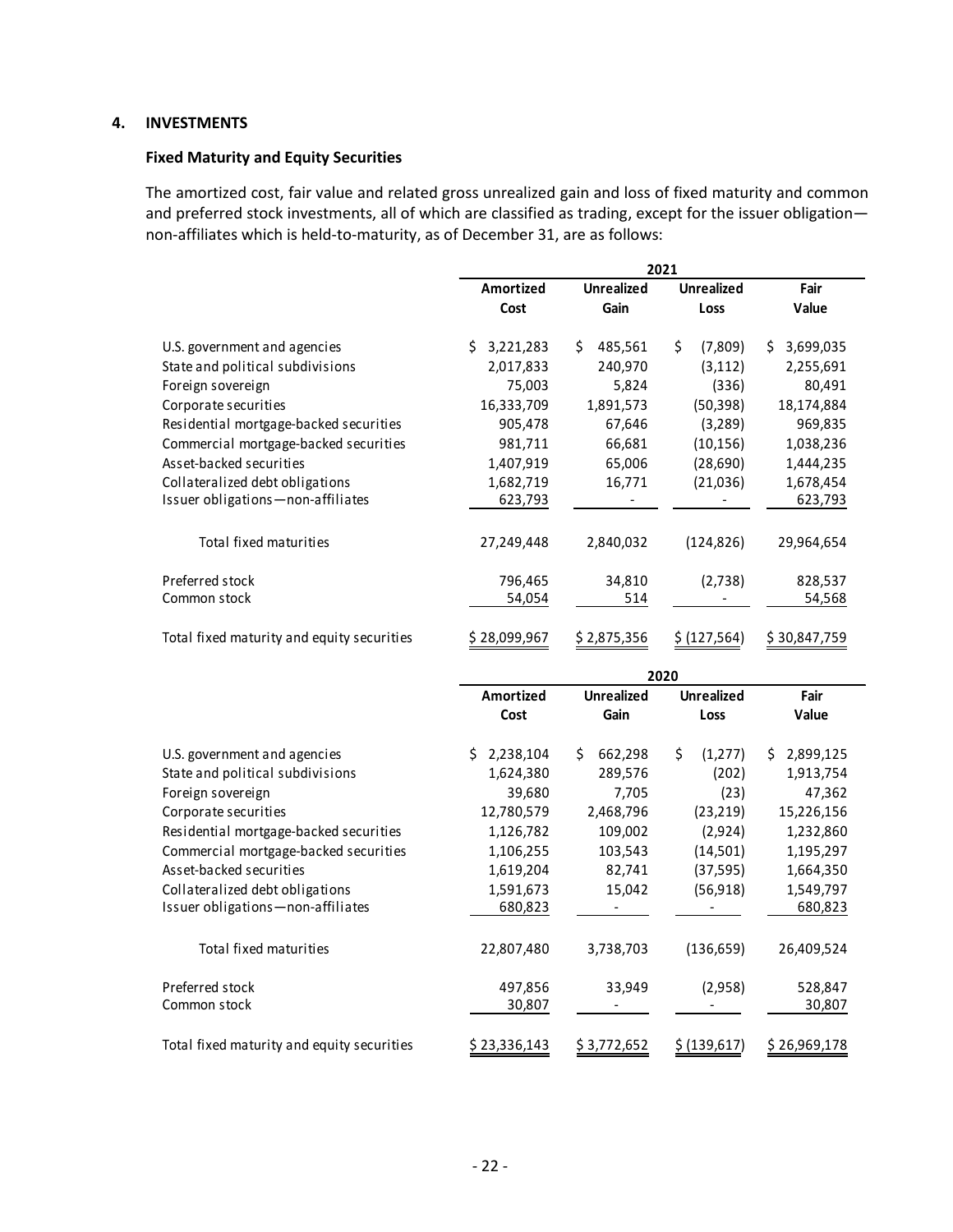The unrealized loss and fair values by investment category and by the duration of the fixed maturity securities in a continuous unrealized loss position at December 31, are as follows:

|                                            | 2021 |                     |    |                   |    |                   |    |                   |       |           |                   |            |
|--------------------------------------------|------|---------------------|----|-------------------|----|-------------------|----|-------------------|-------|-----------|-------------------|------------|
|                                            |      | Less than 12 Months |    |                   |    | 12 Months or More |    |                   | Total |           |                   |            |
|                                            |      | Fair                |    | <b>Unrealized</b> |    | Fair              |    | <b>Unrealized</b> | Fair  |           | <b>Unrealized</b> |            |
|                                            |      | Value               |    | Loss              |    | Value             |    | Loss              |       | Value     |                   | Loss       |
| U.S. government and agencies               | S    | 598,219             | Ś. | (4, 747)          | \$ | 29,227            | Ś. | (3,062)           | Ś.    | 627,446   | Ś.                | (7,809)    |
| State and political subdivisions           |      | 442,146             |    | (2,832)           |    | 1,549             |    | (280)             |       | 443,695   |                   | (3, 112)   |
| Foreign sovereign                          |      | 31,381              |    | (241)             |    | 1,259             |    | (95)              |       | 32,640    |                   | (336)      |
| Corporate securities                       |      | 3,365,381           |    | (44,808)          |    | 63,646            |    | (5,590)           |       | 3,429,027 |                   | (50,398)   |
| Residential mortgage-backed securities     |      | 148,227             |    | (2, 569)          |    | 11,769            |    | (720)             |       | 159,996   |                   | (3, 289)   |
| Commercial mortgage-backed securities      |      | 132,893             |    | (2,456)           |    | 25,685            |    | (7,700)           |       | 158,578   |                   | (10, 156)  |
| Asset-backed securities                    |      | 336,714             |    | (11, 726)         |    | 126,557           |    | (16, 964)         |       | 463,271   |                   | (28, 690)  |
| Collateralized debt obligations            |      | 686,004             |    | (5,818)           |    | 296,430           |    | (15,218)          |       | 982,434   |                   | (21,036)   |
| Total fixed maturities                     |      | 5,740,965           |    | (75, 197)         |    | 556,122           |    | (49, 629)         |       | 6,297,087 |                   | (124, 826) |
| Preferred stock                            |      | 80,959              |    | (1,486)           |    | 13,273            |    | (1, 252)          |       | 94,232    |                   | (2,738)    |
| Total fixed maturity and equity securities |      | 5,821,924           |    | (76, 683)         |    | 569,395           | S  | (50, 881)         |       | 6,391,319 |                   | (127,564)  |

|                                            | 2020        |                           |           |                          |             |                   |
|--------------------------------------------|-------------|---------------------------|-----------|--------------------------|-------------|-------------------|
|                                            |             | Less than 12 Months       |           | <b>12 Months or More</b> | Total       |                   |
|                                            | Fair        | <b>Unrealized</b><br>Fair |           | <b>Unrealized</b>        | Fair        | <b>Unrealized</b> |
|                                            | Value       | Loss                      | Value     | Loss                     | Value       | Loss              |
| U.S. government and agencies               | 32,212      | \$(1,277)                 | \$.       | Ś.                       | 32,212      | Ś.<br>(1,277)     |
| State and political subdivisions           | 26,201      | (202)                     |           |                          | 26,201      | (202)             |
| Foreign sovereign                          | 1,330       | (23)                      |           |                          | 1,330       | (23)              |
| Corporate securities                       | 236,613     | (16,099)                  | 55,163    | (7, 120)                 | 291,776     | (23,219)          |
| Residential mortgage-backed securities     | 39.074      | (350)                     | 24,579    | (2,574)                  | 63,653      | (2,924)           |
| Commercial mortgage-backed securities      | 203,754     | (12, 596)                 | 7,329     | (1,905)                  | 211,083     | (14,501)          |
| Asset-backed securities                    | 435,016     | (33, 575)                 | 15,750    | (4,020)                  | 450.766     | (37, 595)         |
| Collateralized debt obligations            | 448,248     | (13,918)                  | 554,938   | (43,000)                 | 1,003,186   | (56,918)          |
| Total fixed maturities                     | 1,422,448   | (78,040)                  | 657,759   | (58, 619)                | 2,080,207   | (136, 659)        |
| Preferred stock                            | 41,549      | (1,102)                   | 17,615    | (1,856)                  | 59,164      | (2,958)           |
| Total fixed maturity and equity securities | \$1,463,997 | \$(79, 142)               | \$675,374 | \$(60, 475)              | \$2,139,371 | \$(139, 617)      |

At December 31, 2021, 163 fixed maturity securities with a total unrealized loss of \$49,629 had been in an unrealized loss position for 12 months or more. Of those securities in an unrealized loss position for 12 months or more, nine securities had fair values below 70% of book value with a total unrealized loss of \$4,845.

At December 31, 2020, 177 fixed maturity securities with a total unrealized loss of \$58,619 had been in an unrealized loss position for 12 months or more. Of those securities in an unrealized loss position for 12 months or more, seven securities had fair values below 70% of book value with a total unrealized loss of \$1,894.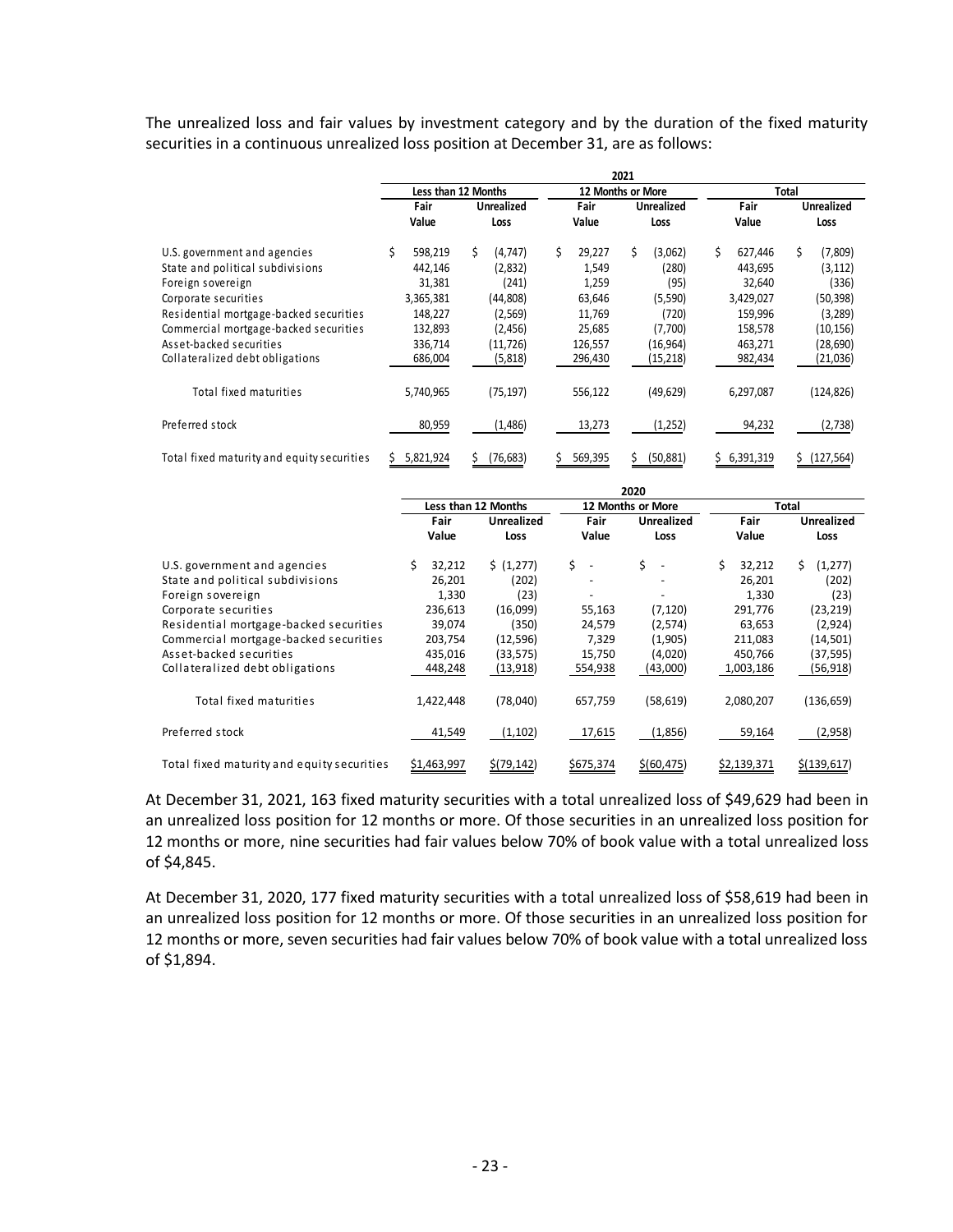Contractual maturities of the Company's fixed maturity securities as of December 31, 2021, are shown below. Actual maturities may differ from contractual maturities because borrowers may have the right to call or prepay obligations with or without call or prepayment penalties.

|                                        | Amortized<br>Cost | Fair<br>Value |
|----------------------------------------|-------------------|---------------|
| One year or less                       | S<br>346.787      | \$<br>347,849 |
| One through five years                 | 2,744,125         | 2,779,421     |
| After five through ten years           | 3,340,126         | 3,514,185     |
| After ten through twenty years         | 7,372,121         | 8,367,207     |
| After twenty years                     | 8,468,462         | 9,825,232     |
| Residential mortgage-backed securities | 905,478           | 969,835       |
| Commercial mortgage-backed securities  | 981,711           | 1,038,236     |
| Asset-backed securities                | 1,407,919         | 1,444,235     |
| Collateralized debt obligations        | 1,682,719         | 1,678,454     |
| Total fixed maturity securities        | \$27,249,448      | \$29,964,654  |

Credit ratings of the Company's fixed maturity securities as of December 31, 2021 and 2020, are shown below. Ratings are assigned by Standard & Poor's Corporation, Moody's Investors Service or Fitch Ratings. The ratings assigned may not be accurate predictors of credit losses.

|                          |              | 2021            | 2020            |                 |  |  |
|--------------------------|--------------|-----------------|-----------------|-----------------|--|--|
|                          | Amortized    | Fair            | Amortized       | Fair            |  |  |
|                          | Cost         | Value           | Cost            | Value           |  |  |
| AAA                      | 4,966,626    | 5,594,217<br>S. | Ś.<br>4,201,161 | 5,107,978<br>S. |  |  |
| AA                       | 2,656,406    | 2,958,510       | 2,101,350       | 2,479,633       |  |  |
| A                        | 8,880,297    | 9,730,307       | 7,611,021       | 8,809,230       |  |  |
| <b>BBB</b>               | 8,600,604    | 9,486,585       | 7,235,866       | 8,328,690       |  |  |
| <b>BB</b>                | 1,681,439    | 1,724,326       | 1,160,080       | 1,183,964       |  |  |
| <sub>B</sub>             | 293.193      | 291,256         | 269,855         | 260,454         |  |  |
| CCC or lower and unrated | 170,883      | 179,453         | 228,147         | 239,575         |  |  |
| Total fixed maturities   | \$27,249,448 | \$29,964,654    | \$22,807,480    | \$26,409,524    |  |  |

The Company's largest five exposures by issuer as of December 31, 2021, were The Walt Disney Company, Wal-Mart Stores, Inc., Sempra, UnitedHealth Group Incorporated, Berkshire Hathaway Inc., each of which comprised less than 1%, and in aggregate comprised 2.0%, of total investments.

The Company's largest five exposures by issuer as of December 31, 2020, were Wal-Mart Stores, Inc., The Walt Disney Company, UnitedHealth Group Incorporated, Bank of America Corporation, and MetLife, Inc., each of which comprised less than 1%, and in aggregate comprised 2.3%, of total investments.

At December 31, 2021 and 2020, fixed maturity securities with a fair value of \$57,474 and \$52,676, respectively, were held on deposit with various state insurance departments in which WRAC, TLIC, WRNY, and WCAC are licensed to operate to provide security and to meet regulatory requirements.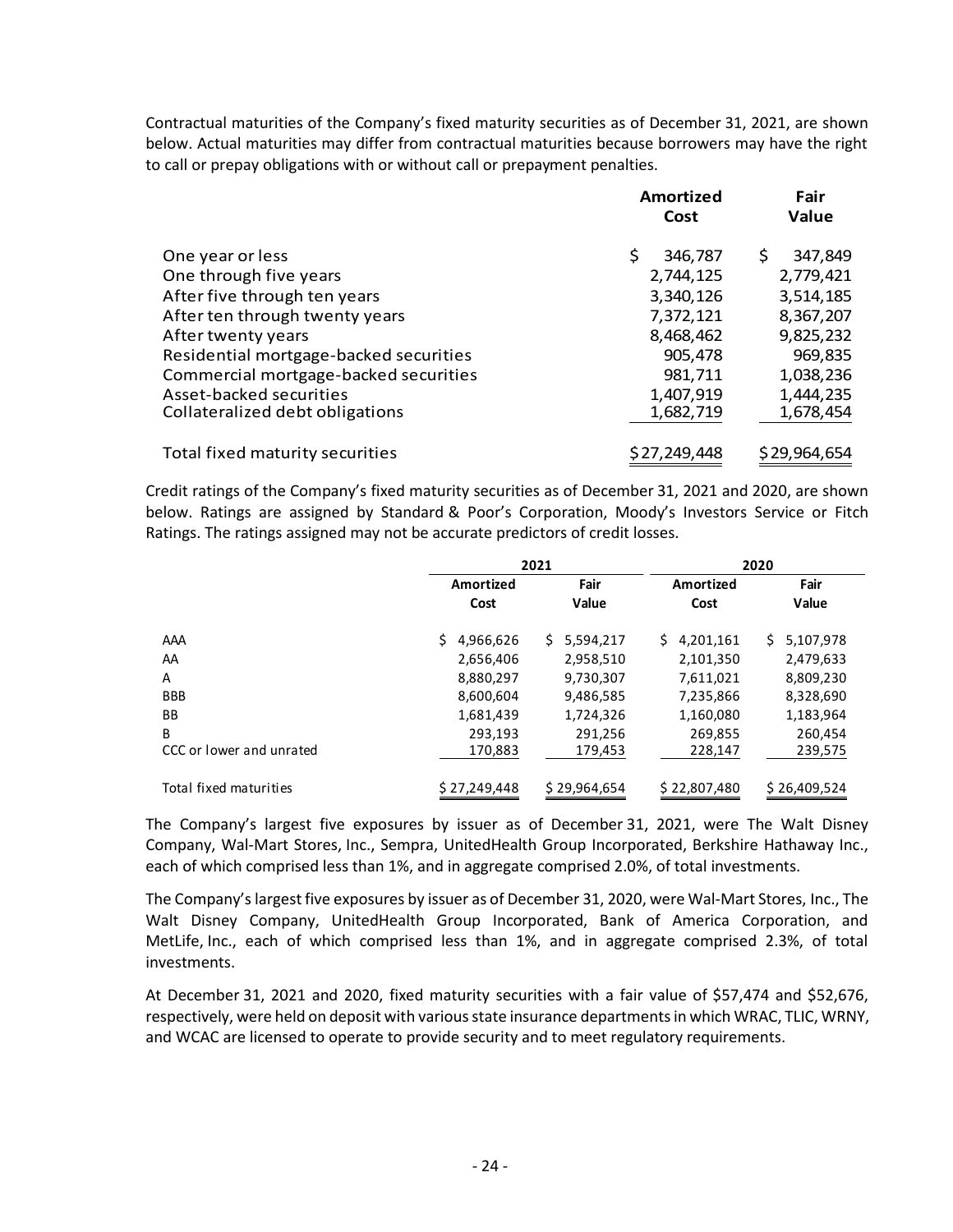#### **Investment Earnings—Net**

Major sources of investment earnings are as follows:

|                                                     | 2021        | 2020           |
|-----------------------------------------------------|-------------|----------------|
| Fixed maturity and equity securities                | \$1,043,048 | \$.<br>999,471 |
| Commercial mortgage loans                           | 50,570      | 54,623         |
| Policy loans                                        | 24,222      | 25,044         |
| Funds withheld at interest                          | 39,849      | 41,946         |
| Short term investments and cash equivalents         | 520         | 2,296          |
| Other invested assets                               | 121,610     | 79,382         |
| Investment income                                   | 1,279,819   | 1,202,762      |
| Investment income ceded on funds withheld           | (629, 573)  | (570,005)      |
| Investment expense                                  | (41,394)    | (36, 948)      |
| Investment income-net                               | 608,852     | 595,809        |
| Realized gains on investments                       | 275,082     | 215,861        |
| Realized losses on investments                      | (37,185)    | (81, 434)      |
| Realized gains on funds withheld at interest        | 23,654      | 16,618         |
| Realized losses on funds withheld at interest       | (830)       | (1,206)        |
| Realized net (gains) losses ceded on funds withheld | (108, 561)  | (84, 699)      |
| Investment earnings-net                             | 761,012     | 660,949        |

#### **Commercial Mortgage Loans**

Commercial mortgage loans (CMLs) represented approximately 4.14% and 3.83% of the Company's investments as of December 31, 2021 and 2020, respectively. The amortized cost, fair value and the related gross unrealized gain (loss) are as follows:

|                   | Amortized<br>Cost | Unrealized Unrealized<br>Gain | Loss      | Fair<br>Value |
|-------------------|-------------------|-------------------------------|-----------|---------------|
| December 31, 2021 | \$1,635,907       | \$68,870                      | \$(1,133) | \$1,703,644   |
| December 31, 2020 | \$1,283,490       | \$79,524                      | \$(1,958) | \$1,361,056   |

The unrealized loss and fair values by the duration of the CMLs in a continuous unrealized loss position are as follows:

|                   |               | Less than 12 Months       |                          | 12 Months or More        | Total         |                           |  |
|-------------------|---------------|---------------------------|--------------------------|--------------------------|---------------|---------------------------|--|
|                   | Fair<br>Value | <b>Unrealized</b><br>Loss | Fair<br>Value            | Unrealized<br>Loss       | Fair<br>Value | <b>Unrealized</b><br>Loss |  |
| December 31, 2021 | \$34,435      | \$(1,013)                 | \$19,724                 | (120)                    | \$54,159      | \$ (1,133)                |  |
| December 31, 2020 | \$71,580      | \$(1,958)                 | $\overline{\phantom{a}}$ | $\overline{\phantom{a}}$ | \$71,580      | \$ (1,958)                |  |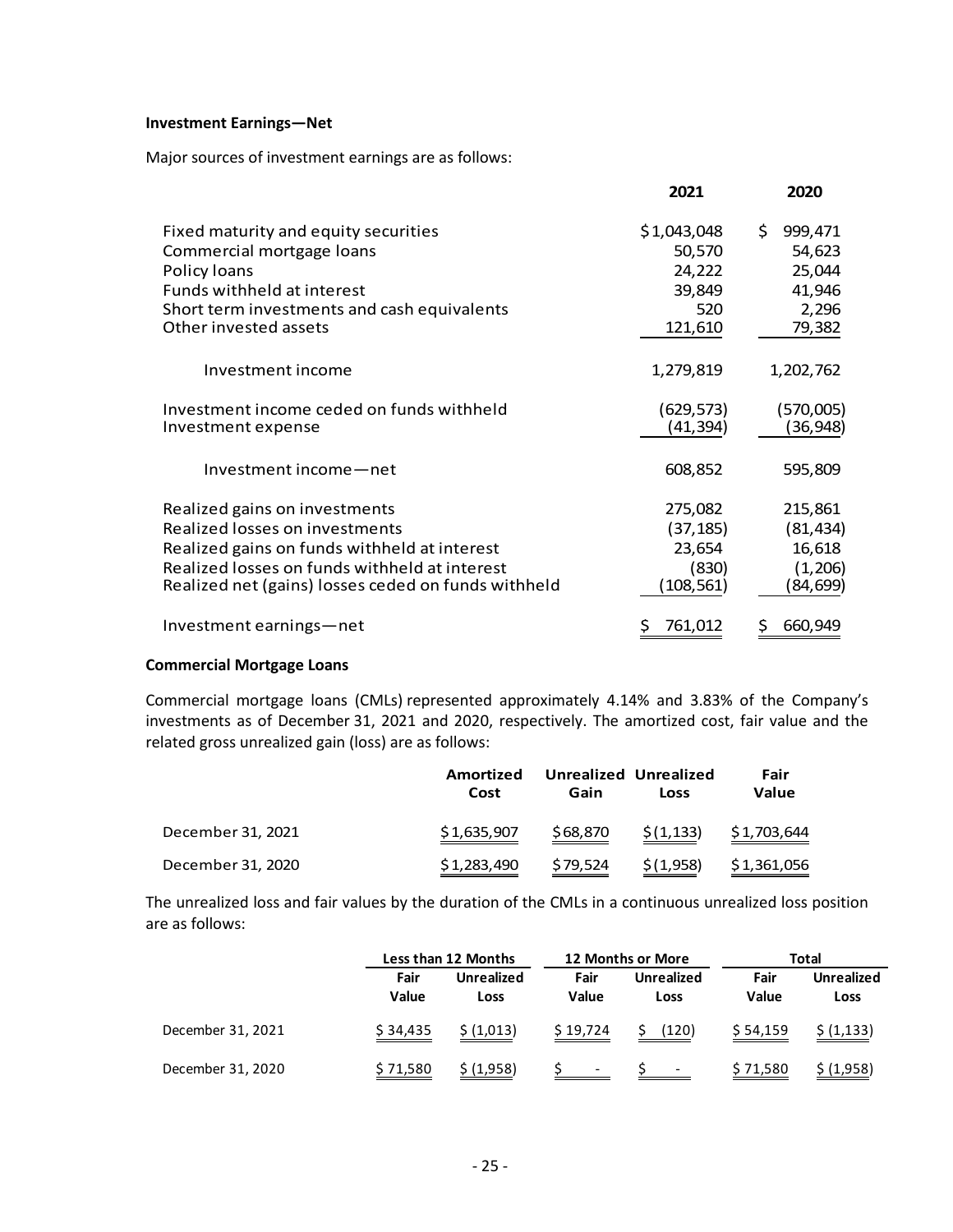The Company's CML portfolio is collateralized by a variety of commercial real estate property types located across the United States. The principal geographic distribution as of December 31 is shown below. No other state represented more than 5% of the portfolio.

| Percentage of Loan Portfolio Fair Value | 2021   | 2020           |
|-----------------------------------------|--------|----------------|
| California                              | 17.8 % | 16.3 %         |
| Texas                                   | 8.6    | 6.0            |
| New York                                | 8.6    | 11.4           |
| Virginia                                | 6.8    | 8.8            |
| New Jersey                              | 6.5    | $\blacksquare$ |
| Tennessee                               | 5.0    | 5.2            |
|                                         |        |                |

The types of properties collateralizing the CMLs as of December 31 are as follows:

| Percentage of Loan Portfolio Fair Value | 2021    | 2020    |
|-----------------------------------------|---------|---------|
| Multifamily                             | 37.7 %  | 38.6 %  |
| Office buildings                        | 21.2    | 17.9    |
| Retail                                  | 18.4    | 18.1    |
| Industrial                              | 12.0    | 11.9    |
| Other commercial                        | 10.7    | 13.5    |
| Total                                   | 100.0 % | 100.0 % |
|                                         |         |         |

The contractual maturities of the CML portfolio as of December 31, 2021, are as follows:

|            | <b>Number</b><br>of Loans | Fair<br>Value | Percent |
|------------|---------------------------|---------------|---------|
| 2022       | 9                         | \$<br>47,723  | 2.8 %   |
| 2023       | 19                        | 221,038       | 13.0    |
| 2024       | 16                        | 105,498       | 6.2     |
| 2025       | 33                        | 234,453       | 13.8    |
| 2026       | 13                        | 103,813       | 6.1     |
| Thereafter | 112                       | 991,119       | 58.1    |
| Total      | 202                       | \$1,703,644   | 100.0 % |

Loan-to-value (LTV) and debt service coverage (DSC) ratios are measures commonly used to assess risk and quality of CMLs. The LTV ratio, calculated at time of origination, is expressed as a percentage of the amount of the loan relative to the value of the underlying property. An LTV ratio in excess of 100% indicates the unpaid loan amount exceeds the value of the underlying collateral. There were no loans at December 31, 2021 or 2020, with an LTV ratio greater than 75%. The DSC ratio, based upon the most recently received financial statements, is expressed as a percentage of the amount of estimated cash flows from the property available to the borrower to meet principal and interest payment obligations. A DSC ratio of less than 1.0 indicates that property's operations do not generate sufficient cash flows to cover the debt payments. A loan can be considered performing and not a credit issue while experiencing a DSC below 1.0 for periods of time due to timing issues with regard to the receipt of income and payment of periodic expenses, such as taxes. The Company does not expect to incur losses on any loans currently experiencing a DSC below 1.0.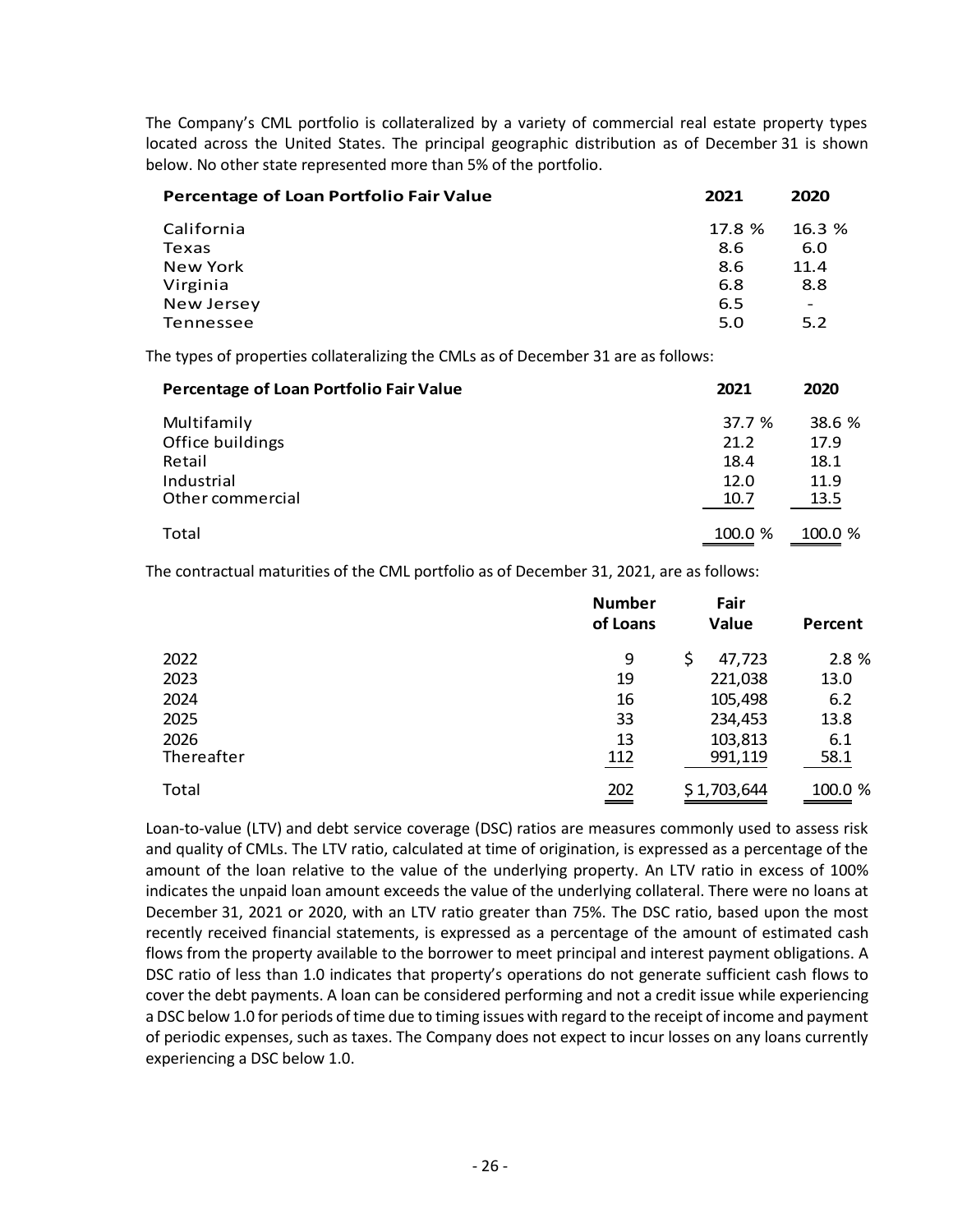| <b>Debt Service Coverage Ratio</b>        |                                                                                  |                           |                             |                                   |                               |                               |
|-------------------------------------------|----------------------------------------------------------------------------------|---------------------------|-----------------------------|-----------------------------------|-------------------------------|-------------------------------|
| <b>Loan-to-Value Ratios</b>               | Less $1.0$                                                                       | 1.0 to 1.25               | 1.26 to 1.5                 | 1.51 to 1.75                      | <b>Above 1.75</b>             | Total                         |
| Less than 50%<br>50% to 60%<br>60% to 75% | $\overline{\phantom{a}}$<br>$\overline{\phantom{a}}$<br>$\overline{\phantom{a}}$ | 6,077<br>50,497<br>31,852 | 87.381<br>173.612<br>92,311 | 169.292<br>S.<br>34.580<br>50,011 | 699.282<br>123,615<br>185,134 | 962,032<br>382,304<br>359,308 |
| Total                                     |                                                                                  | \$88,426                  | 353,304                     | \$253,883                         | \$1,008,031                   | 1,703,644                     |

The following table reflects the distribution of the Company's CMLs across these two risk and quality measures as of December 31, 2021:

#### **Policy Loans**

Policy loans comprised approximately 0.9% of the Company's investments as of December 31, 2021 and 2020. These policy loans present minimal credit risk because the amount of the loan cannot exceed the obligation due the ceding company or the insured upon the death of the insured or surrender of the underlying policy. The provisions of the underlying policies determine the policy loan interest rates. Because policy loans represent premature distributions of policy liabilities, they have the effect of reducing future disintermediation risk. In addition, the Company earns a spread between the interest rate earned on policy loans and the interest rate credited to corresponding liabilities.

#### **5. CONCENTRATION OF CREDIT RISK**

As of December 31, 2021 and 2020, substantially all of the Company's cash, cash equivalent and shortterm investments were held in five financial institutions that the Company considers being of high credit quality.

#### **6. FUNDS WITHHELD AT INTEREST**

Funds withheld at interest comprised approximately 13.0% and 14.7% of the Company's total investments as of December 31, 2021 and 2020, respectively. The risk of loss to the Company due to the insolvency of a ceding company is mitigated by the Company's contractual right to offset amounts it owes the ceding company for claims or allowances with amounts owed to the Company from the ceding company. Interest generally accrues on these assets based upon the investment earnings on the underlying investments. The Company is subject to the investment performance on the funds withheld assets in a fashion similar to its invested assets.

The funds withheld at interest balances on the consolidated balance sheets are comprised of the following:

|                                                                                                                                         | 2021                               | 2020                               |
|-----------------------------------------------------------------------------------------------------------------------------------------|------------------------------------|------------------------------------|
| Segregated portfolio of assets-general account<br>Segregated portfolio of assets-separate account<br>Non-segregated portfolio of assets | \$1,269,938<br>3,974,912<br>79,868 | \$1,323,015<br>3,820,310<br>82,386 |
| Funds withheld at interest-at fair value                                                                                                | \$5,324,718                        | \$5,225,711                        |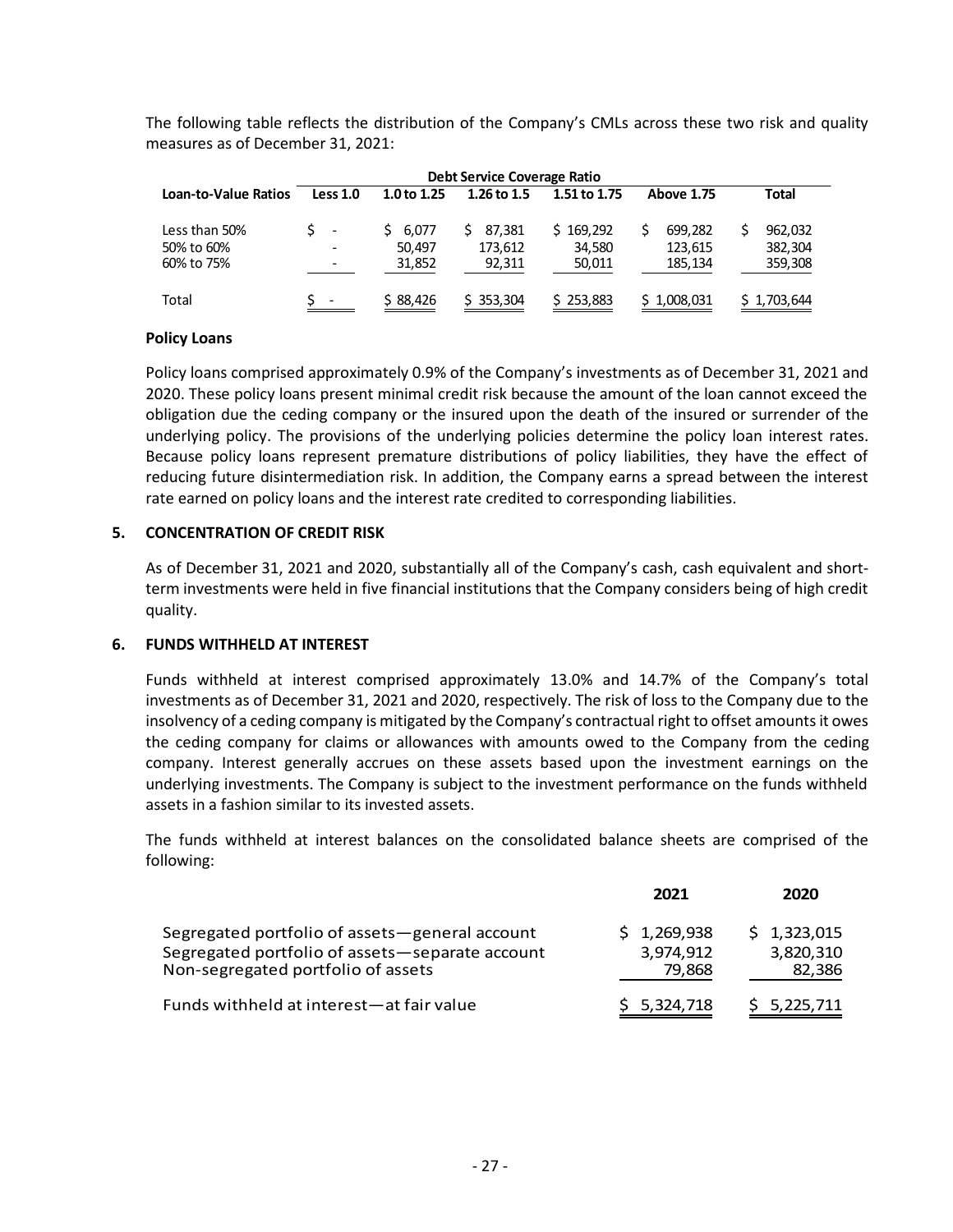The disclosures that follow are for the segregated portfolio—general account only and exclude other invested assets, short-term investments and cash of \$88,281 and \$98,629 as of December 31, 2021 and 2020, respectively. The segregated portfolio—separate account is supported by assets with specific underlying investment objectives and are in accounts legally segregated from the single ceding company for which the policyholder has assumed substantially all the risk and reward. The non-segregated portfolio is supported by a proportionate share of the assets held by the ceding company.

The amortized cost, fair value and related gross unrealized gain and loss of the segregated portfolio general account assets supporting the funds withheld at interest as of December 31 are as follows:

|                                            | 2021         |                   |                   |              |  |
|--------------------------------------------|--------------|-------------------|-------------------|--------------|--|
|                                            | Amortized    | <b>Unrealized</b> | <b>Unrealized</b> | Fair         |  |
|                                            | Cost         | Gain              | Loss              | Value        |  |
| U.S. government and agencies               | \$<br>90,443 | Ś.<br>7,671       | \$ (1,813)        | \$<br>96,301 |  |
| State and political subdivisions           | 48,136       | 10,724            | (73)              | 58,787       |  |
| Foreign sovereign                          | 2,926        | 85                | (63)              | 2,948        |  |
| Corporate securities                       | 743,883      | 90,534            | (3, 131)          | 831,286      |  |
| Residential mortgage-backed securities     | 72,846       | 3,071             | (476)             | 75,441       |  |
| Commercial mortgage-backed securities      | 54,528       | 2,019             | (392)             | 56,155       |  |
| Asset-backed securities                    | 25,572       | 351               | (259)             | 25,664       |  |
| Collateralized debt obligations            | 29,084       | 166               | (43)              | 29,207       |  |
| Total fixed maturities                     | 1,067,418    | 114,621           | (6,250)           | 1,175,789    |  |
| Preferred stock                            | 5,219        | 654               | (9)               | 5,864        |  |
| Common stock                               |              | 4                 |                   | 4            |  |
| Total fixed maturity and equity securities | \$ 1,072,637 | \$ 115,279        | \$ (6,259)        | \$1,181,657  |  |

|                                            | 2020         |                   |                          |               |  |
|--------------------------------------------|--------------|-------------------|--------------------------|---------------|--|
|                                            | Amortized    | <b>Unrealized</b> | <b>Unrealized</b>        | Fair          |  |
|                                            | Cost         | Gain              | Loss                     | Value         |  |
| U.S. government and agencies               | \$<br>94,149 | Ś.<br>12,953      | Ś.<br>(292)              | \$<br>106,810 |  |
| State and political subdivisions           | 49,886       | 12,308            |                          | 62,194        |  |
| Foreign sovereign                          | 1,413        | 137               | $\overline{\phantom{a}}$ | 1,550         |  |
| Corporate securities                       | 694,253      | 120,194           | (997)                    | 813,450       |  |
| Residential mortgage-backed securities     | 106,383      | 5,689             | (118)                    | 111,954       |  |
| Commercial mortgage-backed securities      | 55,117       | 3,856             | (258)                    | 58,715        |  |
| Asset-backed securities                    | 14,815       | 620               | (246)                    | 15,189        |  |
| Collateralized debt obligations            | 49,615       | 380               | (167)                    | 49,828        |  |
| Total fixed maturities                     | 1,065,631    | 156,137           | (2,078)                  | 1,219,690     |  |
| Preferred stock<br>Common stock            | 4,140        | 607               | (52)                     | 4,695         |  |
| Total fixed maturity and equity securities | \$ 1,069,771 | \$ 156,745        | \$ (2,130)               | \$1,224,386   |  |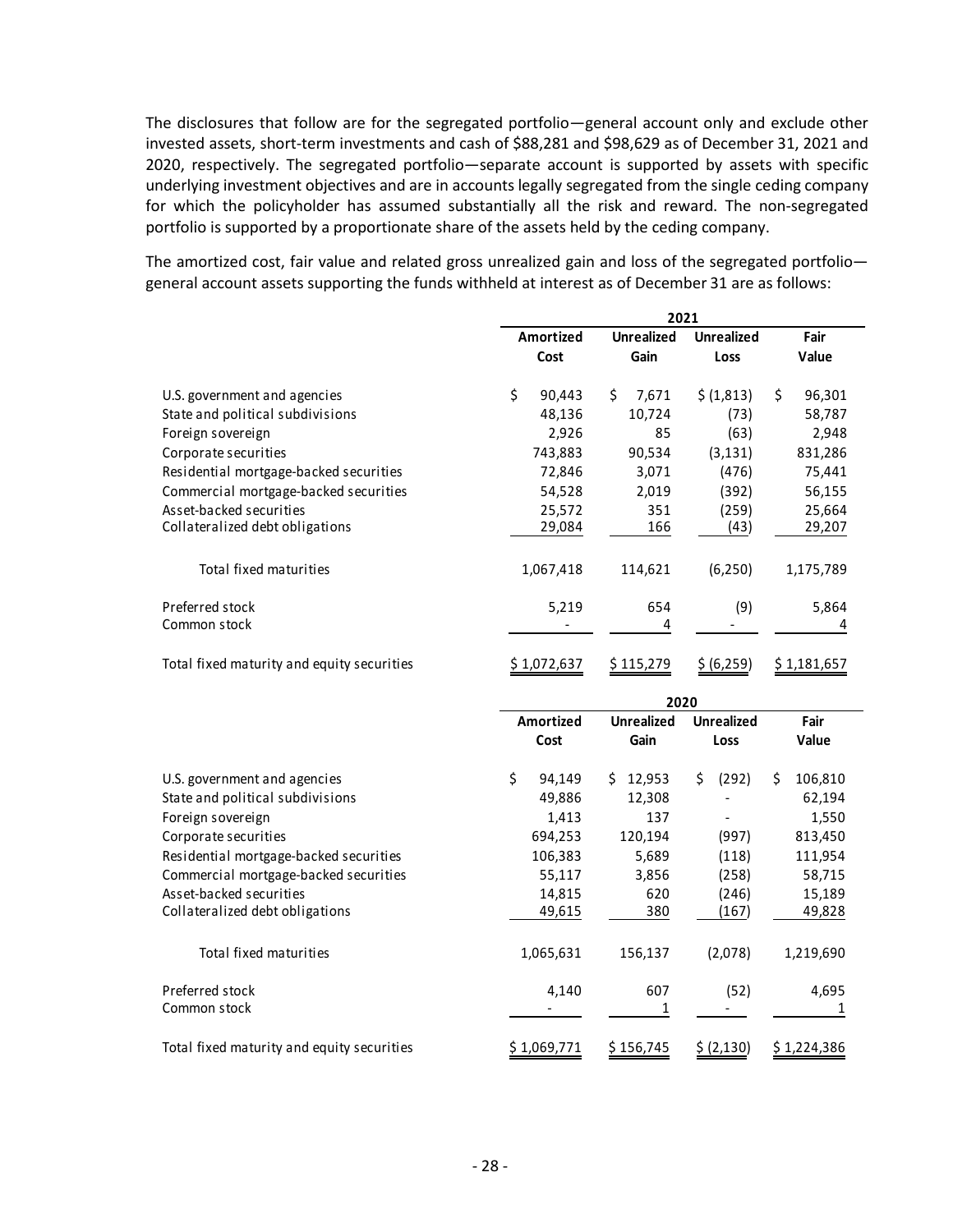The unrealized loss and fair values by investment category and by duration of the fixed maturity securities in a continuous unrealized loss position of the segregated portfolio—general account assets supporting the funds withheld at interest at December 31, 2021 and 2020, are as follows:

|                                            |           |                     |          | 2021              |           |                   |
|--------------------------------------------|-----------|---------------------|----------|-------------------|-----------|-------------------|
|                                            |           | Less than 12 Months |          | 12 Months or More | Total     |                   |
|                                            | Fair      | Unrealized          | Fair     | <b>Unrealized</b> | Fair      | <b>Unrealized</b> |
|                                            | Value     | Loss                | Value    | Loss              | Value     | Loss              |
| U.S. government and agencies               | \$27,114  | (795)<br>S.         | \$14,771 | \$ (1,018)        | \$41,885  | \$ (1,813)        |
| State and political subdivisions           | 3,012     | (73)                |          |                   | 3,012     | (73)              |
| Foreign sovereign                          | 902       | (63)                |          |                   | 902       | (63)              |
| Corporate securities                       | 123,846   | (2,876)             | 3,007    | (255)             | 126,853   | (3,131)           |
| Residential mortgage-backed securities     | 21,703    | (374)               | 977      | (102)             | 22,680    | (476)             |
| Commercial mortgage-backed securities      | 10,796    | (174)               | 1,974    | (218)             | 12,770    | (392)             |
| Asset-backed securities                    | 16,638    | (219)               | 1,124    | (40)              | 17,762    | (259)             |
| Collateralized debt obligations            | 15,181    | (43)                | 394      |                   | 15,575    | (43)              |
| Total fixed maturities                     | 219,192   | (4,617)             | 22,247   | (1,633)           | 241,439   | (6,250)           |
| Preferred stock                            | 142       | (9)                 |          |                   | 142       | (9)               |
| Total fixed maturity and equity securities | \$219,334 | \$(4,626)           | \$22,247 | \$ (1,633)        | \$241,581 | \$ (6,259)        |

|                                            |          |                     |                   | 2020              |              |                   |
|--------------------------------------------|----------|---------------------|-------------------|-------------------|--------------|-------------------|
|                                            |          | Less than 12 Months | 12 Months or More |                   | <b>Total</b> |                   |
|                                            | Fair     | <b>Unrealized</b>   | Fair              | <b>Unrealized</b> | Fair         | <b>Unrealized</b> |
|                                            | Value    | Loss                | Value             | Loss              | Value        | <b>Loss</b>       |
| U.S. government and agencies               | \$21,178 | (292)<br>Ś.         | \$ -              | \$ -              | \$21,178     | Ś.<br>(292)       |
| Corporate securities                       | 14,457   | (675)               | 1,514             | (322)             | 15,971       | (997)             |
| Residential mortgage-backed securities     | 8,372    | (55)                | 450               | (63)              | 8,822        | (118)             |
| Commercial mortgage-backed securities      | 9,008    | (154)               | 1,554             | (104)             | 10,562       | (258)             |
| Asset-backed securities                    | 3,023    | (229)               | 299               | (17)              | 3,322        | (246)             |
| Collateralized debt obligations            | 7,916    | (68)                | 11,679            | (99)              | 19,595       | (167)             |
| Total fixed maturities                     | 63,954   | (1, 473)            | 15,496            | (605)             | 79,450       | (2,078)           |
| Preferred stock                            |          |                     | 371               | (52)              | 371          | (52)              |
| Total fixed maturity and equity securities | \$63,954 | \$(1, 473)          | \$15,867          | \$(657)           | \$79,821     | \$(2, 130)        |

At December 31, 2021, 34 fixed maturity investments with a total unrealized loss of \$1,633 had been in an unrealized loss position for 12 months or more. Of those securities in an unrealized loss position for 12 months or more, one security had a fair value below 70% of book value with a total unrealized loss of \$12.

At December 31, 2020, 33 fixed maturity investments with a total unrealized loss of \$605 had been in an unrealized loss position for 12 months or more. Of those securities in an unrealized loss position for 12 months or more, two security had a fair value below 70% of book value with a total unrealized loss of \$28.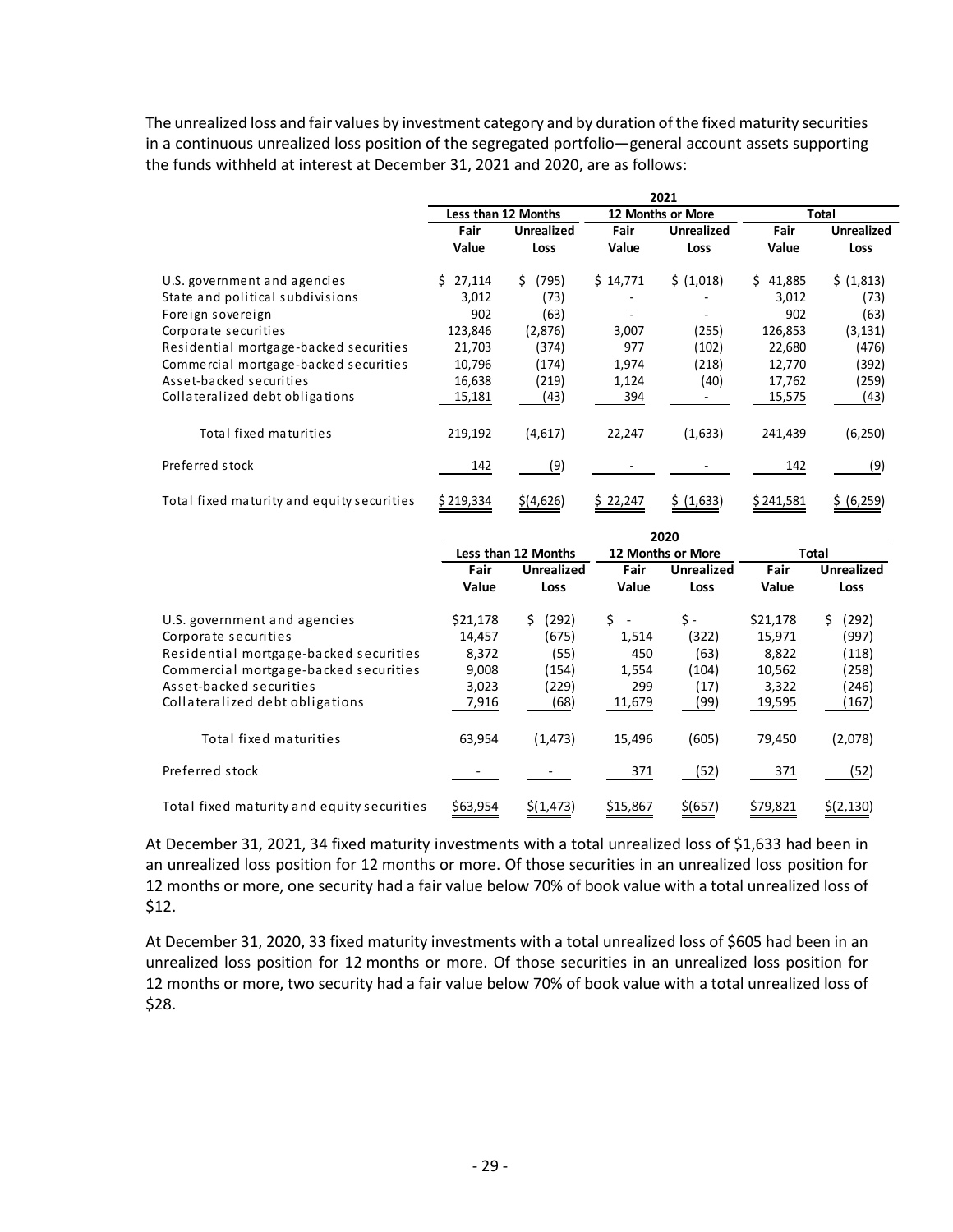The contractual maturities of the segregated portfolio—general account's fixed maturity securities supporting the funds withheld at interest as of December 31, 2021, are shown below. Actual maturities may differ from contractual maturities because borrowers may have the right to call or prepay obligations with or without call or prepayment penalties.

|                                        | Amortized<br>Cost | Fair<br>Value |
|----------------------------------------|-------------------|---------------|
| One year or less                       | \$<br>27,755      | \$<br>28,471  |
| One through five                       | 156,433           | 165,735       |
| After five through ten                 | 197,201           | 207,240       |
| After ten through twenty               | 283,196           | 327,122       |
| After twenty                           | 220,803           | 260,754       |
| Residential mortgage-backed securities | 72,846            | 75,441        |
| Commercial mortgage-backed securities  | 54,528            | 56,155        |
| Asset-backed securities                | 25,572            | 25,664        |
| Collateralized debt obligations        | 29,084            | 29,207        |
| Total fixed maturity securities        | \$1,067,418       | \$1,175,789   |

#### **7. FUNDS HELD UNDER REINSURANCE TREATIES**

As of December 31, 2021, the funds held under reinsurance treaties liability balance of \$22,392,959 is comprised of reinsurance ceded to WREB for \$21,960,952, with the remaining \$432,007 ceded to unaffiliated third parties.

As of December 31, 2020, the funds held under reinsurance treaties liability balance of \$22,619,024 is comprised of reinsurance ceded to WREB for \$22,439,424, with the remaining \$179,600 ceded to unaffiliated third parties.

#### **8. REINSURANCE CEDED**

For the years-ended December 31, 2021 and 2020, the Company had reinsurance agreements with nonaffiliates.

The closed blocks of business acquired via stock purchase may include risks that were ceded to other reinsurers under various yearly renewable term, coinsurance and modified coinsurance agreements. The closed blocks of business acquired via coinsurance may include risks that were ceded to other reinsurers under existing inuring reinsurance agreements (inuring reinsurance). For those risks ceded to other reinsurers, the related per life retentions vary by block.

In March 2019, Scottish Re was placed into receivership and litigation over the Scottish Re rehabilitation is continuing as of December 31, 2020. The Company continues to monitor the progress of the rehabilitation through legal counsel and the American Council of Life Insurers. In March 2021, the Delaware Insurance Commissioner (the Rehabilitator) filed a draft Amended Rehabilitation Plan which is expected to be final. The Court has yet to rule further on the Amended Rehabilitation Plan. As of December 31, 2021 and 2020, the Company has approximately \$34,000 and \$37,000 of GAAP reserves ceded associated with its exposure to Scottish Re. The Company believes that a loss is probable given that Scottish Re is in receivership and has reported assets that are less than liabilities, and therefore, the Company has recorded a contingent liability of \$15,000 as of December 31, 2021 and 2020 within other liabilities of the consolidated balance sheets.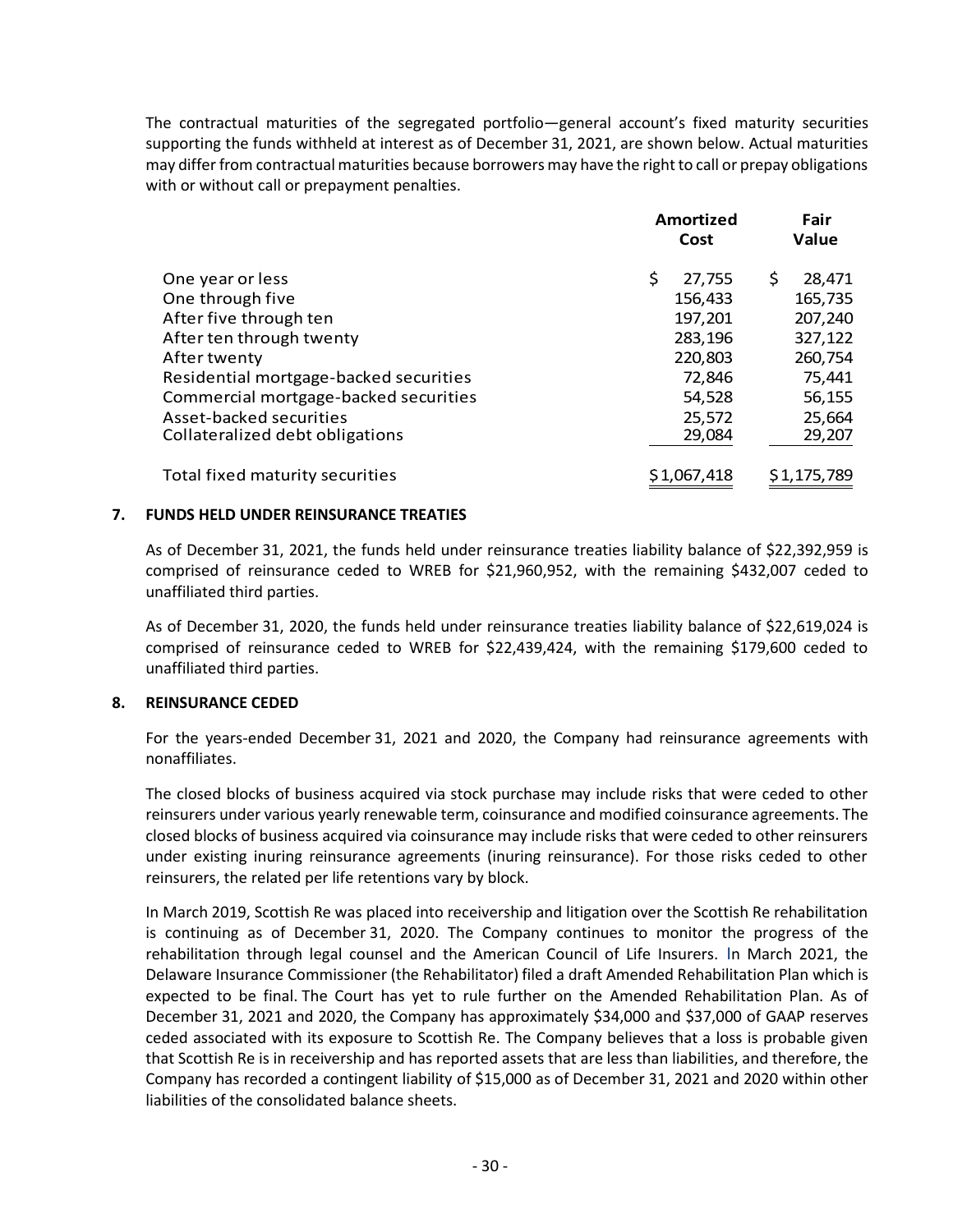Reinsurance and retrocession treaties do not relieve the Company from its obligations to counterparties. Failure of reinsurers or retrocessionaires to honor their obligations could result in losses to the Company. Consequently, allowances for uncollectible amounts would be established. At December 31, 2021 and 2020, no allowances were deemed necessary.

The Company's subsidiaries have a number of retrocessional agreements with WREB covering various blocks of business and products including term life, universal life, whole life, payout annuities, Company and Bank Owned Life Insurance (COLI | BOLI), long-term care and separate accounts.

Effective October 1, 2020, WRAC retroceded 50% of its closed block long-term care business acquired in 2018 on a coinsurance funds withheld basis to WREB. The initial balance sheet effect of this transaction was as follows:

| <b>Assets</b>                                                                                                                      | Ceded to<br><b>Affiliate</b>                        |
|------------------------------------------------------------------------------------------------------------------------------------|-----------------------------------------------------|
| Cash and cash equivalents<br>Reinsurance recoverable<br>Net deferred tax assets                                                    | S.<br>(50,000)<br>1,989,287<br>(79, 646)            |
| Total assets                                                                                                                       | \$1,859,641                                         |
| Liabilities                                                                                                                        |                                                     |
| Reserves for future policy benefits<br>Other reinsurance liabilities<br>Funds held under reinsurance treaties<br>Other liabilities | \$.<br>(4, 737)<br>54,432<br>1,890,166<br>(80, 220) |
| <b>Total liabilities</b>                                                                                                           | \$1,859,641                                         |

For the affiliate reinsurance transaction described above, the non-cash assets and liabilities ceded have been excluded from the statement of cash flows for the year ended December 31, 2021 and 2020. The net cash paid of \$574 and \$50,000 for the year ended December 31, 2021 and 2020, respectively, are included in cash flows from operating activities within the statement of cash flows.

The following table presents information for the Company's reinsurance recoverable, including the respective amount and A.M. Best rating for each reinsurer representing in excess of 5% of the total as of December 31, 2021 and 2020:

|                                                                                |                      | 2021                      |                      |
|--------------------------------------------------------------------------------|----------------------|---------------------------|----------------------|
| Reinsurer                                                                      | A. M. Best<br>Rating | Amount                    | % of<br><b>Total</b> |
| Affiliate-Wilton Reinsurance Bermuda Limited<br>Non-affiliate-other reinsurers | A+                   | \$20,916,177<br>1,071,036 | 95.1 %<br>4.9        |
| Total                                                                          |                      | \$21,987,213              | 100.0 %              |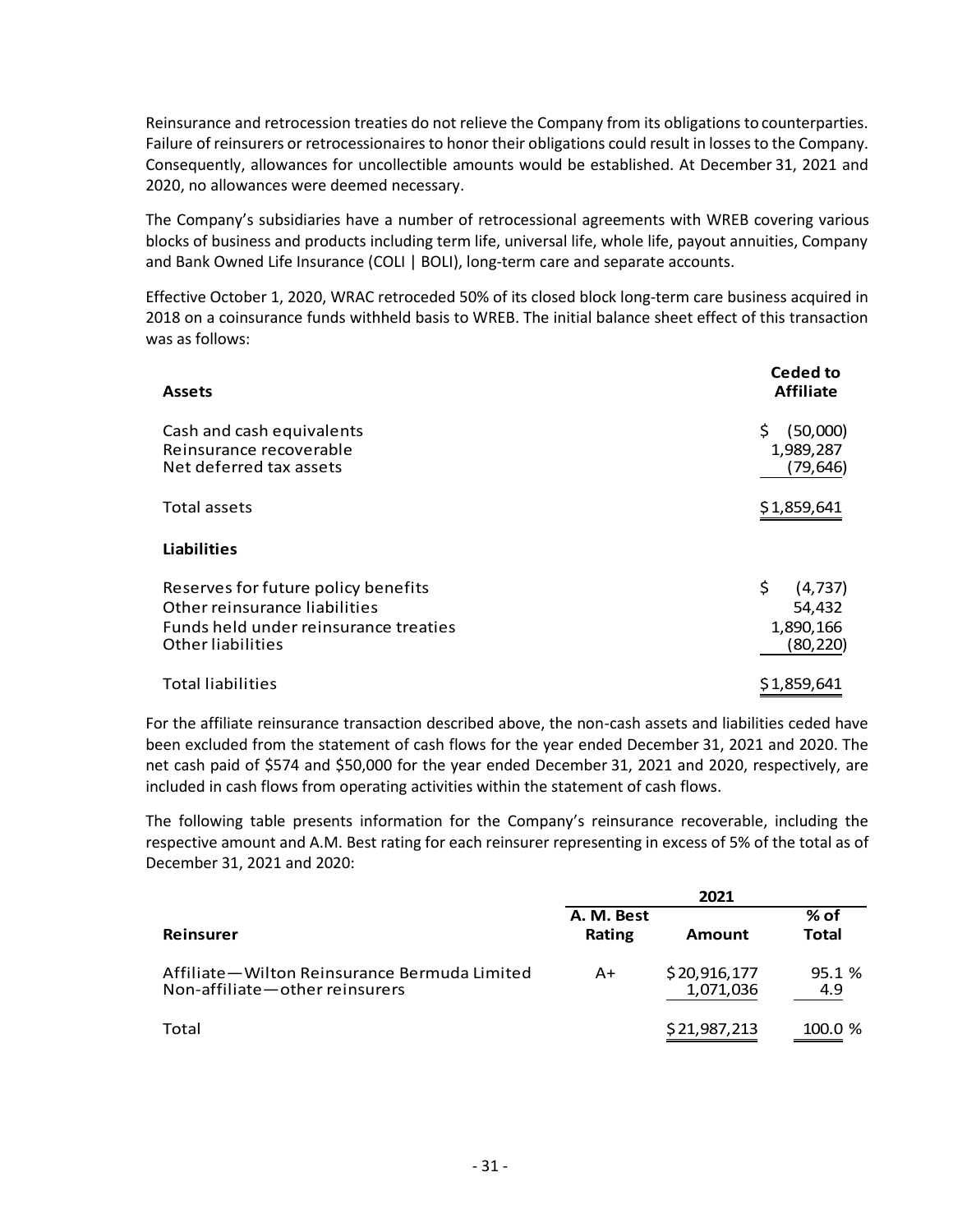|                                                                                  | 2020                 |                         |                 |
|----------------------------------------------------------------------------------|----------------------|-------------------------|-----------------|
| Reinsurer                                                                        | A. M. Best<br>Rating | <b>Amount</b>           | $%$ of<br>Total |
| Affiliate – Wilton Reinsurance Bermuda Limited<br>Non-affiliate-other reinsurers | A+                   | \$21,102,993<br>525,366 | 97.6%<br>2.4    |
| Total                                                                            |                      | \$21,628,359            | 100.0 %         |

Included in the total reinsurance recoverable balance were \$167,352 and \$185,278 of claims recoverable, of which \$5,795 and \$5,078 were in excess of 90 days past due but were deemed collectible as December 31, 2021 and 2020, respectively.

The effect of reinsurance and retrocessions on net premiums is as follows:

|                                                                | 2021                   | 2020                  |
|----------------------------------------------------------------|------------------------|-----------------------|
| Direct                                                         | \$123,526              | \$112,030             |
| Reinsurance assumed                                            | 359,062                | 387,994               |
| Reinsurance ceded-affiliate<br>Reinsurance ceded-non-affiliate | (154,288)<br>(87, 742) | (91, 017)<br>(88,944) |
| Net premiums                                                   | \$240,558              | \$320,063             |

The effect of reinsurance and retrocessions on net claims and policy benefits is as follows:

|                                                     | 2021          | 2020       |
|-----------------------------------------------------|---------------|------------|
| Direct                                              | 615,625<br>S. | 681.684    |
| Reinsurance assumed                                 | 643.248       | 1,029,726  |
| Reinsurance ceded-affiliate                         | (414, 560)    | (697, 655) |
| Reinsurance ceded-non-affiliate                     | (76,374)      | (106,922)  |
| Claims and policy benefits—net of reinsurance ceded | 767,939       | 906,833    |

The effect of reinsurance and retrocessions on life insurance inforce is shown in the following schedule:

|                   | <b>Direct</b> | Assumed      | Ceded             | Net           |
|-------------------|---------------|--------------|-------------------|---------------|
| December 31, 2021 | \$101.392.099 | \$72,885,873 | \$ (47, 212, 360) | \$127,065,612 |
| December 31, 2020 | 62.155.509    | 77.104.900   | (41,389,969)      | 97,870,439    |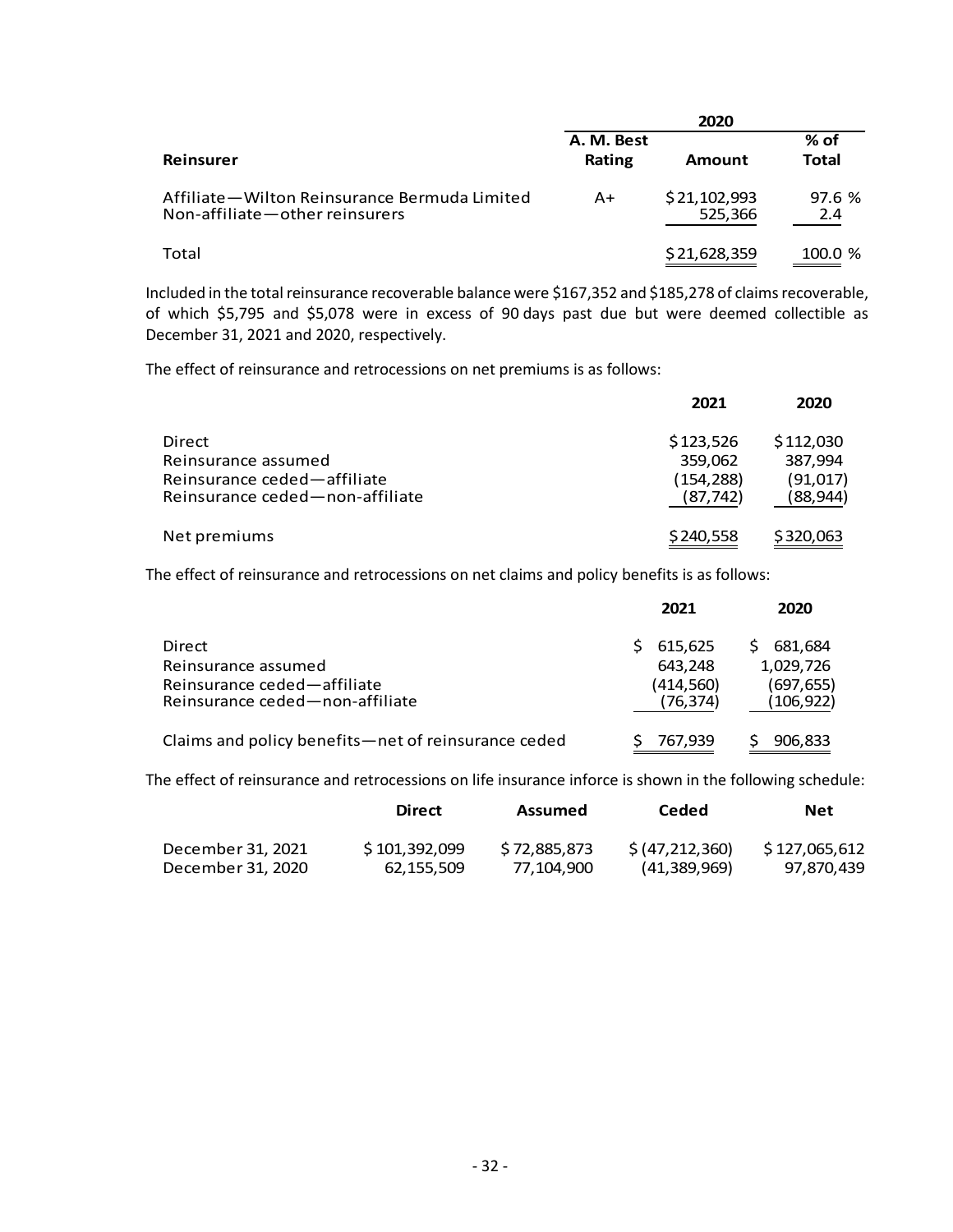#### **9. DEFERRED ACQUISITION COSTS AND VALUE OF BUSINESS ACQUIRED**

The balances and changes in DAC for the years ended December 31 are as follows:

|                                                      | 2021      | 2020      |
|------------------------------------------------------|-----------|-----------|
| Beginning of year                                    | \$446,325 | \$414,575 |
| Capitalized                                          | 54,150    | 58,180    |
| Amortized                                            | (4,231)   | (2, 721)  |
| Recaptures of existing reinsurance treaties          |           | (2, 229)  |
| Attributable to realized/unrealized gains and losses | (49)      | (7, 232)  |
| Impact of unlocking                                  | (830)     | (14,248)  |
| End of year                                          | \$495,365 | \$446,325 |

The balances and changes in VOBA for the years ended December 31, 2021 and 2020, are as follows:

|                                                                                                               | 2021                                       | 2020                                           |
|---------------------------------------------------------------------------------------------------------------|--------------------------------------------|------------------------------------------------|
| Beginning of year<br>Amortized<br>Attributable to realized/unrealized gains and losses<br>Impact of unlocking | \$240,159<br>(47, 287)<br>8,178<br>(6,217) | \$285,610<br>(25, 455)<br>(17, 186)<br>(2,811) |
| End of year                                                                                                   | \$194,833                                  | \$240,159                                      |
| The expected amortization of VOBA in the next five years is as follows:                                       |                                            |                                                |
| 2022                                                                                                          |                                            | \$28,662                                       |
| 2023                                                                                                          |                                            | 25,311                                         |
| 2024                                                                                                          |                                            | 20,594                                         |
| 2025                                                                                                          |                                            | 17,065                                         |
| 2026                                                                                                          |                                            | 16,067                                         |

#### **10. INCOME TAXES**

At December 31, 2021, the Company had net operating loss and tax credit carryforwards of approximately \$33,403 and \$7,175, respectively. A portion of the net operating loss carryforward, \$11,345 is limited under Section 382 of the Internal Revenue Code and will begin to expire in 2026. The Company expects to utilize all of these net operating losses. All of the tax credit carryforward, \$7,127, is limited under Sec. 383 of the Internal Revenue Code and has a partial valuation allowance of \$648 as a portion of these are expected to expire unused. The Company has \$695 of capital loss carryforwards which will begin to expire in 2023.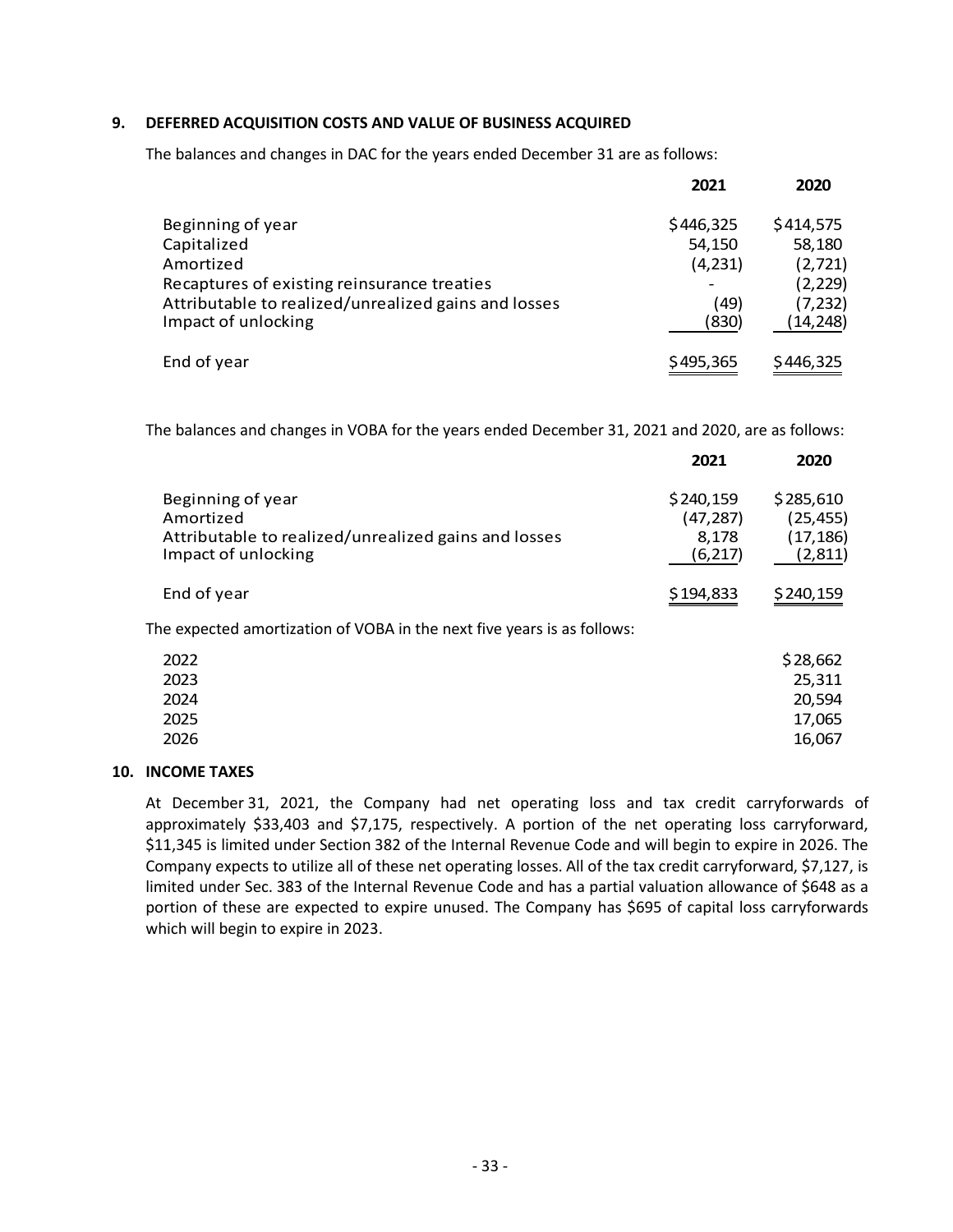Income tax expense attributable to income from continuing operations for the years ended December 31 is as follows:

|                                                                 | 2021            | 2020                    |
|-----------------------------------------------------------------|-----------------|-------------------------|
| Current tax expense (benefit)<br>Deferred tax expense (benefit) | 4.153<br>30,596 | \$(127, 416)<br>179,379 |
| Income tax expense (benefit)                                    | 34,749          | 51,963                  |

The income tax expense differs from applying the U.S. federal income tax rate of 21% to income before taxation as a result of the following:

|                                                  | 2021     | 2020      |
|--------------------------------------------------|----------|-----------|
| Computed expected tax expense (benefit)          | \$38,753 | \$107,859 |
| Impact of net operating losses carried back      |          | (45, 238) |
| Equity method investment in affiliate adjustment | 617      | (6, 569)  |
| Other                                            | (4.621)  | (4,089)   |
| Income tax expense (benefit)                     | 34,749   | 51,963    |

The tax effects of temporary differences that give rise to significant portions of the deferred income tax assets and liabilities at December 31 are presented in the following table:

|                                                       | 2021          | 2020          |
|-------------------------------------------------------|---------------|---------------|
| Deferred income tax assets:                           |               |               |
| Differences between tax and financial reporting       |               |               |
| amounts concerning certain reinsurance transactions   | \$<br>660,942 | \$<br>592,635 |
| Net operating losses                                  | 7,015         | 2,382         |
| Capital loss carryforwards                            | 146           | 146           |
| Tax credit carryforwards                              | 7,175         | 7,127         |
| Nondeductible accruals                                | 24,343        | 57,012        |
| Deferred acquisition costs/value of business acquired | 46,144        | 63,498        |
| Other                                                 | 5,016         | 3,612         |
| Total deferred tax assets                             | 750,781       | 726,412       |
| Deferred income tax liabilities:                      |               |               |
| Reserves for future policy benefits                   | (204, 842)    | (558, 237)    |
| Investments                                           | (259,954)     | (94,326)      |
| Total deferred tax liabilities                        | (464,796)     | (652, 563)    |
| Valuation allowance                                   | (648)         | (648)         |
| Net deferred tax asset                                | \$<br>285,337 | \$<br>73,201  |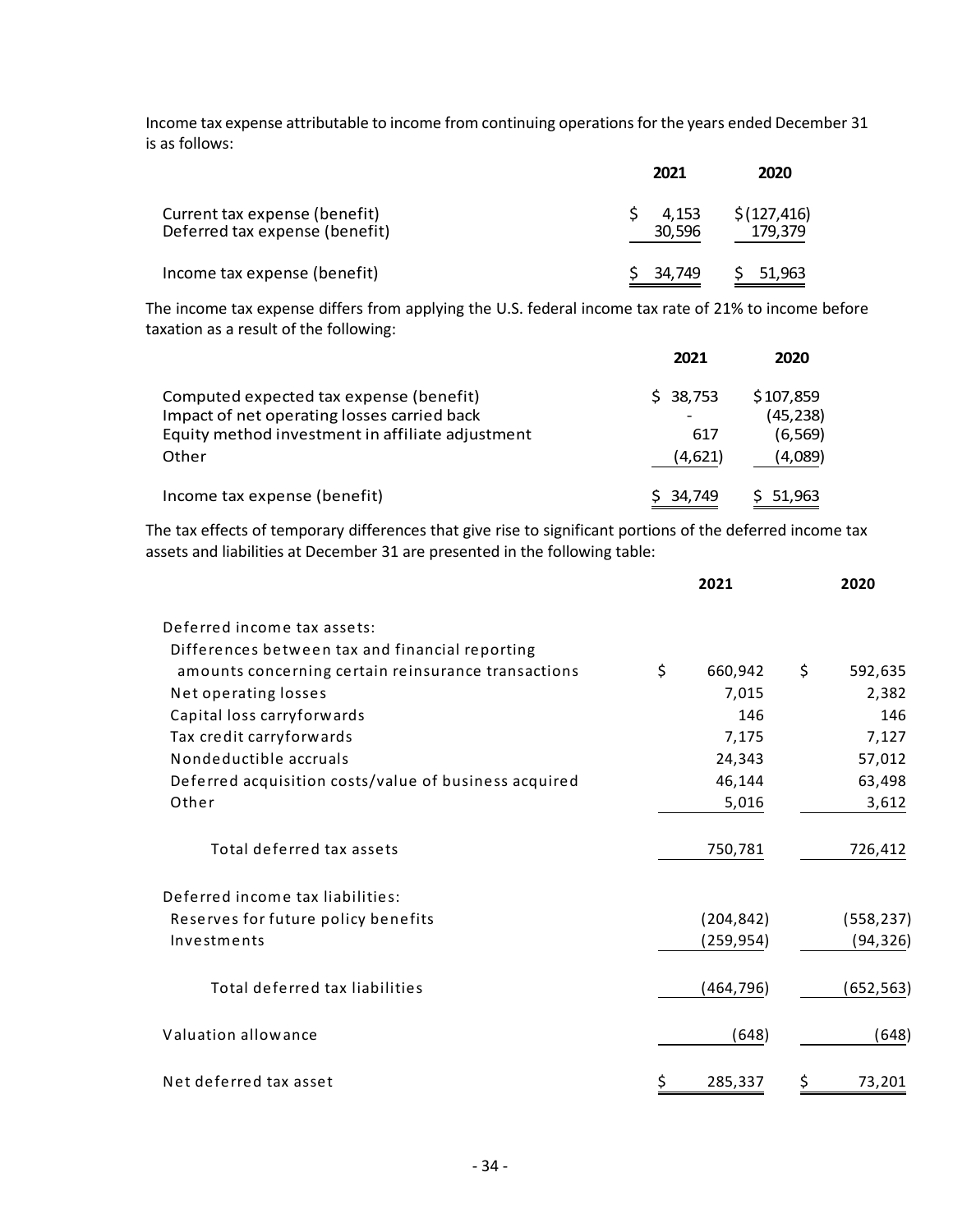The Company's U.S. subsidiaries' federal income tax return for tax years 2015 and 2018 are under examination by the Internal Revenue Service. Tax years 2019–2021 are also open and subject to examination.

As of December 31, 2021 or 2020, the Company had no unrecognized tax benefits.

#### **11. STATUTORY REQUIREMENTS AND DIVIDEND RESTRICTIONS**

The Company's insurance and reinsurance subsidiaries are subject to insurance laws and regulations in the states in which they operate. These regulations include restrictions that limit the amount of dividends or other distributions available to shareholders without prior approval of the insurance regulatory authorities.

WRAC, WRNY, TLIC, WCAC, and RRE3 file financial statements prepared in accordance with statutory accounting practices prescribed or permitted by insurance regulators in the United States. The National Association of Insurance Commissioners (NAIC) prescribes risk-based capital (RBC) requirements for the United States domiciled life and health insurance companies. As of December 31, 2021, and 2020, all of the Company's insurance and reinsurance subsidiaries exceeded all minimum RBC requirements.

WRAC is subject to statutory regulations of the State of Minnesota. Under these regulations, the maximum amount of dividends which can be paid by a company to shareholders in any twelve-month period without prior approval of the Minnesota Department of Commerce is restricted to the greater of 10% of surplus or net income less realized gains of the preceding year. In addition, any dividends must be paid from positive unassigned surplus. WRAC cannot pay a dividend in 2022 without prior regulatory approval.

WRNY is subject to statutory regulations of the state of New York. Under these regulations, the maximum amount of dividends which can be paid by a company to shareholders in any twelve-month period without prior approval of the New York Department of Financial Services is restricted to the greater of 10% of surplus to policyholders as of the immediately preceding calendar year or net income less realized gains of the preceding year, which may be further limited. WRNY cannot pay a dividend in 2022 without prior regulatory approval.

TLIC is subject to statutory regulations of the state of Texas. Under these regulations, the maximum amount of dividends which can be paid by a company to shareholders in any twelve-month period without prior approval of the Texas Department of Insurance is restricted to the greater of the prior year net gain from operations after federal income tax and before capital gains and losses or 10% of statutory capital and surplus. TLIC can pay dividends of \$19,243 in 2022 without prior regulatory approval.

WCAC is subject to statutory regulations of the state of Illinois. Under these regulations, the maximum amount of dividends which can be paid by a company to shareholders in any twelve-month period without prior approval of the Illinois Department of Insurance is restricted to the greater of 10% of surplus or net income for the preceding year. In addition, any dividends must be paid from positive unassigned surplus. WCAC cannot pay a dividend in 2022 without prior regulatory approval.

RRE3 is subject to statutory regulations of the state of Missouri. As a special purpose financial captive under these regulations, all dividends to be paid to shareholders must receive prior approval by the Director of the Missouri Department of Insurance.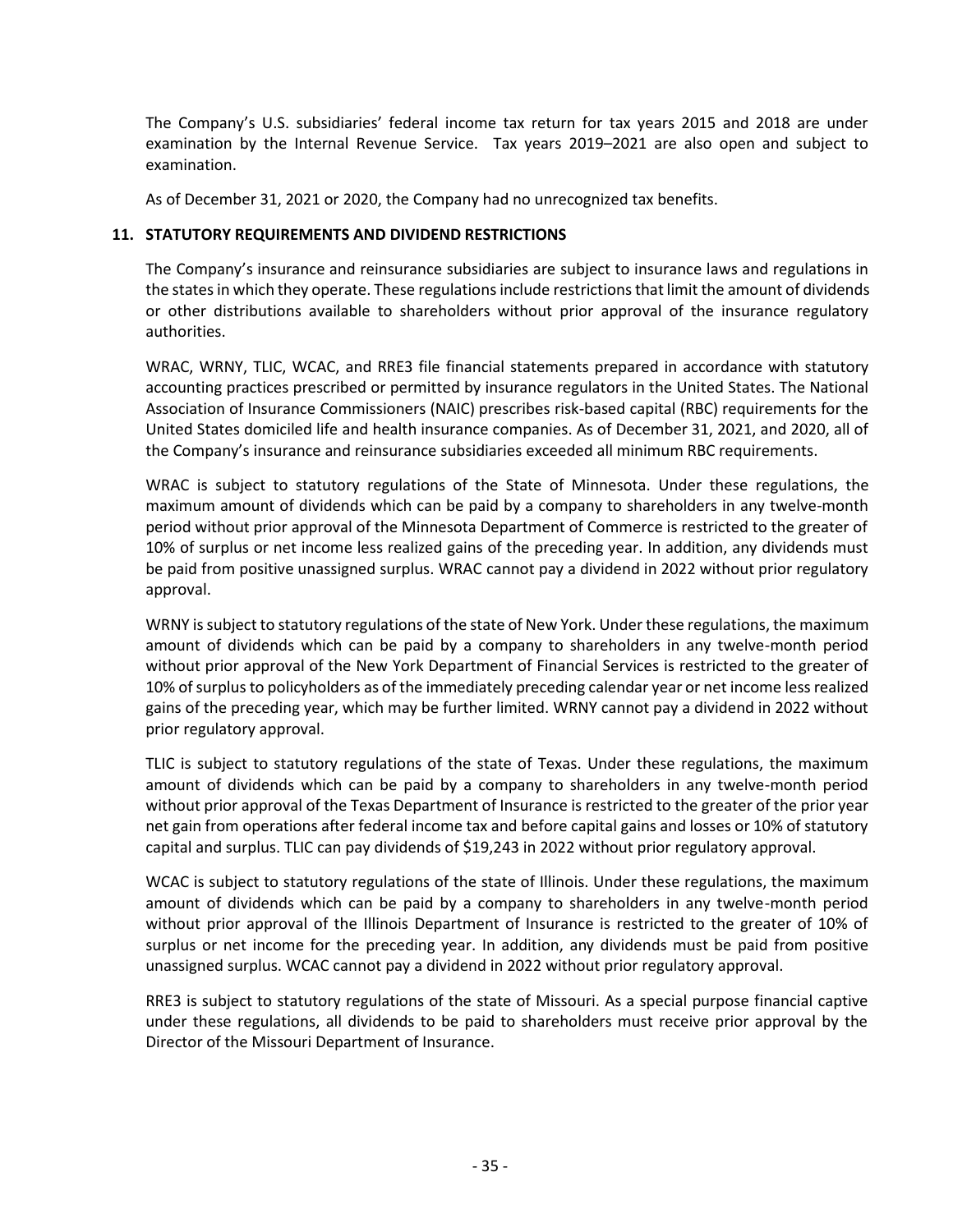The following table presents statutory capital and surplus as of December 31:

|                                             | 2021        | 2020      |
|---------------------------------------------|-------------|-----------|
| Wilton Reassurance Company                  | \$1,372,686 | \$653,244 |
| Wilton Reassurance Life Company of New York | 327,616     | 81,222    |
| Texas Life Insurance Company                | 114.515     | 117,050   |
| Wilcac Life Insurance Company               | 238.650     | 210.095   |
| Redding Reassurance Company 3 LLC           | 73.681      | 85,215    |
|                                             |             |           |

The following table presents statutory net income (loss) for the years ended December 31:

|                                             | 2021       | 2020        |
|---------------------------------------------|------------|-------------|
| <b>Wilton Reassurance Company</b>           | \$256,856  | \$(28, 311) |
| Wilton Reassurance Life Company of New York | (931, 231) | (11,706)    |
| Texas Life Insurance Company                | 18.991     | (4,014)     |
| Wilcac Life Insurance Company               | 3.949      | (10, 598)   |
| Redding Reassurance Company 3 LLC           | 51,067     | 48.416      |

#### **12. LONG-TERM INCENTIVE PLAN**

Certain employees and officers within Wilton Re have been granted the conditional right to receive performance awards if certain performance indicators are met and depending on continued employment of the individual employee to whom the rights have been granted. The units are conditionally granted on September 30 of each year. The performance indicators apply over a performance period of three years and consist of financial targets set by the Board of Directors. A vesting period of three years applies after which units are valued based on actual performance and the awards are paid out to the eligible employees.

Initiated in 2014, the plan's expense is recognized ratably over the requisite performance period as a component of operating expenses. At December 31, 2021 and 2020, included within other liabilities of the accompanying consolidated balance sheets, is the Company's payable of \$131,661 and \$212,899, respectively, resulting in incurred expenses of \$39,029 and \$102,339 for the years ended 2021 and 2020, respectively, related to awards vesting in 2020, 2021, 2022, 2023, and 2024. The company paid \$120,268 and \$159,758 for the years ended 2021 and 2020, respectively, related to awards vesting in 2020.

#### **13. RELATED PARTY TRANSACTIONS**

#### **Services**

Wilton Re Services provides, among others, certain accounting, actuarial and administrative services to affiliates of the Company. Services charged to affiliates during 2021 and 2020 amounted to \$12,230 and \$5,382, respectively, and \$3,670 and \$1,175 of this was recorded as other assets at December 31, 2021 and 2020, respectively. Services charged to affiliates are generally paid quarterly.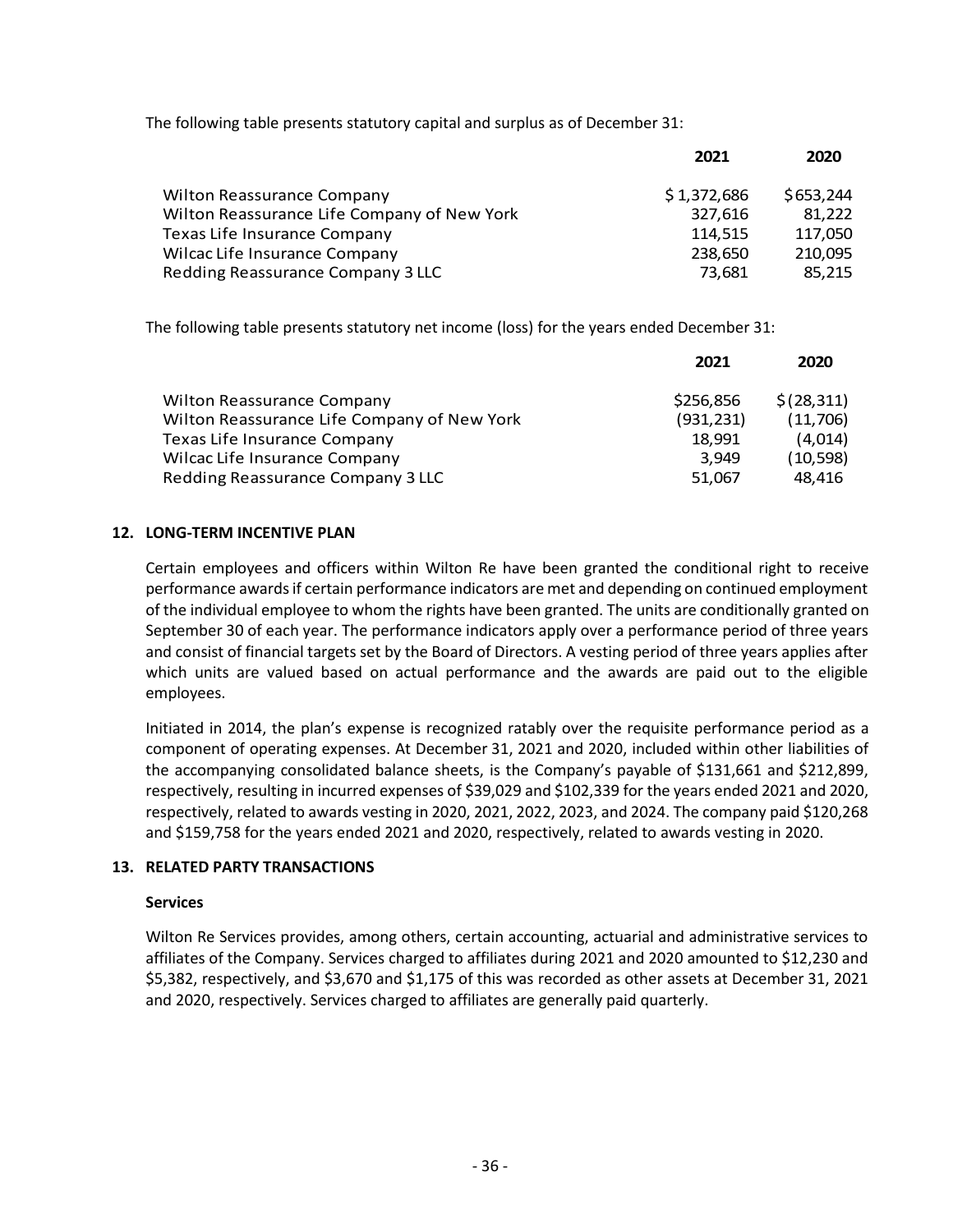#### **14. FUNDING AGREEMENTS**

As a member of the Federal Home Loan Bank of Des Moines (FHLB), WRAC has the ability to borrow on a collateralized basis from the FHLB. As a condition of membership in the FHLB, a company is required to hold certain minimum amounts of FHLB common stock, and additional amounts based on the amount of the borrowings. At December 31, 2021 and 2020, the carrying value of the FHLB common stock was \$10,000.

As of December 31, 2021, and 2020, there were no collateralized borrowings from the FHLB. Investments with an estimated fair value of \$13,774 and \$17,641 at December 31, 2021 and 2020, respectively, are maintained in a custodial account for the benefit of the FHLB. All such investments are classified as fixed maturities, trading, in the accompanying consolidated balance sheets. No interest expense was recognized in 2021 and 2020 related to the borrowings.

At December 31, 2021 and 2020, WRAC pledged collateral sufficient to support Letters of Credit (LOCs)/advances of approximately \$12,533 and \$16,409, respectively.

Due to the change of domicile related to the merger of WLCO into WCAC, as noted in Note 1, WCAC is no longer eligible to be a member of the Federal Home Loan Bank of Indianapolis (FHLBI), to which WLCO was a member, and WCAC no longer has the ability to borrow on a collateralized basis from FHLBI. Companies are required to hold a certain amount of FHLBI common stock as a member in the FHLBI. Since there is a five year notification period for redemption and the withdrawal was effective December 31, 2020, the member stock of \$18,948 will be redeemed on December 31, 2025.

At December 31, 2021 and 2020, WCAC pledged collateral sufficient to support LOCs/advances of \$0 and \$74,098, respectively. The estimated fair value of the pledged collateral was \$0 and \$82,047.

#### **15. COMMITMENTS AND CONTINGENCIES**

#### **Funding of Investments**

The Company's commitments to fund investments as of December 31, 2021, are presented in the following table:

|                      | Commitment  | Unfunded    |
|----------------------|-------------|-------------|
| Limited partnerships | \$2,172,554 | \$1,059,219 |

The Company anticipates that the majority of its current limited partnership commitments will be invested over the next five years; however, these commitments could become due any time at the request of the counterparties.

#### **Collateral Arrangements**

Certain of the Company's operating subsidiaries are required under applicable law, as a result of specific contractual undertakings, or both, to maintain amounts in trust or similar collateral arrangements to secure performance of such subsidiaries' performance of specified policy or contract liabilities. These arrangements include, among others, trusts maintained in connection with indemnity reinsurance or similar arrangements or to support specified blocks of payout annuity obligations and deposits mandated in connection with certain borrowing arrangements. While the terms of these arrangements vary, the Company's operating subsidiaries generally retain investment management responsibility for these collateral assets subject, in certain cases, to compliance with agreed investment guidelines. The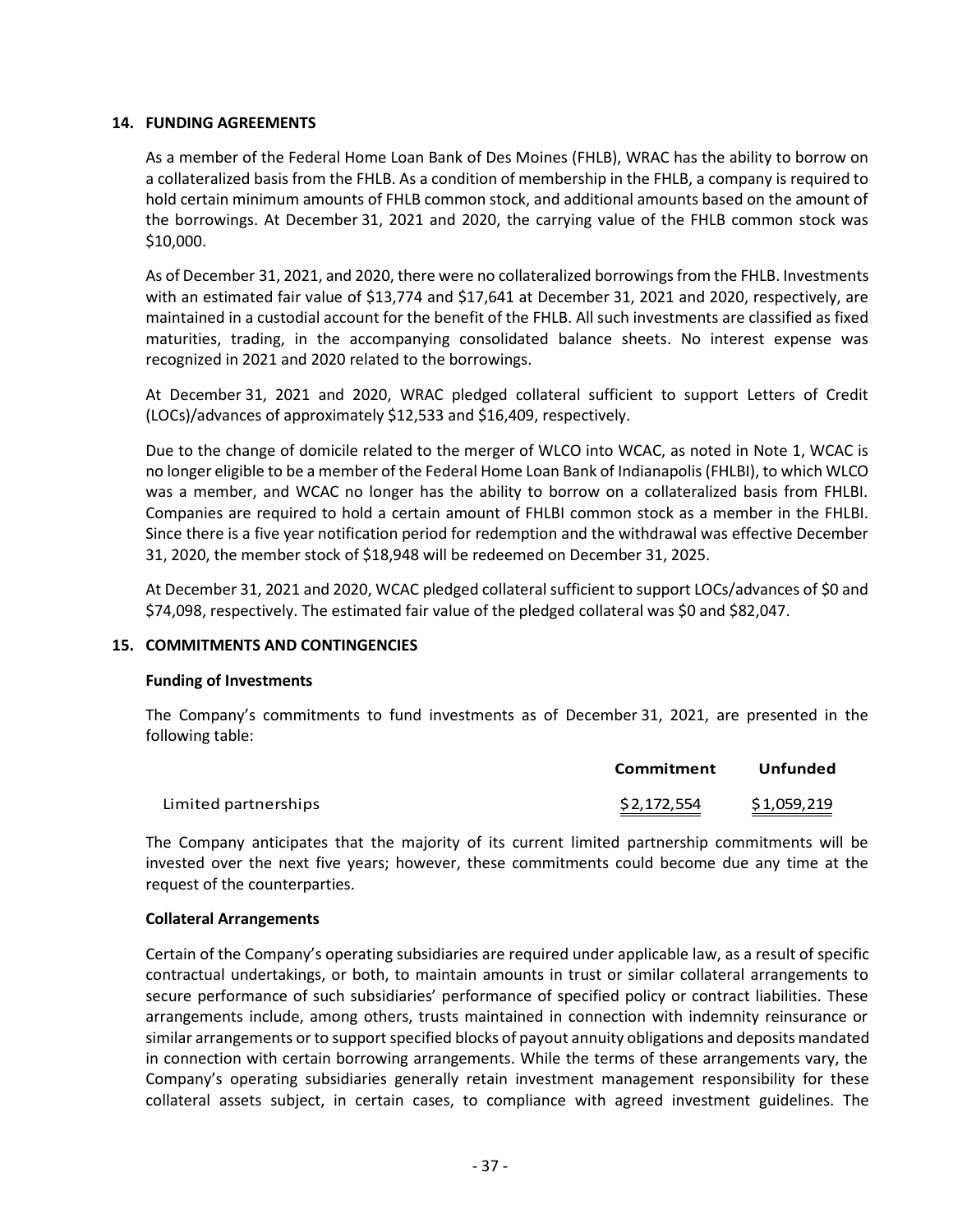aggregate market value of investments maintained by the Company's operating subsidiaries pursuant to these arrangements as of December 31, 2021 and 2020, was \$19,569,308 and \$20,302,724, respectively.

#### **Legal Proceedings**

In the normal course of business, the Company is involved in litigation, principally from claims made under insurance policies and contracts. The Company reviews its litigation matters on an ongoing basis.

#### **16. LONG-TERM AND OTHER DEBT**

#### **Long-Term Debt**

The Company's long-term debt for the years ended December 31 are as follows:

|                                                                    | 2021                 | 2020                                |
|--------------------------------------------------------------------|----------------------|-------------------------------------|
| Liquidity facilities<br><b>Fixed-to-Floating Rate Senior Notes</b> | \$250,000<br>250,000 | $\overline{\phantom{0}}$<br>250,000 |
| Long-term debt                                                     | \$500,000            | \$250,000                           |

#### *Liquidity Facilities*

WRL obtains LOCs for the benefit of various affiliated and unaffiliated insurance companies from which the Company assumes business. These LOCs represent guarantees of performance under the reinsurance agreements and allow ceding companies to take statutory reserve credits.

In September 2021, WRL, along with the Company, extended its existing five-year \$500,000 senior revolving credit facility (Wells Fargo Facility I) by 3 years, with new expiry in 2026 with a syndicate of lenders. The facility includes a \$100,000 letter of credit sublimit. The facility also requires WRL's combined leverage ratio not to be greater than 0.35 to 1.00 and that WRL maintain a minimum adjusted consolidated tangible net worth. Borrowings under the Wells Fargo Facility I bear interest, at the applicable borrower's option, at either a base rate or a LIBOR rate (or following a LIBOR replacement event, a SOFR rate) (or, in the case of borrowings denominated in Canadian Dollars, at the Canadian Dollar Offered Rate or "CDOR"), in each case, plus an applicable margin that is determined according to a sliding scale based upon the majority of the financial strength rating of WRAC, WREB, and ivari, an affiliated Canadian life insurance company. The applicable margin for base rate loans ranges from 0.125% to 0.75%. The applicable margin for LIBOR loans/CDOR Loans/SOFR Loans ranges from 1.125% to 1.75%. Any amounts borrowed may be repaid at any time without prepayment penalty.

LOCs issued under the Wells Fargo Facility I may be collateralized by qualifying cash and securities (liquid collateral). The market value of the collateral held by the Company at December 31, 2021 and 2020, was \$26,682 and \$26,786, respectively. At December 31, 2021 and 2020, there were approximately \$19,930 and \$19,830, respectively of outstanding bank LOCs issued by the Company under the facility and \$0 borrowed under the line of credit.

In April 2021, the Company borrowed \$250,000 under the Wells Fargo Facility I. The interest rate for the \$250,000 borrowing was LIBOR plus an applicable margin of 1.25**%** and floats on a monthly basis. During 2021, interest of \$2,331 was paid and recorded as interest expense on the consolidated statements of comprehensive income (loss).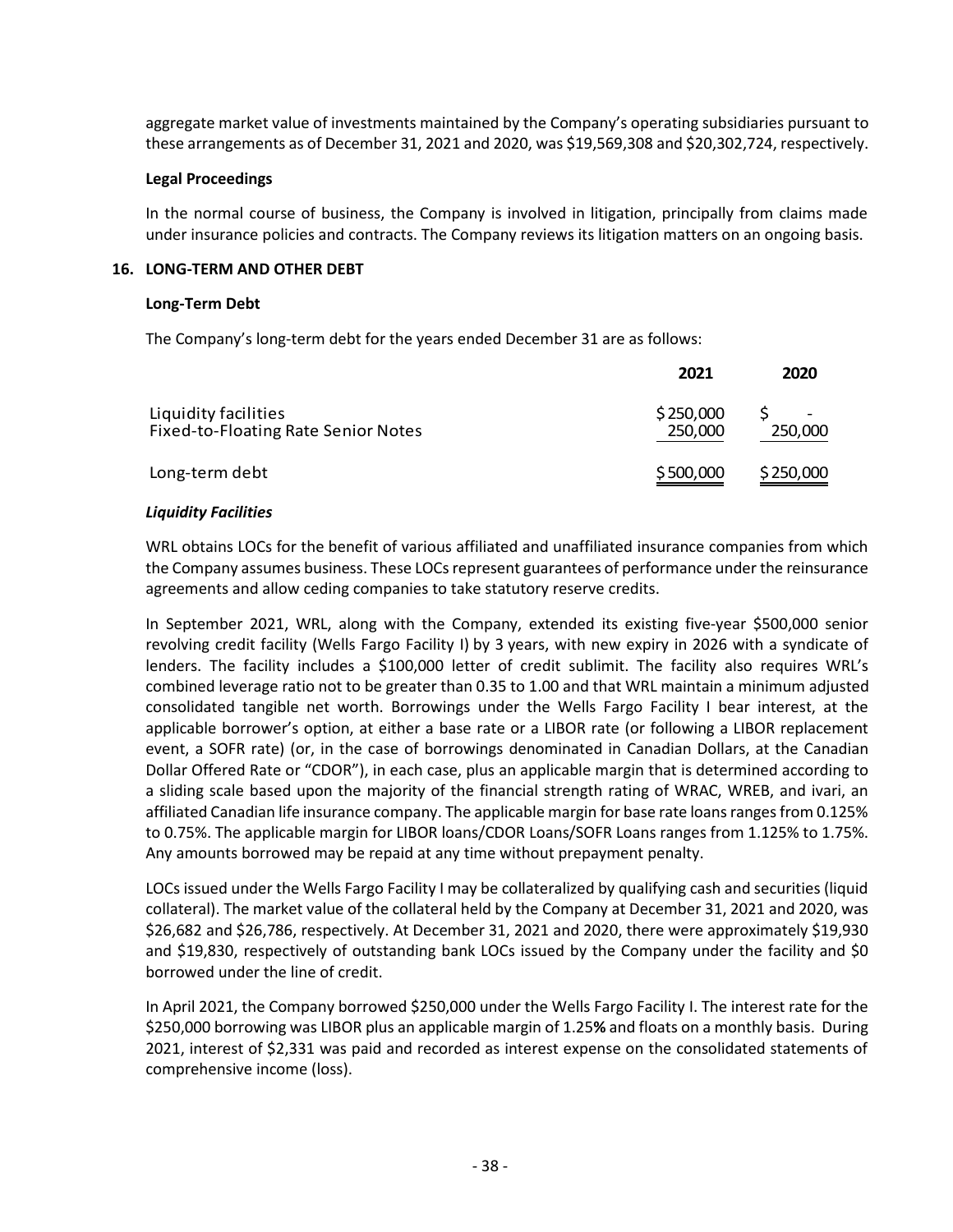In September 2021, WRL, along with the Company, renewed its 364-day \$500,000 senior revolving credit facility (Wells Fargo Facility II), which was first added in October 2017 and has been renewed every year since it was first added, with a syndicate of lenders. Except for the applicable interest rate margin, Wells Fargo Facility II has the same financial covenant restrictions and rates as Wells Fargo Facility I. The applicable margin for base rate loans ranges from 0.125% to 0.75%. The applicable margin for LIBOR loans/CDOR Loans/SOFR Loans ranges from 1.125% to 1.75%. Any amounts borrowed may be repaid at any time without prepayment penalty. At December 31, 2021 and 2020, there was \$0 borrowed under the facility.

#### *Fixed-to-Floating Rate Senior Notes*

In April 2013, WRFL consummated the sale of a \$300,000 144A notes offering (of which \$50,000 has been purchased by WRSI and are eliminated in consolidation). The notes are unconditionally guaranteed on a senior, unsecured basis jointly and severally by WRL and the Company. The notes are 5.875% fixed-tofloating rate senior notes due 2033. The notes pay fixed interest semi-annually in arrears on March 30 and September 30 until March 30, 2023, at a rate of 5.875% subject to interest rate adjustments as further described below. The floating interest will be paid quarterly in arrears commencing June 30, 2023, until maturity on March 30, 2033, at an interest rate equal to three-month LIBOR plus 3.829% subject to an interest rate adjustment as further described below. During 2021 and 2020, interest of \$14,688 and \$14,688, respectively, was paid and recorded as interest expense on the consolidated statements of comprehensive income (loss).

The interest rate payable on the notes shall be subject to adjustments from time to time if the notes are downgraded by the Company's designated rating agencies (or upgraded following a downgrade which resulted in an adjustment to the interest rate payable on the notes) or if any of the Company's rating agencies cease to rate the notes or fail to make a rating of the notes publicly available for reasons outside of WRFL's control. The Company may, however, designate another "nationally recognized statistical organization" as a replacement agency and, upon such designation, the credit rating assigned to the notes by such agency shall be used in the determination of whether the interest rate payable on the notes shall be subject to any adjustment.

The notes include financial covenant restrictions requiring the Company to maintain a consolidated financial leverage ratio not to exceed 0.35 to 1.00 and can be redeemed by the Company in whole or in part at a "make-whole" redemption price at any time prior to March 30, 2023, and at 100% of the principal amount plus accrued and unpaid interest on or after March 30, 2023.

#### **Other Debt**

#### *RRE3 Surplus Note—Weston2038 LLC Credit-Linked Note*

On July 27, 2018, RRE3 issued approximately \$845,738 of its face amount 6.00% Variable Funding Surplus Notes, final maturity July 1, 2038 (the Surplus Note) in exchange for an equivalent face amount of 6.00% Variable Funding Credit-Linked Notes, final maturity July 1, 2038 (the CLN) issued by Weston2038 LLC, an "orphan" special purpose Delaware limited liability company (Weston) established by RRE3 and Hannover Life Reassurance Company of America (Bermuda), Ltd. (Hannover). The principal amount of the Surplus Note will always mirror the principal amount of the CLN; and the Surplus Note and the CLN will each accrue interest on the outstanding principal amount at 6.00% per annum, which amounts will be fully offset pursuant to a netting agreement. The CLN supports non-economic reserves required to be carried by the Company's domestic insurance subsidiaries under Regulation XXX and Guideline AXXX.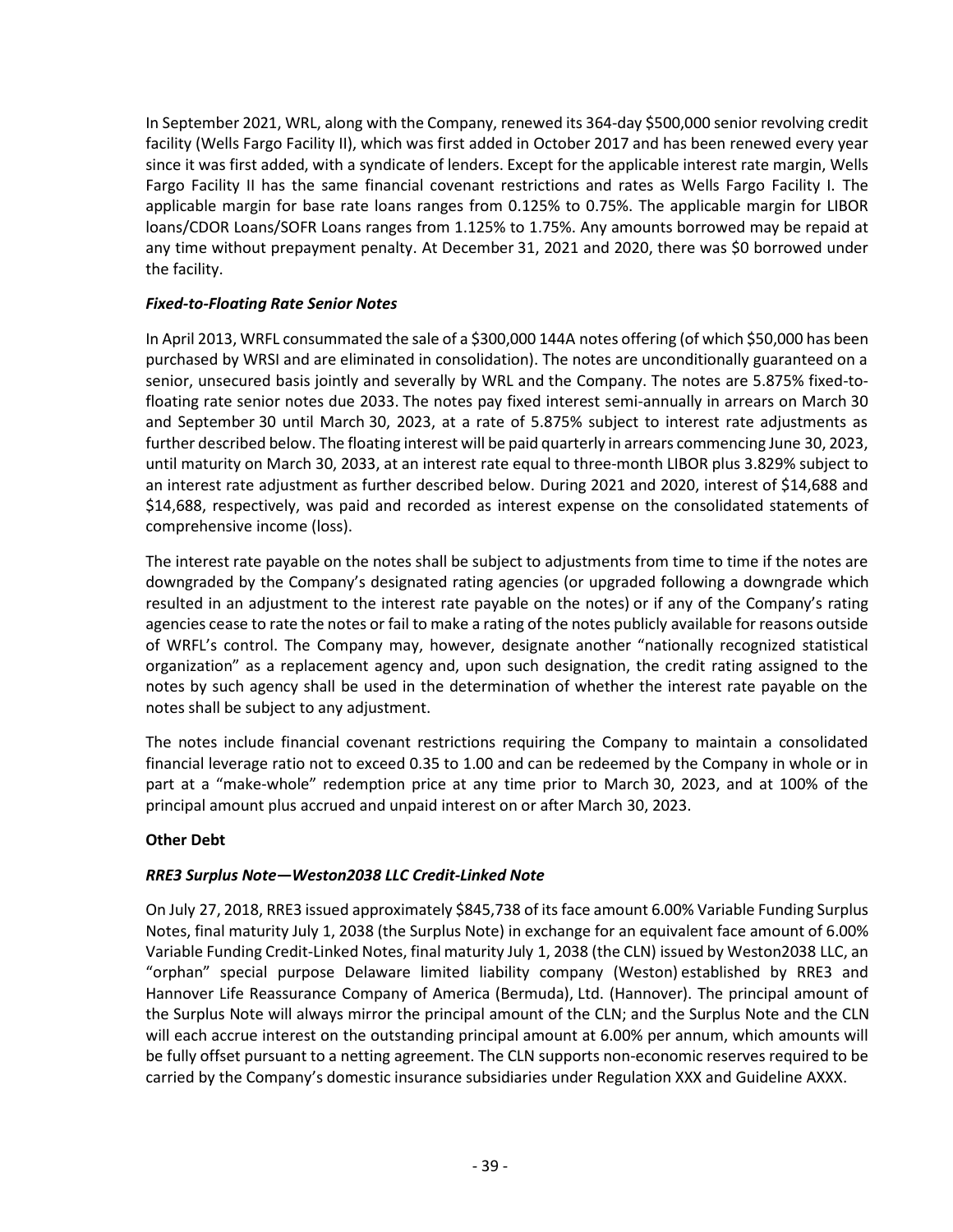Concurrently with the issuance of the CLN, Weston entered into a risk transfer agreement with Hannover pursuant to which, in exchange for a fee, Hannover will provide liquidity to Weston for any redemption/monetization of the CLN. As of July 27, 2018, AM Best assigned a Long-Term Issue Credit Rating of "a" to the CLN. Subsequently, on July 21, 2021, AM Best reaffirmed its Long-Term Issue Credit Rating of "a" to the CLN. Upon request by WRAC for payment under the CLN, the CLN will be drawn down in the amount of such request and Hannover will back such request through operation of the risk transfer agreement. In connection with each draw, the outstanding principal balance of the Surplus Note and the CLN will be reduced by the amount of the draw and a 6.00% Funded Surplus Note in the same amount of the draw will be issued to Hannover.

The Surplus Note is classified as other debt and the CLN is a component of fixed maturity and equity securities on the balance sheets. Considering the "linked" and illiquid nature of the CLN and Surplus Note, both notes are classified as held-to-maturity and carried at amortized cost. The net interest expense paid by RRE3 is zero and the financing fee is recognized in interest expense, in the statements of comprehensive income (loss). Information regarding the two notes are as follows:

|                                  | <b>Surplus</b><br><b>Note</b> | Credit-<br>Linked<br><b>Note</b> |
|----------------------------------|-------------------------------|----------------------------------|
| January 1, 2020 carrying value   | \$736,514                     | \$736,514                        |
| Draw - March                     | 5,195                         | 5,195                            |
| Paydown-June                     | (35, 873)                     | (35, 873)                        |
| Draw-September                   | 739                           | 739                              |
| Paydown-December                 | (25, 752)                     | (25,752)                         |
| December 31, 2020 carrying value | 680,823                       | 680,823                          |
| Paydown-March                    | (8, 501)                      | (8, 501)                         |
| Paydown-June                     | (18,366)                      | (18, 366)                        |
| Paydown-September                | (10,626)                      | (10, 626)                        |
| Paydown-December                 | (19,537)                      | (19, 537)                        |
| December 31, 2021 carrying value | \$623,793                     | \$623,793                        |
| 2020 interest (paid) received    | \$ (43, 473)                  | 43,473<br>Ş                      |
| 2021 interest (paid) received    | \$ (39, 749)                  | 39,749<br>\$                     |
|                                  |                               |                                  |

#### **17. FAIR VALUE**

The Company has categorized its assets and liabilities recorded at fair value, based on the priority of the inputs to the valuation technique, into a three-level hierarchy. The fair value hierarchy gives the highest priority to quoted prices in active markets for identical assets or liabilities (Level 1) and the lowest priority to unobservable inputs (Level 3). If the inputs used to measure fair value fall within different levels of the hierarchy, the category level is based on the lowest priority level input that is significant to the fair value measurement of the instrument.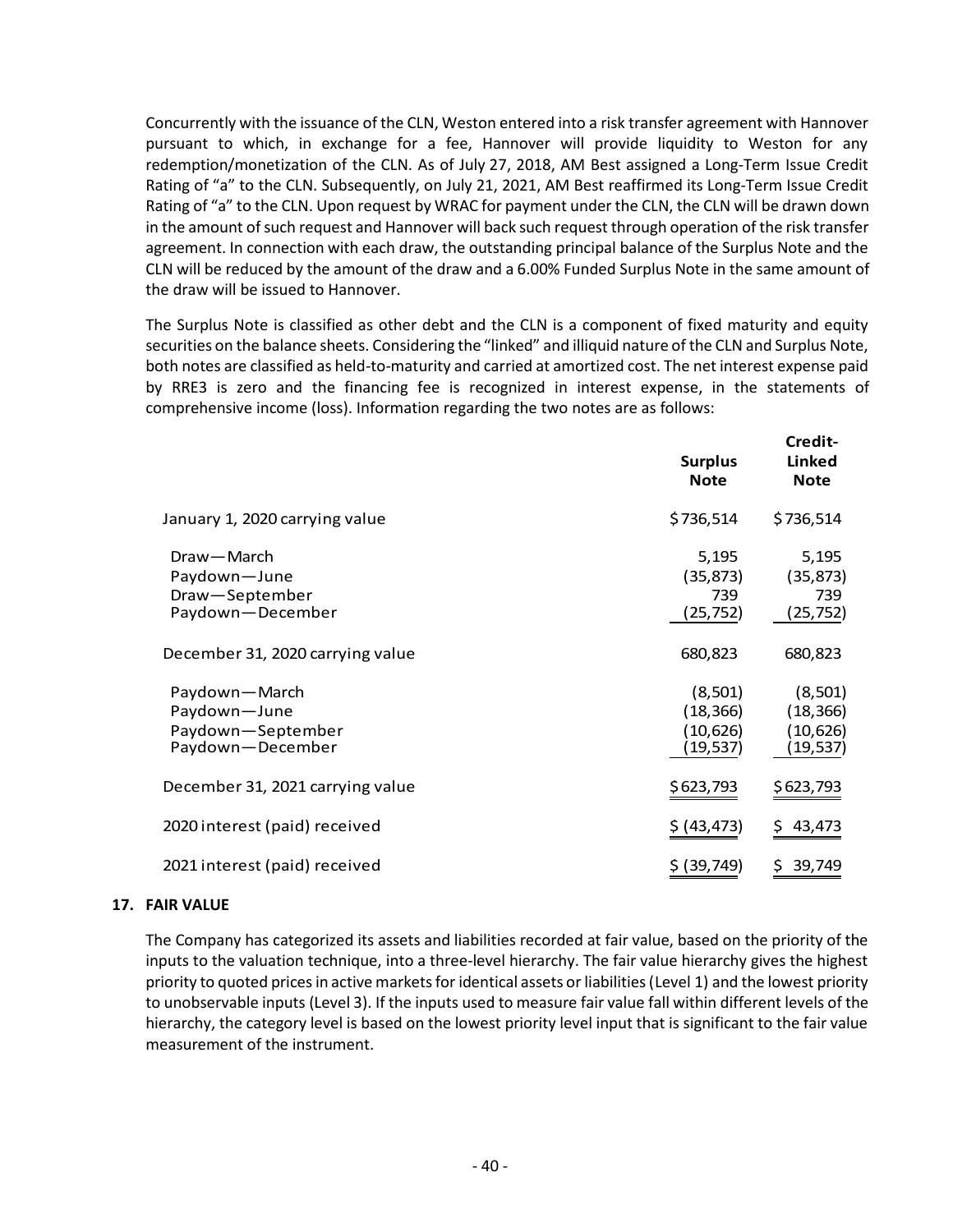Financial assets and liabilities recorded at fair value on the consolidated balance sheets are categorized as follows:

*Level 1* Unadjusted quoted prices for identical assets or liabilities in an active market.

The types of financial investments included in Level 1 are listed equities, mutual funds, money market funds, US Treasury Securities and non-interest-bearing cash.

**Level 2** Pricing inputs other than quoted prices in active markets which are either directly or indirectly observable as of the reporting date, and fair value determined through the use of models or other valuation methods. Such inputs may include benchmarking prices for similar assets in active, liquid markets, quoted prices in markets that are not active and observable yields and spreads in the market. Level 2 valuations may be obtained from independent sources for identical or comparable assets or through the use of valuation methodologies using observable market-corroborated inputs. Prices from third-party pricing services are validated through analytical reviews.

> The types of financial instruments included in Level 2 include publicly traded issues such as US and foreign corporate securities, and residential and commercial mortgage backed securities, among others.

**Level 3** Prices or valuation techniques that require inputs that are both unobservable and significant to the overall fair value measurement. They reflect management's own assumptions about the assumptions a market participant would use in pricing the asset or liability. Market standard techniques for determining the estimated fair value of certain securities that trade infrequently may rely on inputs that are not observable in the market or cannot be derived from or corroborated by market observable data. Prices are determined using valuation methodologies such as discounted cash flow models and other techniques. Management believes these inputs are consistent with what other market participants would use when pricing similar assets.

> The types of financial investments included in Level 3 primarily include private placements, certain asset-backed and mortgage-backed securities, commercial mortgage loans, collateral loans and LLC or limited partnership interests that are not accounted for on an equity basis.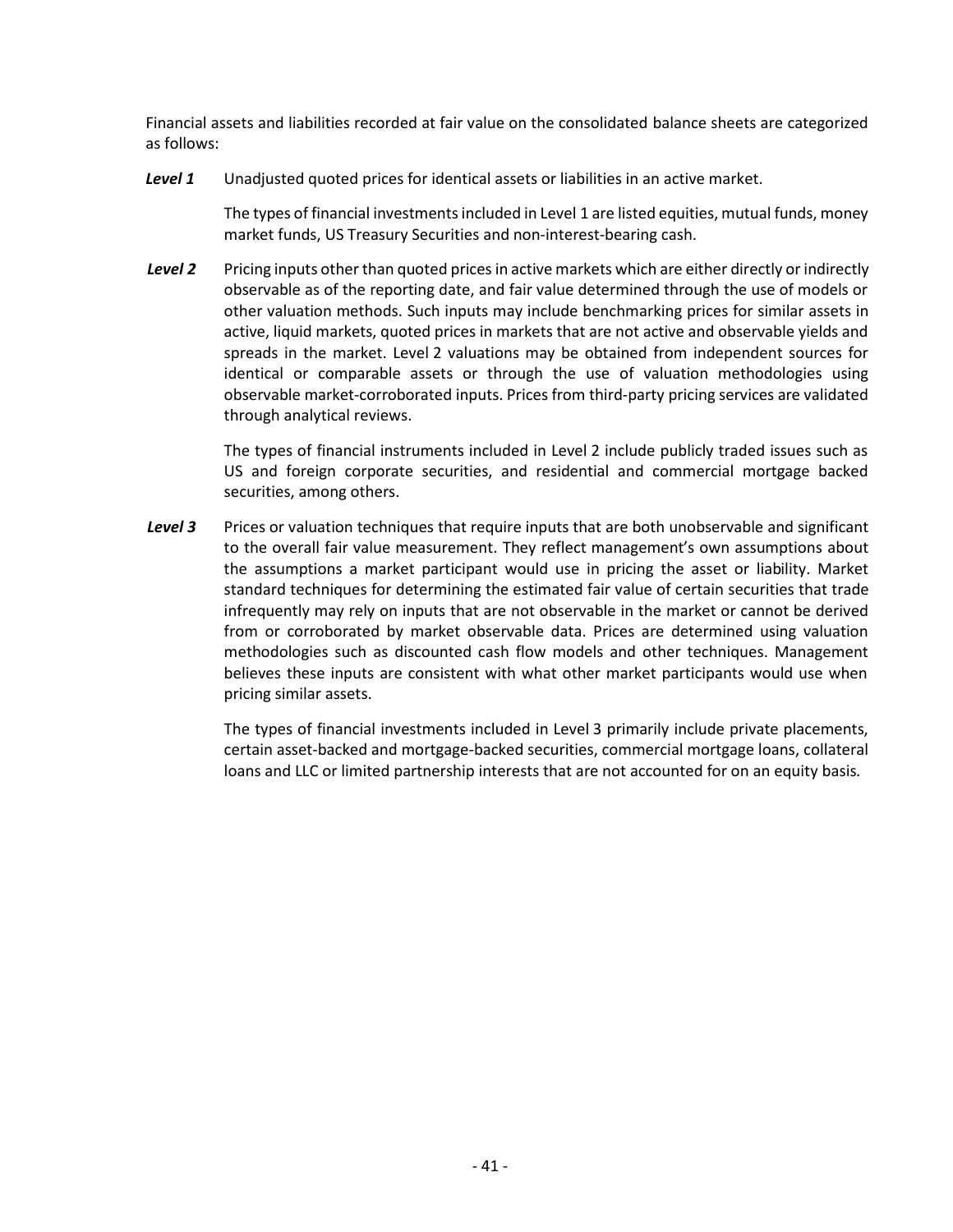#### **Recurring Fair Value Measurements**

The assets and liabilities measured at fair value on a recurring basis and their placement in the fair value hierarchy, including those items for which the Company has elected the FVO, are summarized below at:

| December 31, 2021                          | <b>Fair Value</b> |   | Level 1     | Level 2       | Level 3     |
|--------------------------------------------|-------------------|---|-------------|---------------|-------------|
| Invested assets:                           |                   |   |             |               |             |
| U.S. government and agencies               | \$3,699,035       |   | \$3,356,754 | Ś.<br>342,281 | \$          |
| State and political subdivisions           | 2,255,691         |   |             | 2,144,145     | 111,546     |
| Foreign sovereign                          | 80,491            |   |             | 80,491        |             |
| Corporate securities                       | 18,174,884        |   |             | 17,429,667    | 745,217     |
| Residential mortgage-backed securities     | 969,835           |   |             | 969,834       | 1           |
| Commercial mortgage-backed securities      | 1,038,236         |   |             | 1,033,251     | 4,985       |
| Asset-backed securities                    | 1,444,235         |   |             | 1,041,377     | 402,858     |
| Collateralized debt obligations            | 1,678,454         |   |             | 1,640,355     | 38,099      |
| Total fixed maturity                       | 29,340,861        |   | 3,356,754   | 24,681,401    | 1,302,706   |
| Preferred stock                            | 828,537           |   |             | 777,287       | 51,250      |
| Common stock                               | 54,568            |   |             | 28,948        | 25,620      |
| Total fixed maturity and equity securities | 30,223,966        | 1 | 3,356,754   | 25,487,636    | 1,379,576   |
| Commercial mortgage loans                  | 1,703,644         |   |             |               | 1,703,644   |
| Other invested assets                      | 1,356,432         | 2 |             | 680,704       | 675,728     |
| Total invested assets                      | 33,284,042        |   | 3,356,754   | 26,168,340    | 3,758,948   |
| Funds withheld at interest:                |                   |   |             |               |             |
| U.S. government and agencies               | \$<br>96,301      |   | Ś<br>23,893 | 72,408<br>\$  | \$          |
| State and political subdivisions           | 58,787            |   |             | 58,787        |             |
| Foreign Sovereign                          | 2,948             |   |             | 2,948         |             |
| Corporate securities                       | 831,286           |   |             | 831,286       |             |
| Residential mortgage-backed securities     | 75,441            |   |             | 75,441        |             |
| Commercial mortgage-backed securities      | 56,155            |   |             | 56,155        |             |
| Asset-backed securities                    | 25,664            |   |             | 25,664        |             |
| Collateralized debt obligations            | 29,207            |   |             | 29,207        |             |
| Total fixed maturity                       | 1,175,789         |   | 23,893      | 1,151,896     |             |
| Preferred stock                            | 5,864             |   |             | 5,864         |             |
| Common stock                               | 4                 |   |             |               | 4           |
| Other invested assets                      | 30,546            |   |             | 30,546        |             |
| Funds withheld at interest-segregated      |                   |   |             |               |             |
| portfolio of assets - general account      | 1,212,203         | 3 | 23,893      | 1,188,306     | 4           |
| Funds withheld at interest-segregated      |                   |   |             |               |             |
| portfolio of assets-separate account       | 3,974,912         |   |             | 3,974,912     |             |
| Total funds withheld at interest           | 5,187,115         | 4 | 23,893      | 5,163,218     | 4           |
| Other assets—separate account assets       | 342,369           |   | 316,291     | 26,078        |             |
| Total                                      | \$38,813,526      |   | \$3,696,938 | \$31,357,636  | \$3,758,952 |

 $1$  Issuer obligations—non-affiliates of \$623,793 are a component of Total fixed maturities not measured at fair value on a recurring basis.

<sup>2</sup> Components of Other invested assets not measured at fair value on a recurring basis are equity method investment in affiliate of \$55,283 and limited partnerships of \$1,299,847.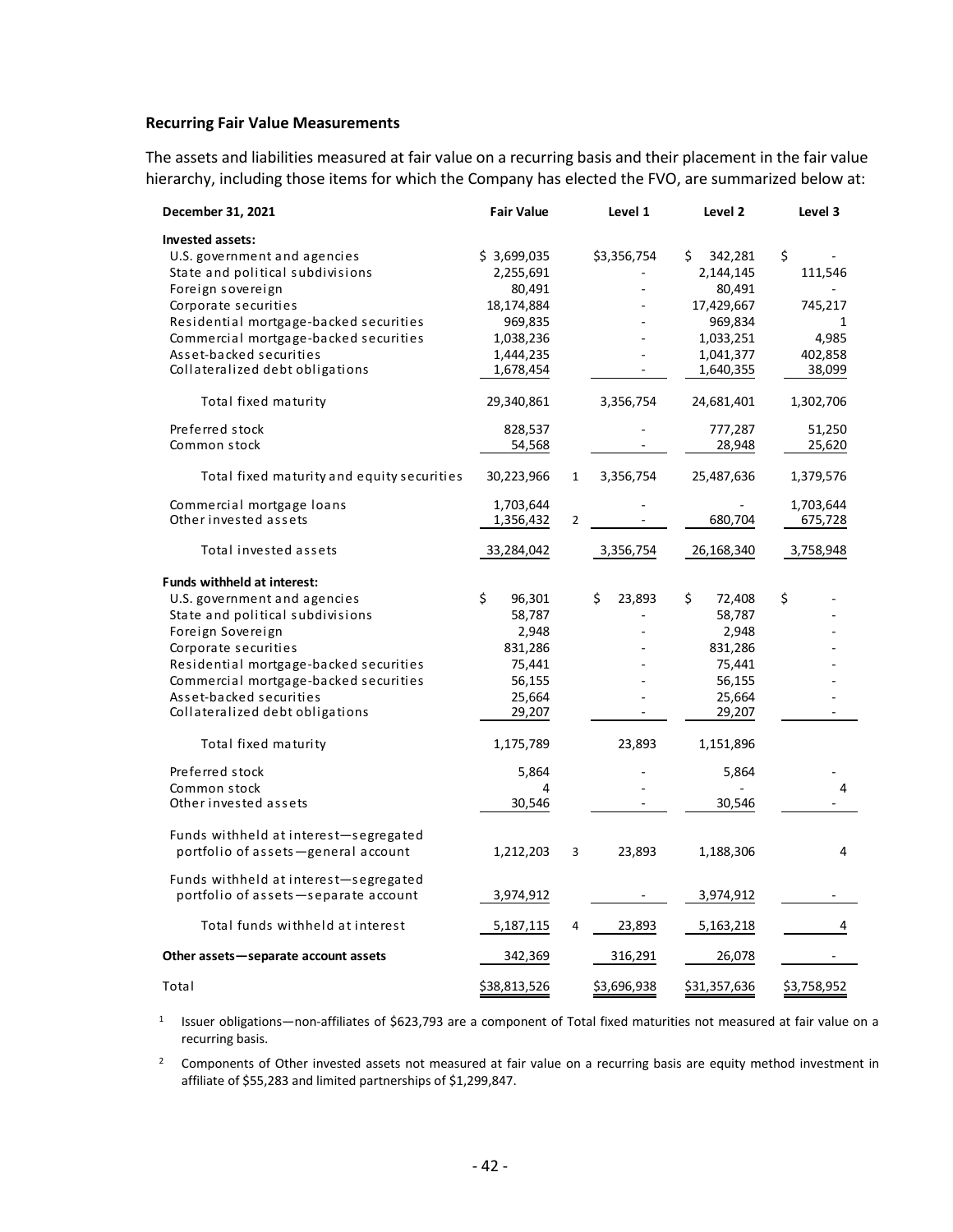- <sup>3</sup> Cash and short-term investments of \$57,735 are a component of funds withheld at interest: Segregated portfolio of assets-General account not measured at fair value on a recurring basis.
- <sup>4</sup> Funds withheld at interest: Non-segregated portfolio of assets of \$79,868 are a component of Funds withheld at interest not measured at fair value on a recurring basis.

| <b>December 31, 2020</b>                   | <b>Fair Value</b> |                | Level 1     | Level 2       | Level 3     |
|--------------------------------------------|-------------------|----------------|-------------|---------------|-------------|
| Invested assets:                           |                   |                |             |               |             |
| U.S. government and agencies               | \$2,899,125       |                | \$2,468,967 | \$<br>430,158 | \$          |
| State and political subdivisions           | 1,913,754         |                |             | 1,786,821     | 126,933     |
| Foreign sovereign                          | 47,362            |                |             | 47,362        |             |
| Corporate securities                       | 15,226,156        |                |             | 14,566,986    | 659,170     |
| Residential mortgage-backed securities     | 1,232,860         |                |             | 1,232,859     | 1           |
| Commercial mortgage-backed securities      | 1,195,297         |                |             | 1,195,297     |             |
| Asset-backed securities                    | 1,664,350         |                |             | 1,194,385     | 469,965     |
| Collateralized debt obligations            | 1,549,797         |                |             | 1,424,192     | 125,605     |
| Total fixed maturity                       | 25,728,701        |                | 2,468,967   | 21,878,060    | 1,381,674   |
| Preferred stock                            | 528,847           |                |             | 528,847       |             |
| Common stock                               | 30,807            |                |             | 28,949        | 1,858       |
| Total fixed maturity and equity securities | 26,288,355        | $\mathbf{1}$   | 2,468,967   | 22,435,856    | 1,383,532   |
| Commercial mortgage loans                  | 1,361,056         |                |             |               | 1,361,056   |
| Other invested assets                      | 1,005,804         | $\overline{2}$ |             | 563,374       | 442,430     |
| Total invested assets                      | 28,655,215        |                | 2,468,967   | 22,999,230    | 3,187,018   |
| <b>Funds withheld at interest:</b>         |                   |                |             |               |             |
| U.S. government and agencies               | 106,810           |                | 30,113      | 76,697        |             |
| State and political subdivisions           | 62,194            |                |             | 62,194        |             |
| Foreign Sovereign                          | 1,550             |                |             | 1,550         |             |
| Corporate securities                       | 813,450           |                |             | 813,450       |             |
| Residential mortgage-backed securities     | 111,954           |                |             | 111,954       |             |
| Commercial mortgage-backed securities      | 58,715            |                |             | 58,715        |             |
| Asset-backed securities                    | 15,189            |                |             | 15,189        |             |
| Collateralized debt obligations            | 49,828            |                |             | 49,828        | ٠           |
| Total fixed maturity                       | 1,219,690         |                | 30,113      | 1,189,577     |             |
| Preferred stock                            | 4,695             |                |             | 4,695         |             |
| Common stock                               | 1                 |                |             | $\mathbf{1}$  |             |
| Other invested assets                      | 30,976            |                |             | 30,976        | L.          |
| Funds withheld at interest-segregated      |                   |                |             |               |             |
| portfolio of assets - general account      | 1,255,362         | 3              | 30,113      | 1,225,249     |             |
| Funds withheld at interest-segregated      |                   |                |             |               |             |
| portfolio of assets-separate account       | 3,820,310         |                |             | 3,820,310     |             |
| Total funds withheld at interest           | 5,075,672         | 4              | 30,113      | 5,045,559     |             |
| Other assets - separate account assets     | 29,404            |                |             | 29,404        |             |
| Total                                      | \$33,760,291      |                | \$2,499,080 | \$28,074,193  | \$3,187,018 |

<sup>1</sup> Issuer obligations—non-affiliates of \$680,823 are a component of Total fixed maturities not measured at fair value on a recurring basis.

<sup>2</sup> Components of Other invested assets not measured at fair value on a recurring basis are equity method investment in affiliate of \$73,859 and limited partnerships of \$559,410.

<sup>3</sup> Cash and short-term investments of \$67,653 are a component of funds withheld at interest: Segregated portfolio of assets-General account not measured at fair value on a recurring basis.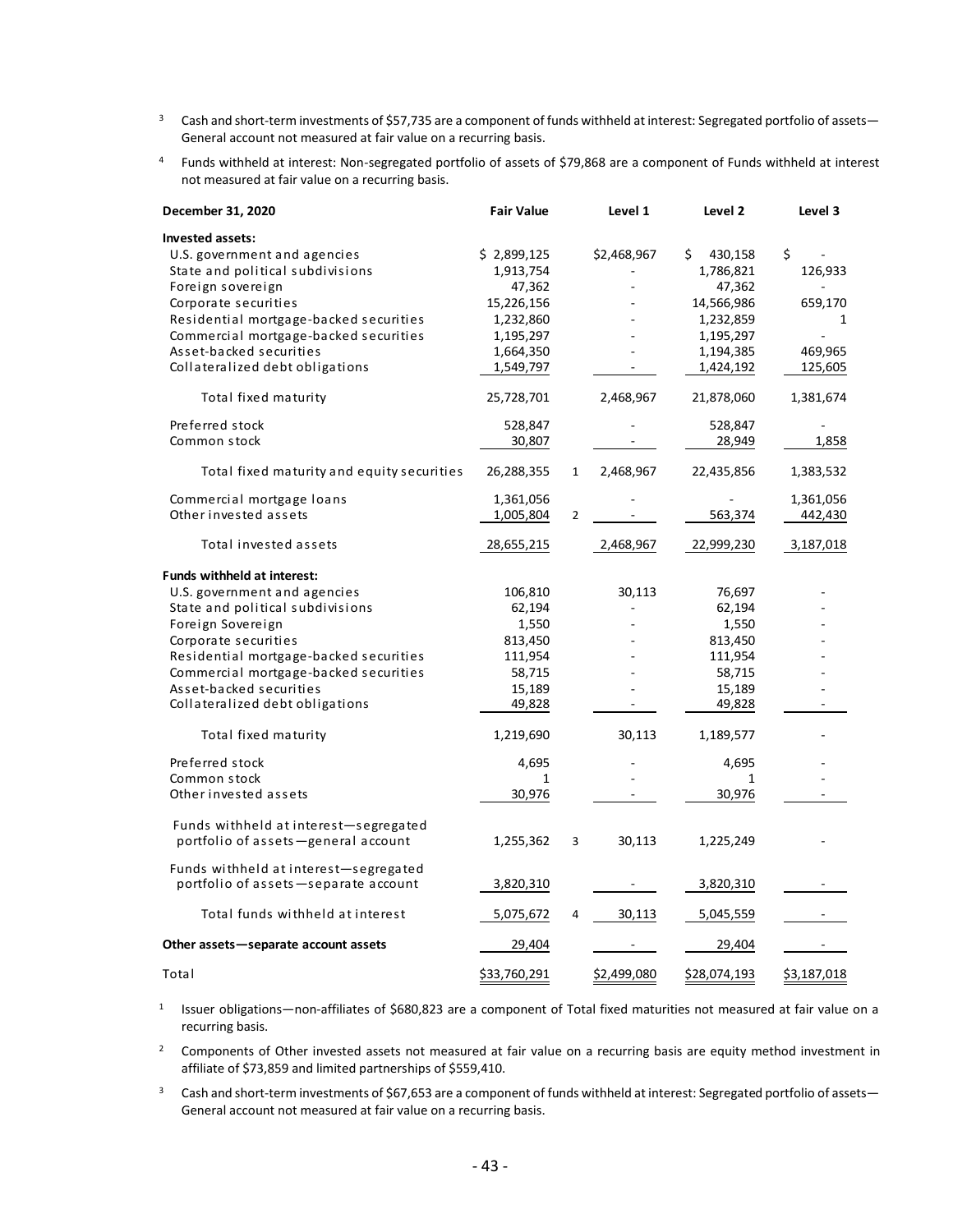<sup>4</sup> Funds withheld at interest: Non-segregated portfolio of assets of \$82,386 are a component of Funds withheld at interest not measured at fair value on a recurring basis.

#### **Fixed Maturity and Equity Securities**

Publicly traded fixed maturity securities included in fixed maturity and equity securities and funds withheld at interest are valued based on quoted market prices or broker prices. Private placement securities included in fixed maturity and equity securities and funds withheld at interest are valued based on the credit quality and duration of marketable securities deemed comparable by the Company's investment advisor, which may be of another issuer. In some cases, discounted cash flow analysis may be used.

#### *US Government and Agency Securities, States and Political Subdivisions, Corporate Securities and Foreign Securities*

US Treasury securities, which trade based on quoted prices for identical assets in an active market, are included in Level 1.

The fair value of Level 2 bonds and securities in this category is predominantly priced by third-party pricing services and broker quotes. Their pricing models typically utilize the following inputs: principal and interest payments, treasury yield curve, credit spreads from new issue and secondary trading markets, early redemption or call features, benchmark securities and reported trades.

Level 3 bonds and securities in this category primarily represent investments in privately placed bonds, credit tenant loans and other less liquid corporate and municipal bonds for which prices are not readily available. To determine a fair value, the Company may rely on modeling for market valuation using both observable and unobservable inputs. These inputs are entered into industry standard pricing models to determine the final price of the security. These inputs typically include: projected cash flows, discount rate, industry sector, underlying collateral, credit quality of the issuer, maturity, embedded options, recent new issuance, comparative bond analysis, and seniority of debt.

The extent of the use of each market input depends on the asset class, market conditions and the relevant market data available. Depending on the security, these inputs may change, some market inputs may not be relevant or additional inputs may be necessary.

The fair value of corporate bonds classified as Level 3 is sensitive to changes in the interest rate spread over the corresponding US Treasury rate. This spread represents a risk premium that is affected by company-specific and market factors. An increase in the spread can be caused by a perceived increase in credit risk of a specific issuer and/or an increase in the overall market risk premium associated with similar securities.

#### *Mortgage-Backed Securities, Asset-Backed Securities and Collateralized Debt Obligations*

This category consists of residential mortgage-backed securities, commercial mortgage-backed securities, and other asset-backed securities, such as credit card and automobile receivables, home equity loans, manufactured housing bonds and collateralized debt obligations. Level 2 securities are priced from information provided by third-party pricing services and independent broker quotes. For mortgage-backed and asset-backed securities, valuation is based primarily on matrix pricing or other similar techniques using standard market inputs including spreads for actively traded securities, spreads off benchmark yields, expected prepayment speeds and volumes, current and forecasted loss severity, credit rating, weighted average coupon, weighted average maturity, average delinquency rates,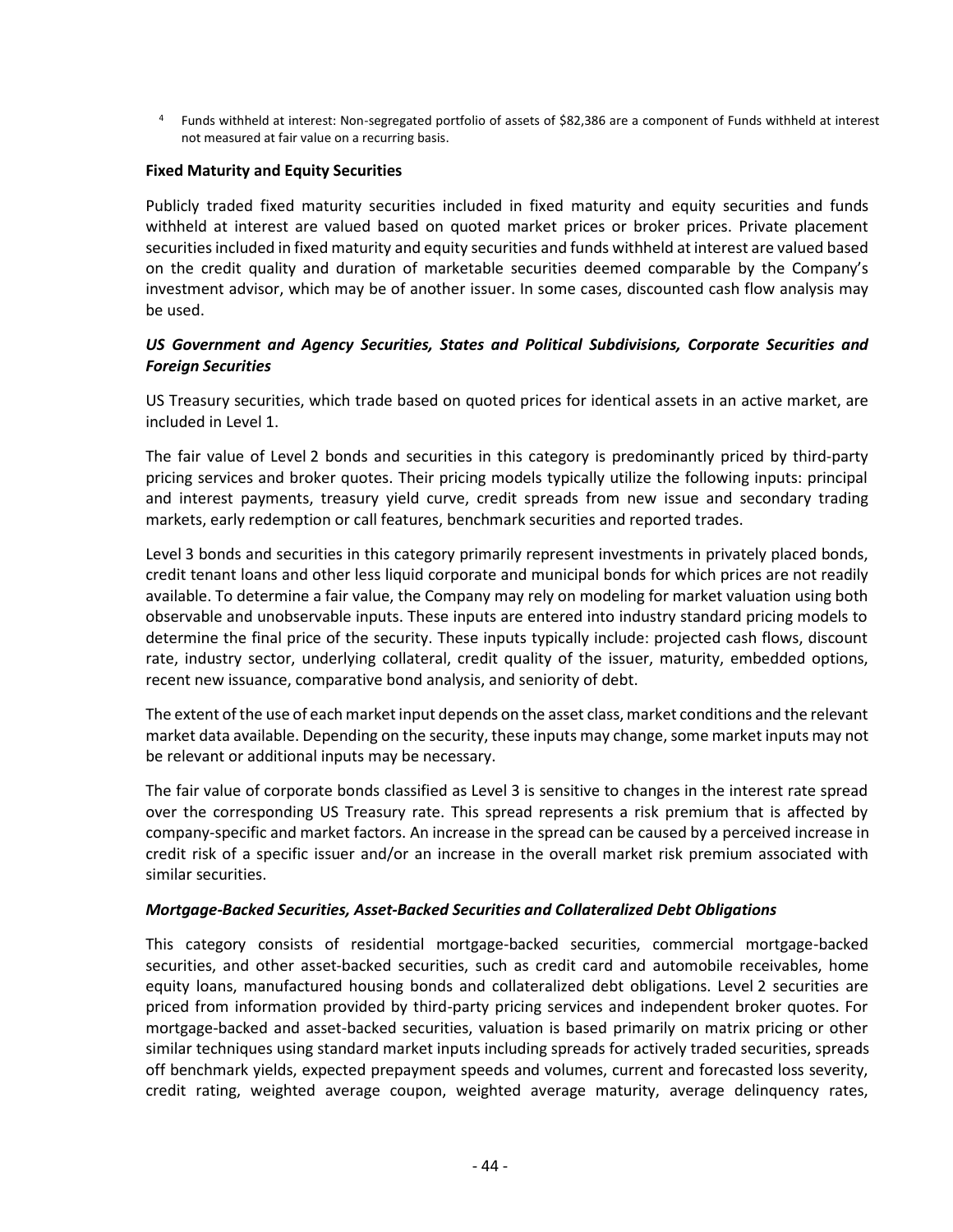geographic region, debt-service coverage ratios and issuance-specific information including, but not limited to: collateral type, payment terms of the underlying assets, payment priority within the tranche, structure of the security, deal performance, vintage of loans and insurance guarantees.

The Company has included mortgage-backed and asset-backed securities with less liquidity in Level 3, these securities are primarily privately placed transactions with little transparency to the market or other securities with limited or inactive trading markets. Significant inputs cannot be derived principally from or corroborated by observable market data. The significant unobservable inputs used in the fair value measurement of these securities typically include: discounted cash flows, credit rating of issuer, debt coverage ratios, type and quality of underlying collateral, prepayment rates, probability of default and loss severity in the event of default.

Included in the pricing of mortgage-backed and asset-backed securities are estimates of the rate of future prepayments of principal over the remaining life of the securities. Such estimates are derived based on the securities' underlying structure and rates of prepayments previously experienced at the interest rate levels projected for the underlying collateral. Changes in significant inputs used in the fair value measurement, such as the paydown rate (the projected annual rate of principal reduction), may affect the fair value of the securities. For example, a decrease in the paydown rate would increase the projected weighted average life and increase the sensitivity of the fair value to changes in interest rates.

#### *Preferred and Common Stock*

The fair values of preferred and common stocks are primarily based upon quoted market prices in active markets and are classified within Level 1 in the fair value hierarchy. The fair values of preferred and common stocks, for which quoted market prices are not readily available, are based on prices obtained from independent pricing services and are generally classified within Level 2 in the fair value hierarchy.

#### **Commercial Mortgage Loans**

The Company elects the FVO for CMLs. The loans are valued using a net present value calculation of future cash flows. The calculation uses a credit spread plus a liquidity spread and is added to an interpolated Treasury yield to determine the discount rate. Credit and liquidity spreads are derived from industry spread curve data provided by third parties that are considered market-makers in commercial mortgage loans.

The CMLs are considered Level 3 in the fair value hierarchy due to the limited transaction activity and unobservable inputs.

#### **Other Invested Assets**

#### *Surplus Debentures*

Surplus debentures are similar to corporate securities. The fair values of surplus debentures are primarily based on prices obtained from independent pricing services or may be obtained from independent thirdparty dealers in the absence of quoted market prices. They are generally classified within Level 2 in the fair value hierarchy.

#### *Collateral Loans*

Collateral loans are valued at the lesser of par or recovery value. Collateral loans may also have an equity component as part of the funding vehicle structure. Residual cash flows to the equity component are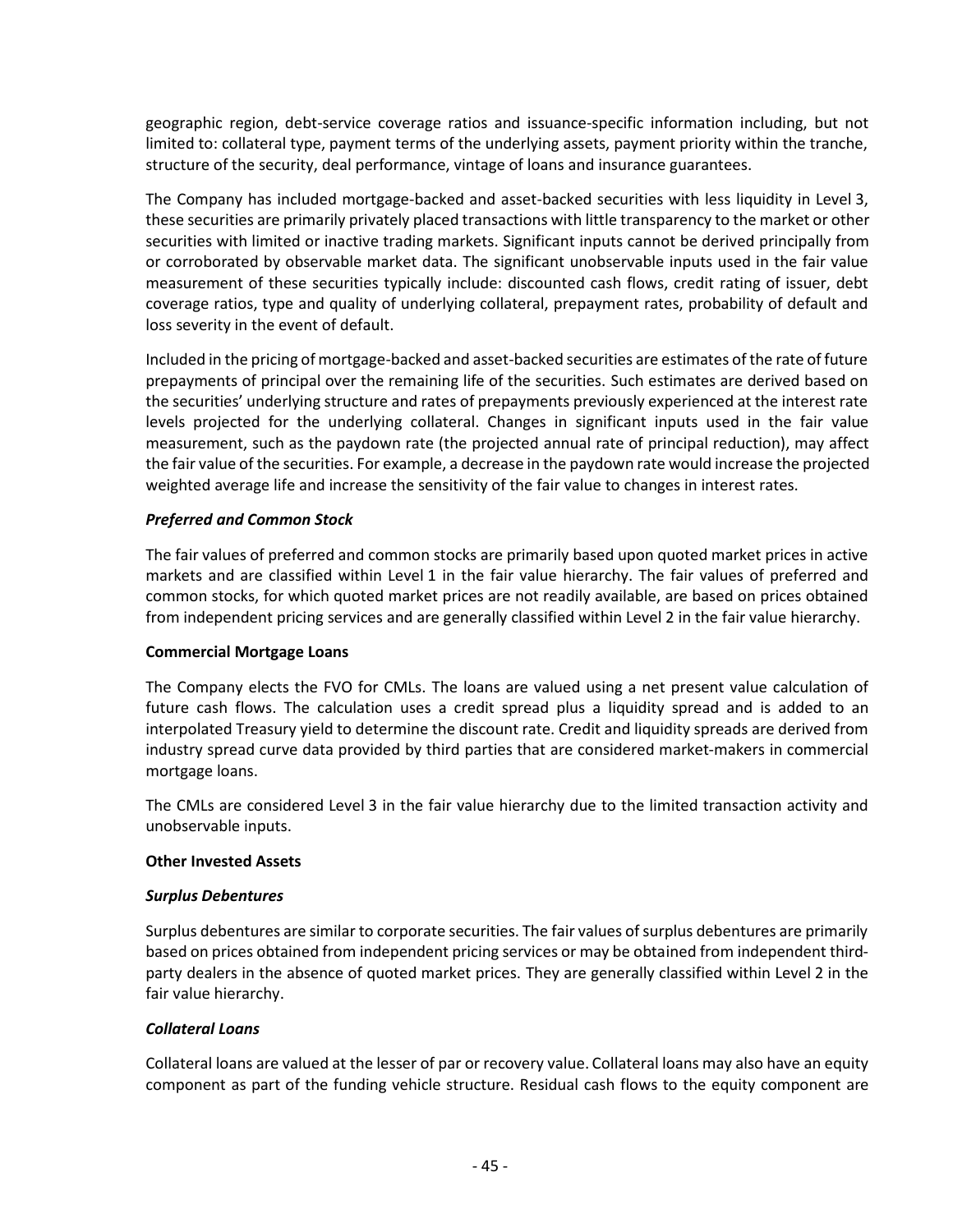valued using a net present value calculation. The discount rates are internal rates of return that are calibrated to reflect market conditions and company-specific risks.

The collateral loans are considered Level 3 in the fair value hierarchy due to the limited transaction activity and unobservable inputs.

#### *Residual or Equity Tranche LLC Investments*

For the residual or equity tranches, expected cash flows to the equity component are valued using a net present value calculation. The discount rates are internal rates of return that are calibrated to reflect market conditions and company-specific risks. These are generally classified within Level 3 of the fair value hierarchy due to the unobservable inputs.

#### **Funds Withheld**

The fair value of embedded derivatives associated with funds withheld reinsurance treaties is determined based upon a total return swap methodology with reference to the fair value of the investments held by the ceding company that support the Company's funds withheld at interest asset. The fair value of the underlying assets is generally based on market observable inputs using market valuation methodologies.

#### **Separate Account Assets**

Separate account assets included in Level 1 generally consist of shares of underlying funds that have daily quoted net asset values. Separate account assets included in Level 2 primarily consist of Corporate and Mortgage-backed securities included in Level 2 of the fair value hierarchy.

#### **Changes of Level 3 Assets and Liabilities Measured at Fair Value on a Recurring Basis**

The Company obtains our Level 3 fair value measurements from independent, third-party pricing sources. The Company does not develop the significant inputs used to measure the fair value of these assets and liabilities, and the information regarding the significant inputs is not readily available to us. Independent broker-quoted fair values are non-binding quotes developed by market makers or brokerdealers obtained from third-party sources recognized as market participants. The fair value of a brokerquoted asset or liability is based solely on the receipt of an updated quote from a single market maker or a broker-dealer recognized as a market participant as the Company does not adjust broker quotes when used as the fair value measurement for an asset or liability. In addition, some prices are determined based on discounted cash flow models.

The Company's policy is to recognize transfers into and out of levels within the fair value hierarchy at the end of the period in which the actual event or change in circumstances that caused the transfer occurs.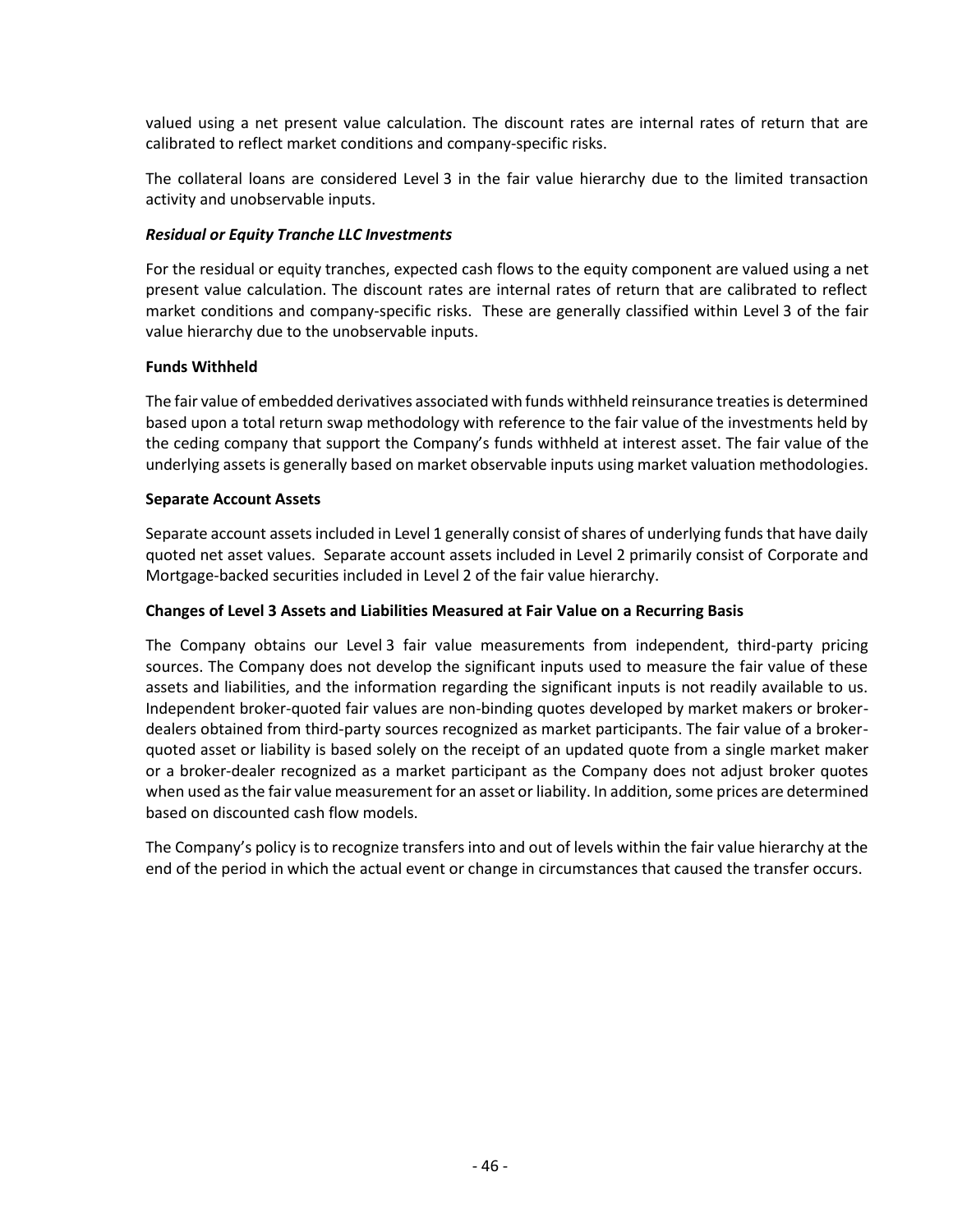For all assets and liabilities measured at fair value on a recurring basis using significant unobservable inputs (Level 3), the following table presents select activity for the years ended December 31:

|                                  |                  | 2021             |                           | 2020             |                                |                           |  |  |  |
|----------------------------------|------------------|------------------|---------------------------|------------------|--------------------------------|---------------------------|--|--|--|
| <b>Invested Assets</b>           | <b>Purchases</b> | Transfer<br>Into | <b>Transfer</b><br>Out of | <b>Purchases</b> | <b>Transfer</b><br>Into        | <b>Transfer</b><br>Out of |  |  |  |
| State and political subdivisions | S.<br>٠          | Ś<br>۰           | Ś                         | \$39,262         | \$<br>$\overline{\phantom{a}}$ | Ś                         |  |  |  |
| Corporate securities             | 138,473          | 26,735           | (1,023)                   | 122,659          | 9,107                          | (3, 557)                  |  |  |  |
| Commercial mortgage-backed       |                  |                  |                           |                  |                                |                           |  |  |  |
| securities                       | 3.298            | 1.735            |                           |                  |                                |                           |  |  |  |
| Asset-backed securities          | 22.033           | 63,809           | (13, 794)                 | 97,999           | 6,355                          |                           |  |  |  |
| Collateralized debt obligations  |                  |                  |                           |                  |                                | (41,356)                  |  |  |  |
| Preferred stock                  |                  | 50,000           |                           |                  |                                |                           |  |  |  |
| Common stock                     | 23,248           |                  |                           | 1,858            |                                |                           |  |  |  |
| Commercial mortgage loans        | 294,718          |                  |                           | 44,500           |                                |                           |  |  |  |
| Short term                       | 995              |                  |                           |                  |                                |                           |  |  |  |
| Other invested assets            | 183,182          |                  |                           | 111,475          |                                |                           |  |  |  |
| Total invested assets            | \$665,947        | 142,279          | \$(14, 817)               | \$417,753        | \$15,462                       | \$(44, 913)               |  |  |  |

#### **18. SUBSEQUENT EVENTS**

The Company has evaluated the impact of subsequent events through March 31, 2022, representing the date at which the consolidated financial statements were available to be issued.

\*\*\*\*\*\*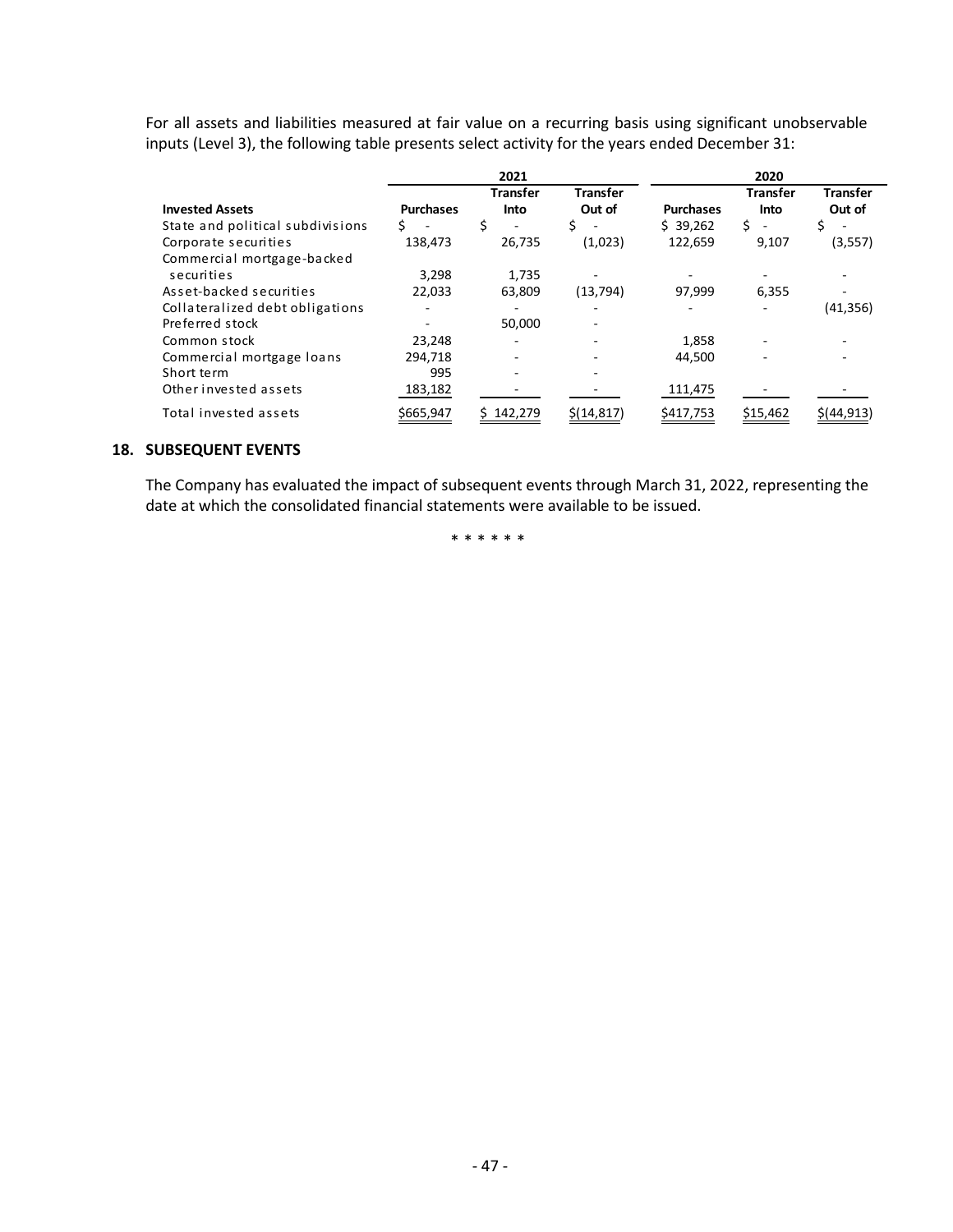## **SUPPLEMENTARY INFORMATION**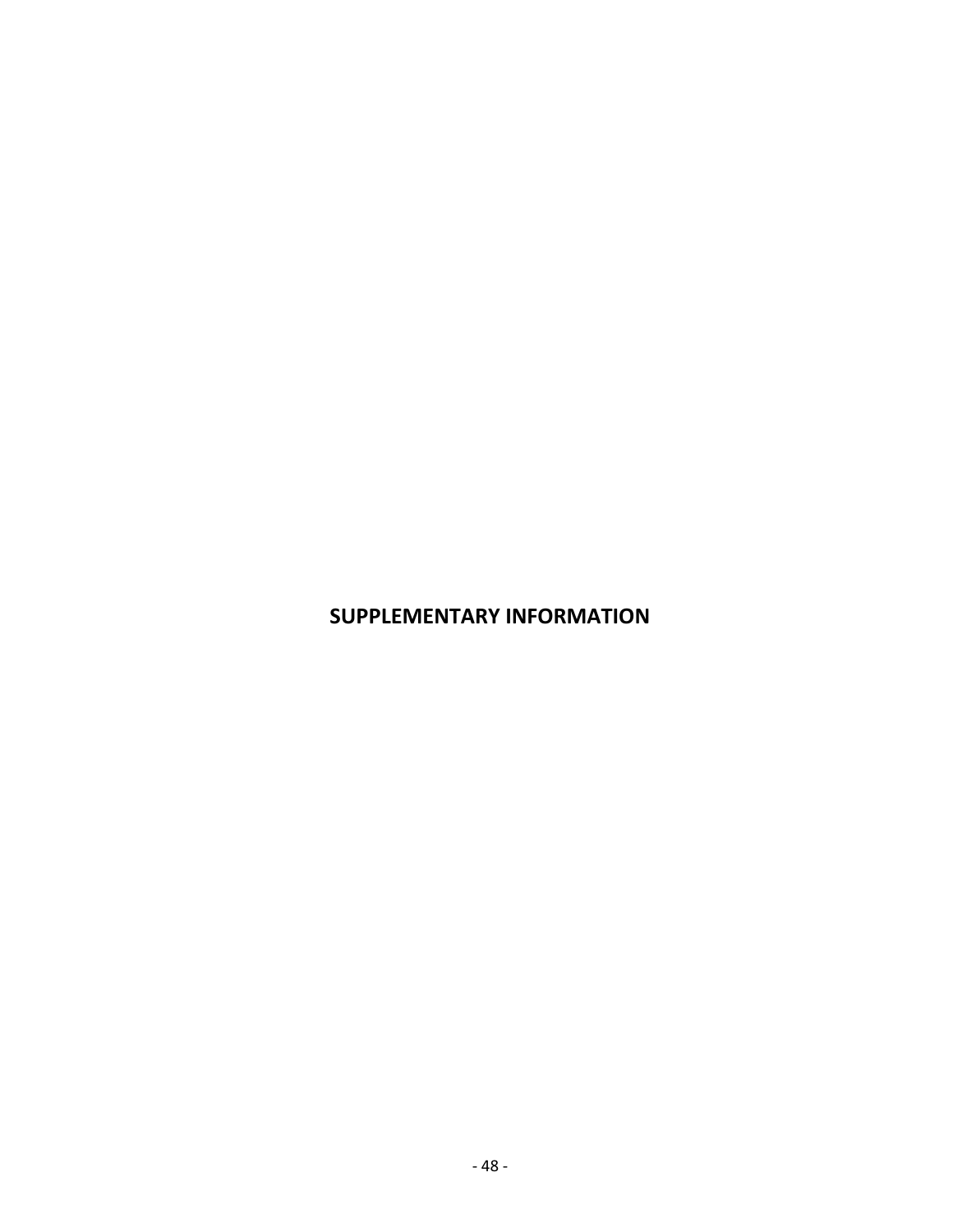

**Deloitte & Touche LLP** 30 Rockefeller Plaza New York, New York 10112-0015 USA

Tel: + 1 212 492 4000 <www.deloitte.com>

#### **INDEPENDENT AUDITOR'S REPORT ON SUPPLEMENTARY INFORMATION**

The Board of Directors of Wilton Re U.S. Holdings, Inc.:

Our audits were conducted for the purpose of forming an opinion on the financial statements as a whole. The supplementary consolidating balance sheets as of December 31, 2021 and 2020 and the supplementary consolidating statements of comprehensive income (loss) for the years then ended are presented for the purpose of additional analysis and are not a required part of the financial statements. This supplementary information is the responsibility of Wilton Re U.S. Holdings, Inc. and subsidiaries' management and was derived from and relates directly to the underlying accounting and other records used to prepare the financial statements. Such information has been subjected to the auditing procedures applied in our audits of the financial statements and certain additional procedures, including comparing and reconciling such information directly to the underlying accounting and other records used to prepare the financial statements or to the financial statements themselves, and other additional procedures in accordance with auditing standards generally accepted in the United States of America. In our opinion such information is fairly stated in all material respects in relation to the financial statements as a whole.

Deloitte of Touche UP

March 31, 2022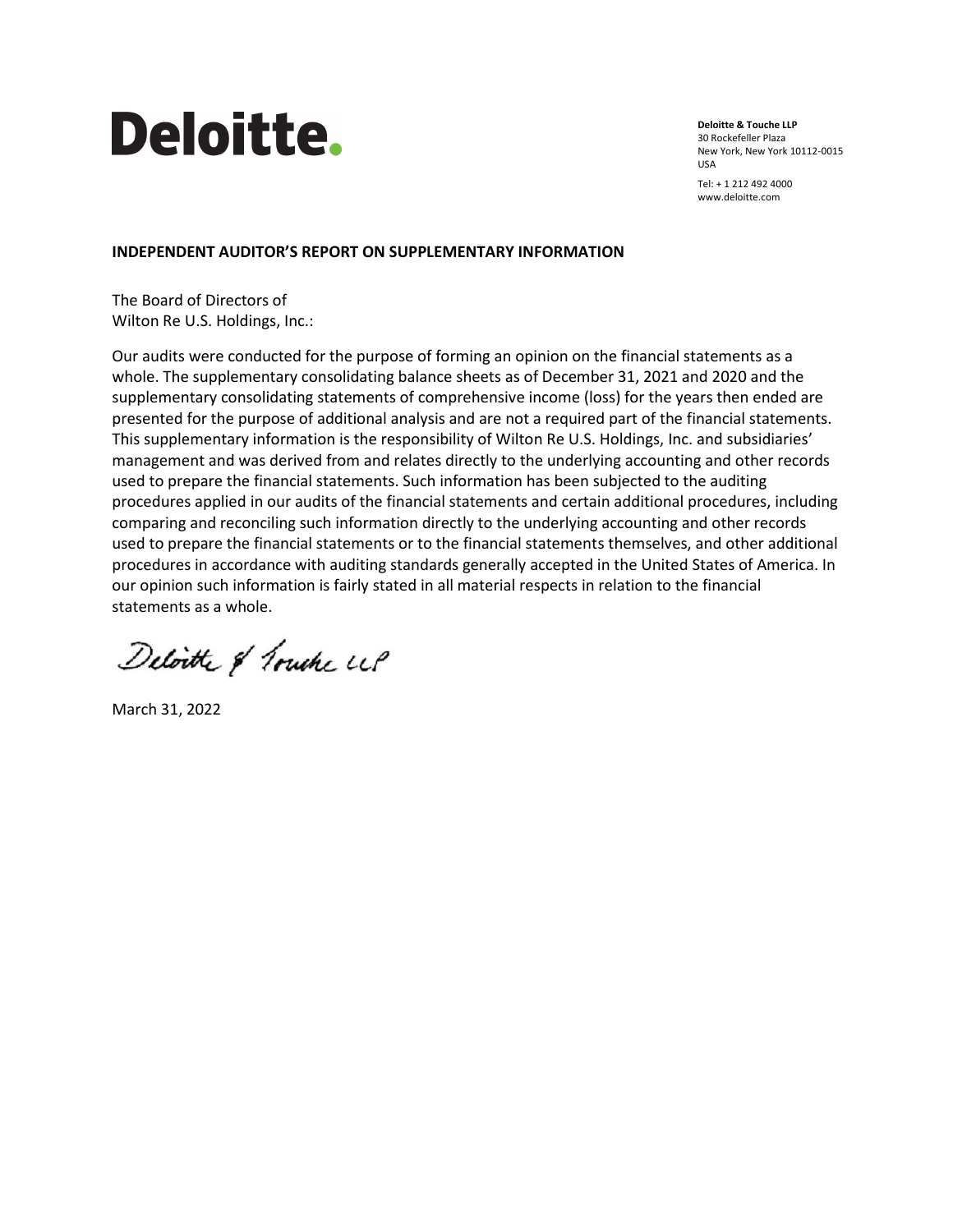#### **CONSOLIDATING BALANCE SHEET AS OF DECEMBER 31, 2021 (Amounts in thousands of US dollars)**

|                                         | <b>WRUS</b>  | <b>WRSI</b><br><b>WRFL</b> | <b>WRAC</b>  | <b>WRNY</b>     | <b>TLIC</b> | <b>WCAC</b> | <b>RRE3</b>              | <b>Eliminations</b> | <b>WRUS</b><br><b>Consolidated</b> |
|-----------------------------------------|--------------|----------------------------|--------------|-----------------|-------------|-------------|--------------------------|---------------------|------------------------------------|
| <b>Assets</b>                           |              |                            |              |                 |             |             |                          |                     |                                    |
| Fixed maturity and equity securities    | 15,043<br>Š. | \$50,000                   | \$16,572,866 | S.<br>6,517,619 | \$1,240,621 | \$4,877,691 | \$1,623,919              | (50,000)<br>S       | \$30,847,759                       |
| Commercial mortgage loans at fair value |              |                            | 867,769      | 474,612         | 81,719      | 279,544     |                          |                     | 1,703,644                          |
| Policy loans                            |              |                            | 94,493       | 29,383          | 46,894      | 123,429     | 55,721                   |                     | 349,920                            |
| Funds withheld at interest              |              |                            | 9,652,184    |                 |             | 2,089       | 21,453                   | (4,351,008)         | 5,324,718                          |
| Other invested assets                   | 355,283      | $\overline{\phantom{a}}$   | 1,381,294    | 400,192         | 293,968     | 579,165     | 1,660                    | (300,000)           | 2,711,562                          |
| Short term investments                  |              | 2,400                      |              | 995             |             |             |                          |                     | 3,395                              |
| Total investments                       | 370,326      | 52,400                     | 28,568,606   | 7,422,801       | 1,663,202   | 5,861,918   | 1,702,753                | (4,701,008)         | 40,940,998                         |
| Cash and cash equivalents               | 24,922       | 9,035                      | 297,230      | 180,980         | 45,195      | 138,190     | 5,651                    |                     | 701,203                            |
| Accrued investment income               | 30           | $\overline{\phantom{0}}$   | 137,710      | 51,075          | 8,401       | 46,562      | 11,545                   |                     | 255,323                            |
| Premiums receivable                     |              | $\overline{\phantom{0}}$   | 70,852       | 4,483           | 728         | 2,915       | 28,163                   | (28,004)            | 79,137                             |
| Reinsurance recoverable                 |              | $\overline{\phantom{0}}$   | 20,429,798   | 5,821,662       | 10,365      | 2,005,936   | $\overline{\phantom{a}}$ | (6, 280, 548)       | 21,987,213                         |
| Other reinsurance receivables           |              | ۰                          | 108,820      | 2,733           | 9           | 166,361     |                          | (105, 881)          | 172,042                            |
| Net deferred acquisition costs          |              | $\overline{\phantom{0}}$   | 28,452       |                 | 466,913     |             |                          |                     | 495,365                            |
| Value of in-force business acquired     |              | $\overline{\phantom{0}}$   | 81,672       | 7,015           | 11,852      |             | 94,294                   |                     | 194,833                            |
| Net deferred income taxes               |              | 218                        | 334,028      |                 | 44,723      | 170,726     |                          | (264, 358)          | 285,337                            |
| Other assets                            | 2,023,474    | 332,018                    | 847,673      | 8,658           | 4,188       | 3,559       | 1,829                    | (2,859,768)         | 361,631                            |
| Separate account assets                 |              |                            |              | 317,146         |             | 25,223      |                          |                     | 342,369                            |
| Total assets                            | \$2,418,752  | \$393,671                  | \$50,904,841 | \$13,816,553    | \$2,255,576 | \$8,421,390 | \$1,844,235              | \$ (14, 239, 567)   | \$65,815,451                       |

(Continued)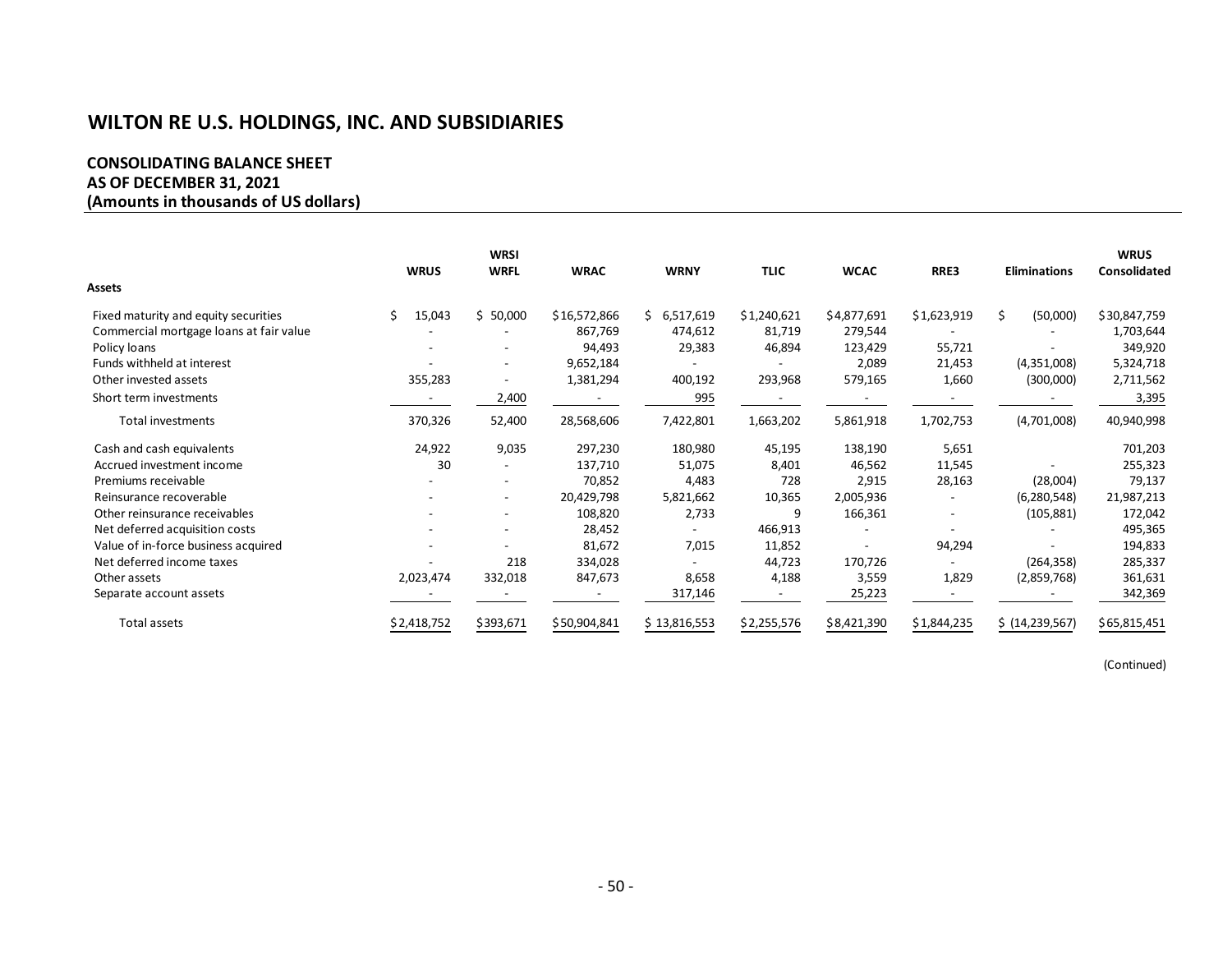#### **CONSOLIDATING BALANCE SHEET AS OF DECEMBER 31, 2021 (Amounts in thousands of US dollars)**

|                                            | <b>WRUS</b>  | <b>WRSI</b><br><b>WRFL</b> | <b>WRAC</b>  | <b>WRNY</b>  | <b>TLIC</b>   | <b>WCAC</b> | RRE3          | <b>Eliminations</b> | <b>WRUS</b><br>Consolidated |
|--------------------------------------------|--------------|----------------------------|--------------|--------------|---------------|-------------|---------------|---------------------|-----------------------------|
| Liabilities and shareholder's equity       |              |                            |              |              |               |             |               |                     |                             |
| Reserves for future policy benefits        | Ś.           |                            | \$16,473,900 | \$4,595,341  | 289,061<br>Ś. | \$3,043,382 | 314,774<br>Ś. | \$ (4,596,172)      | \$20,120,286                |
| Interest sensitive contract liabilities    |              |                            | 12,720,075   | 3,293,918    | 1,722,612     | 2,530,422   | 692,003       | (1,690,895)         | 19,268,135                  |
| Other reinsurance liabilities              |              |                            | 100,960      | 100,074      | 12,975        | 11,387      | 9,751         | (133, 885)          | 101,262                     |
| Funds held under reinsurance treaties      |              |                            | 19,928,835   | 4,604,995    |               | 2,210,137   |               | (4,351,008)         | 22,392,959                  |
| Net deferred tax liabilities               | 2,801        |                            |              | 137,600      |               |             | 122,588       | (262,989)           |                             |
| Long-term debt                             | 500,000      | 350,000                    |              |              |               |             |               | (350,000)           | 500,000                     |
| Other debt                                 |              |                            |              |              |               |             | 623,793       |                     | 623,793                     |
| Subordinated affiliate debt                |              | $\overline{\phantom{a}}$   | 300,000      |              |               |             |               | (300,000)           |                             |
| Other liabilities                          | 1,161        | 35,283                     | 181,292      | 72,526       | 17,022        | 144,409     | 4,107         | 96,057              | 551,857                     |
| Separate account liabilities               |              |                            |              | 317,146      |               | 25,223      |               |                     | 342,369                     |
| Total liabilities                          | 503,962      | 385,283                    | 49,705,062   | 13,121,600   | 2,041,670     | 7,964,960   | 1,767,016     | (11,588,892)        | 63,900,661                  |
| Shareholder's equity:                      |              |                            |              |              |               |             |               |                     |                             |
| Class A common shares                      |              |                            | 2,500        | 2,502        | 1,854         | 4,366       |               | (11, 222)           |                             |
| Class B common shares                      |              |                            |              |              |               |             |               |                     |                             |
| Additional paid-in capital                 | 134,807      | 48,325                     | 248,500      | 501,980      |               | 122,429     | 3,092         | (924, 326)          | 134,807                     |
| Retained earnings                          | 1,779,983    | (39, 937)                  | 948,779      | 190,471      | 212,052       | 329,635     | 74,127        | (1,715,127)         | 1,779,983                   |
| Total shareholder's equity                 | 1,914,790    | 8,388                      | 1,199,779    | 694,953      | 213,906       | 456,430     | 77,219        | (2,650,675)         | 1,914,790                   |
| Total liabilities and shareholder's equity | \$ 2,418,752 | \$393,671                  | \$50,904,841 | \$13,816,553 | \$2,255,576   | \$8,421,390 | \$1,844,235   | \$(14, 239, 567)    | \$65,815,451                |

(Concluded)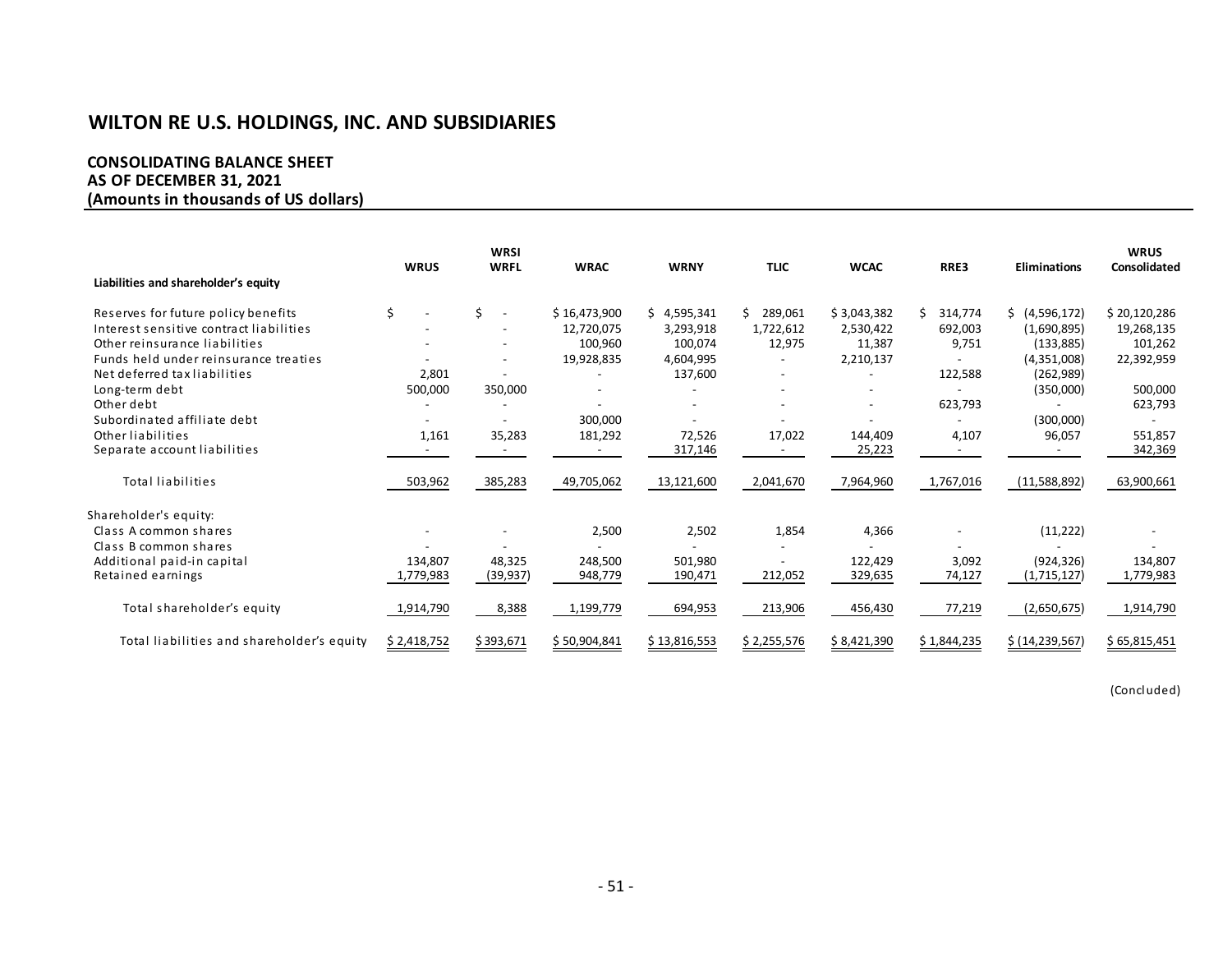#### **CONSOLIDATING BALANCE SHEET AS OF DECEMBER 31, 2020 (Amounts in thousands of US dollars)**

|                                         | <b>WRUS</b>  | <b>WRSI</b><br><b>WRFL</b> | <b>WRAC</b>  | <b>WRNY</b>   | <b>TLIC</b> | <b>WCAC</b> | RRE3                     | <b>Eliminations</b> | <b>WRUS</b><br>Consolidated |
|-----------------------------------------|--------------|----------------------------|--------------|---------------|-------------|-------------|--------------------------|---------------------|-----------------------------|
| Assets                                  |              |                            |              |               |             |             |                          |                     |                             |
| Fixed maturity and equity securities    | Ś.<br>18,293 | \$50,000                   | \$17,907,228 | 788,736<br>Ś. | \$1,221,305 | \$5,300,606 | \$1,733,010              | Ś.<br>(50,000)      | \$26,969,178                |
| Commercial mortgage loans at fair value |              |                            | 955,769      | 16,012        | 82,908      | 306,367     |                          |                     | 1,361,056                   |
| Policy loans                            |              |                            | 84,023       | 11,947        | 46,935      | 131,281     | 57,825                   |                     | 332,011                     |
| Funds withheld at interest              |              | $\overline{\phantom{a}}$   | 5,223,622    |               |             | 2,089       | 21,590                   | (21, 590)           | 5,225,711                   |
| Other invested assets                   | 373,859      | $\overline{\phantom{a}}$   | 982,523      | 86,955        | 164,178     | 329,206     | 2,352                    | (300,000)           | 1,639,073                   |
| Short term investments                  |              |                            | 799          |               | 77          |             |                          |                     | 876                         |
| Total investments                       | 392,152      | 50,000                     | 25,153,964   | 903,650       | 1,515,403   | 6,069,549   | 1,814,777                | (371, 590)          | 35,527,905                  |
| Cash and cash equivalents               | 13,752       | 10,065                     | 343,210      | 15,886        | 52,769      | 95,753      | 11,664                   |                     | 543,099                     |
| Accrued investment income               | 37           |                            | 140,784      | 5,454         | 8,155       | 49,824      | 11,642                   |                     | 215,896                     |
| Premiums receivable                     |              |                            | 74,241       | 1,819         | 707         | 2,880       | 24,260                   | (23, 978)           | 79,929                      |
| Reinsurance recoverable                 |              | $\overline{\phantom{a}}$   | 20,613,667   | 332,233       | 9,847       | 2,062,026   | $\overline{\phantom{a}}$ | (1,389,414)         | 21,628,359                  |
| Other reinsurance receivables           |              |                            | 28,444       | 8,120         | 6           | 48,323      | $\overline{\phantom{a}}$ | (14, 404)           | 70,489                      |
| Net deferred acquisition costs          |              |                            | 32,183       |               | 414,174     | (32)        |                          |                     | 446,325                     |
| Value of in-force business acquired     |              |                            | 96,725       | 24,482        | 13,015      |             | 105,937                  |                     | 240,159                     |
| Net deferred income taxes               |              | 1,410                      |              |               | 44,508      | 194,579     | $\overline{\phantom{a}}$ | (167, 296)          | 73,201                      |
| Other assets                            | 1,614,285    | 325,175                    | 534,792      | 881           | 1,312       | 4,711       | 2,163                    | (2, 169, 989)       | 313,330                     |
| Separate account assets                 |              |                            |              | 849           |             | 28,555      |                          |                     | 29,404                      |
| Total assets                            | \$2,020,226  | \$386,650                  | \$47,018,010 | \$1,293,374   | \$2,059,896 | \$8,556,168 | \$1,970,443              | \$(4, 136, 671)     | \$59,168,096                |

(Continued)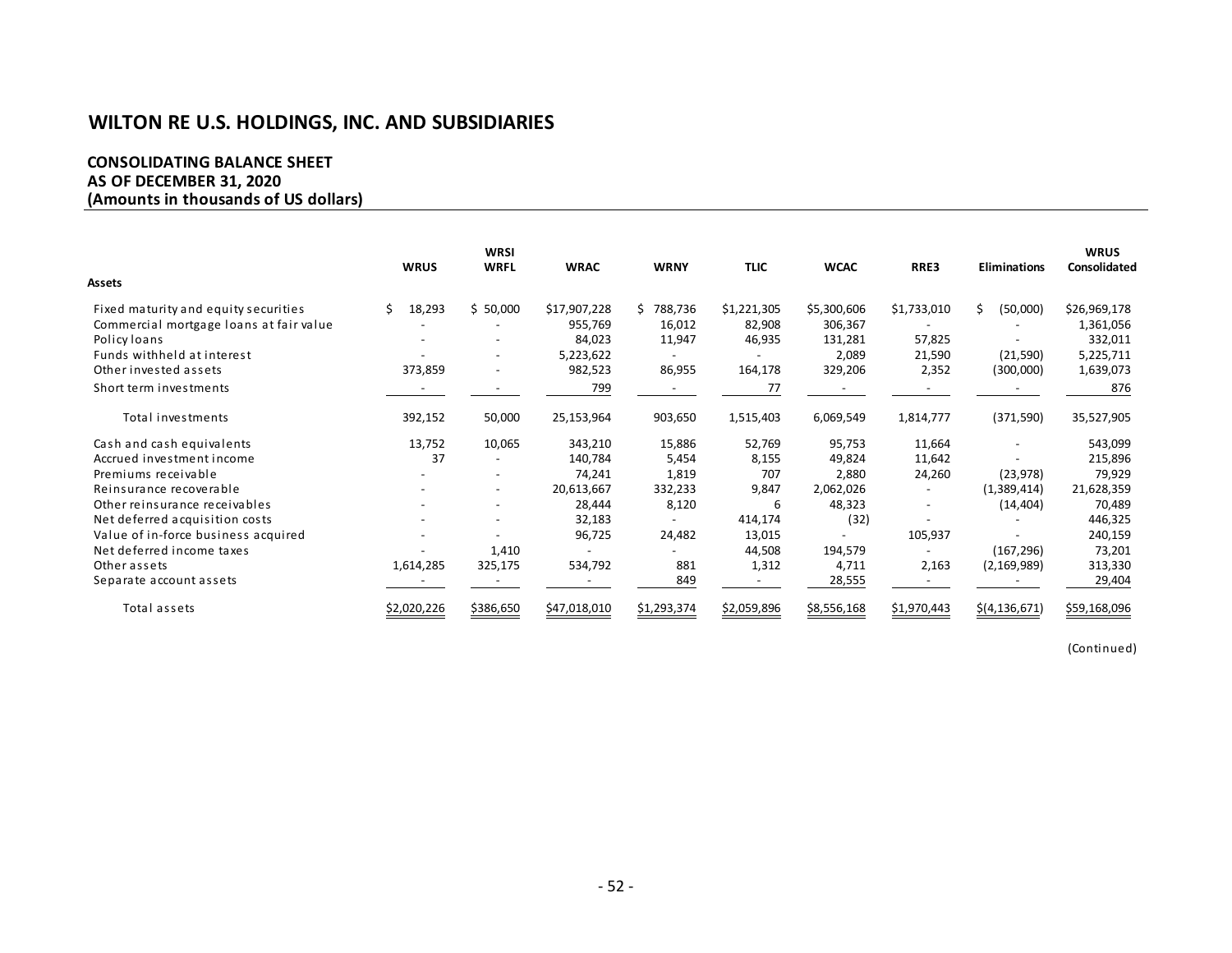#### **CONSOLIDATING BALANCE SHEET AS OF DECEMBER 31, 2020 (Amounts in thousands of US dollars)**

|                                            | <b>WRUS</b> | <b>WRSI</b><br><b>WRFL</b>    | <b>WRAC</b>  | <b>WRNY</b>  | <b>TLIC</b>              | <b>WCAC</b> | RRE3          | <b>Eliminations</b> | <b>WRUS</b><br><b>Consolidated</b> |
|--------------------------------------------|-------------|-------------------------------|--------------|--------------|--------------------------|-------------|---------------|---------------------|------------------------------------|
| Liabilities and shareholder's equity       |             |                               |              |              |                          |             |               |                     |                                    |
| Reserves for future policy benefits        | \$          | Ś<br>$\overline{\phantom{a}}$ | \$12,780,002 | Ś.<br>90,380 | Ś.<br>282,213            | \$3,161,825 | Ś.<br>333,247 | \$.<br>(435,586)    | \$16,212,081                       |
| Interest sensitive contract liabilities    |             |                               | 11,876,925   | 900,284      | 1,556,548                | 2,652,910   | 688,136       | (960, 528)          | 16,714,275                         |
| Other reinsurance liabilities              |             |                               | 268,883      | 2,480        | 12,866                   | 10,408      | 6,849         | (38, 381)           | 263,105                            |
| Funds held under reinsurance treaties      |             | $\overline{\phantom{a}}$      | 20,536,330   | 7,094        |                          | 2,097,190   |               | (21, 590)           | 22,619,024                         |
| Net deferred tax liabilities               | 3,972       |                               | 2,689        | 21,686       | $\overline{\phantom{a}}$ |             | 137,543       | (165, 890)          |                                    |
| Long-term debt                             | 250,000     | 350,000                       |              |              |                          |             |               | (350,000)           | 250,000                            |
| Other debt                                 |             |                               |              |              |                          |             | 680,823       |                     | 680,823                            |
| Subordinated affiliate debt                |             | $\overline{\phantom{a}}$      | 300,000      |              |                          |             |               | (300,000)           |                                    |
| Other liabilities                          | 1,254       | 31,320                        | 383,400      | 17,282       | 16,316                   | 203,653     | 11,180        | (30,021)            | 634,384                            |
| Separate account liabilities               |             |                               |              | 849          |                          | 28,555      |               |                     | 29,404                             |
| <b>Total liabilities</b>                   | 255,226     | 381,320                       | 46,148,229   | 1,040,055    | 1,867,943                | 8,154,541   | 1,857,778     | (2,301,996)         | 57,403,096                         |
| Shareholder's equity:                      |             |                               |              |              |                          |             |               |                     |                                    |
| Class A common shares                      |             |                               | 1,000        | 2,503        | 1,854                    | 4,365       |               | (9, 722)            |                                    |
| Class B common shares                      |             |                               |              |              |                          |             |               |                     |                                    |
| Additional paid-in capital                 | 134,807     | 42,325                        |              | 91,451       |                          | 122,429     | 6,796         | (263,001)           | 134,807                            |
| Retained earnings                          | 1,630,193   | (36,995)                      | 868,781      | 159,365      | 190,099                  | 274,833     | 105,869       | (1,561,952)         | 1,630,193                          |
| Total shareholder's equity                 | 1,765,000   | 5,330                         | 869,781      | 253,319      | 191,953                  | 401,627     | 112,665       | (1,834,675)         | 1,765,000                          |
| Total liabilities and shareholder's equity | \$2,020,226 | \$386,650                     | \$47,018,010 | \$1,293,374  | \$2,059,896              | \$8,556,168 | \$1,970,443   | \$(4, 136, 671)     | \$59,168,096                       |

(Concluded)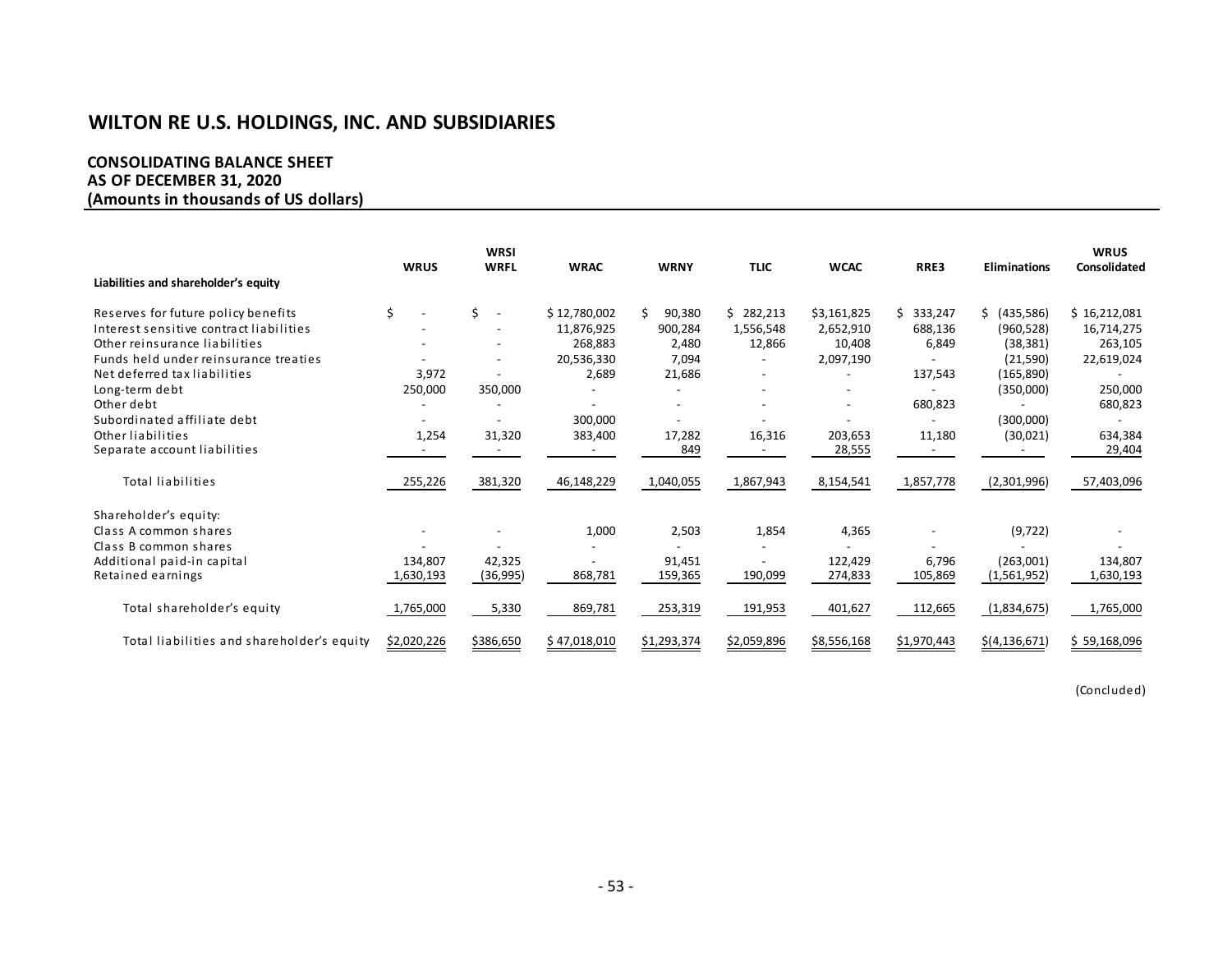#### **CONSOLIDATING STATEMENT OF COMPREHENSIVE INCOME (LOSS) FOR THE YEAR ENDED DECEMBER 31, 2021 (Amounts in thousands of US dollars)**

|                                                                                                                                                       | <b>WRUS</b>  | <b>WRSI</b><br><b>WRFL</b>     |     | <b>WRAC</b>              |   | <b>WRNY</b>              |   | <b>TLIC</b> | <b>WCAC</b> |     | RRE3      | <b>Eliminations</b> |           | <b>WRUS</b><br><b>Consolidated</b> |
|-------------------------------------------------------------------------------------------------------------------------------------------------------|--------------|--------------------------------|-----|--------------------------|---|--------------------------|---|-------------|-------------|-----|-----------|---------------------|-----------|------------------------------------|
| <b>Revenues</b>                                                                                                                                       |              |                                |     |                          |   |                          |   |             |             |     |           |                     |           |                                    |
| Net premiums                                                                                                                                          | \$<br>$\sim$ | Ś.<br>$\overline{\phantom{a}}$ | .\$ | 158,420                  | Ś | 10,258                   | Ś | 29,534      | \$<br>1,813 | .\$ | 40,533    | Ś                   |           | 240,558                            |
| Policy fees and charges                                                                                                                               |              | $\overline{\phantom{a}}$       |     | 111,389                  |   | 18,527                   |   | 155,448     | 165,082     |     | 28,717    | $\overline{a}$      |           | 479,163                            |
| Inuring third-party reinsurance commissions                                                                                                           |              |                                |     | 16.220                   |   | 311                      |   |             |             |     | 8,083     |                     |           | 24,614                             |
| Investment earnings-net<br>Net change in unrealized gains (losses) on investments                                                                     | 20,813       | 20,582                         |     | 349,280                  |   | 83,151                   |   | 76,605      | 176,678     |     | 54,466    |                     | (20, 563) | 761,012                            |
| classified as trading and other                                                                                                                       | (453)        |                                |     | (602, 014)               |   | (6,936)                  |   | 36,708      | (1, 415)    |     | (40, 528) |                     |           | (614, 638)                         |
| Change in value of derivatives and embedded derivatives-net                                                                                           |              |                                |     | 518,219                  |   | 3,444                    |   |             | 41,483      |     | (332)     |                     |           | 562,814                            |
|                                                                                                                                                       |              |                                |     |                          |   |                          |   |             |             |     |           |                     |           |                                    |
| Total revenues                                                                                                                                        | 20,360       | 20,582                         |     | 551,514                  |   | 108,755                  |   | 298,295     | 383,641     |     | 90,939    |                     | (20, 563) | 1,453,523                          |
| <b>BENEFITS AND EXPENSES</b>                                                                                                                          |              |                                |     |                          |   |                          |   |             |             |     |           |                     |           |                                    |
| Claims and policy benefits - net of reinsurance ceded                                                                                                 |              |                                |     | 266,683                  |   | 20,228                   |   | 203,408     | 206,295     |     | 71,144    |                     | 181       | 767,939                            |
| Interest credited to interest sensitive contract liabilities                                                                                          |              |                                |     | 80,967                   |   | 37,766                   |   | 28,970      | 77,742      |     | 37,140    |                     |           | 262,585                            |
| Acquisition costs and other insurance expenses                                                                                                        |              |                                |     | 22,727                   |   | (5, 722)                 |   | 7,048       | (3,320)     |     | 15,468    |                     | (17)      | 36,184                             |
| Operating expenses                                                                                                                                    | 1,219        | 395                            |     | 84,362                   |   | 18,199                   |   | 31,889      | 35,619      |     | 5,599     |                     | 17        | 177,299                            |
| Interest expense                                                                                                                                      | 17,019       | 20,966                         |     | $\overline{\phantom{a}}$ |   |                          |   |             | $\sim$      |     | 1,987     |                     | (20, 563) | 19,409                             |
| Total benefits and expenses                                                                                                                           | 18,238       | 21,361                         |     | 454,739                  |   | 70,471                   |   | 271,315     | 316,336     |     | 131,338   |                     | (20, 382) | 1,263,416                          |
| Net income (loss) and comprehensive income (loss) before<br>income taxes and net earnings of equity method investee                                   | 2,122        | (779)                          |     | 96,775                   |   | 38,284                   |   | 26,980      | 67,305      |     | (40, 399) |                     | (181)     | 190,107                            |
| Income tax expense (benefit)                                                                                                                          | (203)        | 2,164                          |     | 16,781                   |   | 7,178                    |   | 5,024       | 12,502      |     | (8,659)   |                     | (38)      | 34,749                             |
| Net income (loss) and comprehensive income (loss) before<br>net earnings of equity method investee and equity in net<br>income (loss) of subsidiaries | 2,325        | (2,943)                        |     | 79,994                   |   | 31,106                   |   | 21,956      | 54,803      |     | (31,740)  |                     | (143)     | 155,358                            |
| Share of net earnings of equity method investee                                                                                                       | (5, 567)     | $\sim$                         |     | $\overline{\phantom{a}}$ |   | $\overline{\phantom{a}}$ |   |             |             |     |           |                     |           | (5, 567)                           |
| Net income (loss) and comprehensive income (loss) before<br>equity in net income (loss) of subsidiaries                                               | (3, 242)     | (2,943)                        |     | 79,994                   |   | 31,106                   |   | 21,956      | 54,803      |     | (31,740)  |                     | (143)     | 149,791                            |
| Equity in net income (loss) of subsidiaries                                                                                                           | 153,033      |                                |     |                          |   |                          |   |             |             |     |           | (153, 033)          |           |                                    |
| Net income (loss) and comprehensive income (loss)                                                                                                     | \$149,791    | \$ (2,943)                     |     | 79,994                   |   | 31,106                   |   | 21,956      | 54,803      |     | (31, 740) | (153, 176)          |           | 149,791                            |